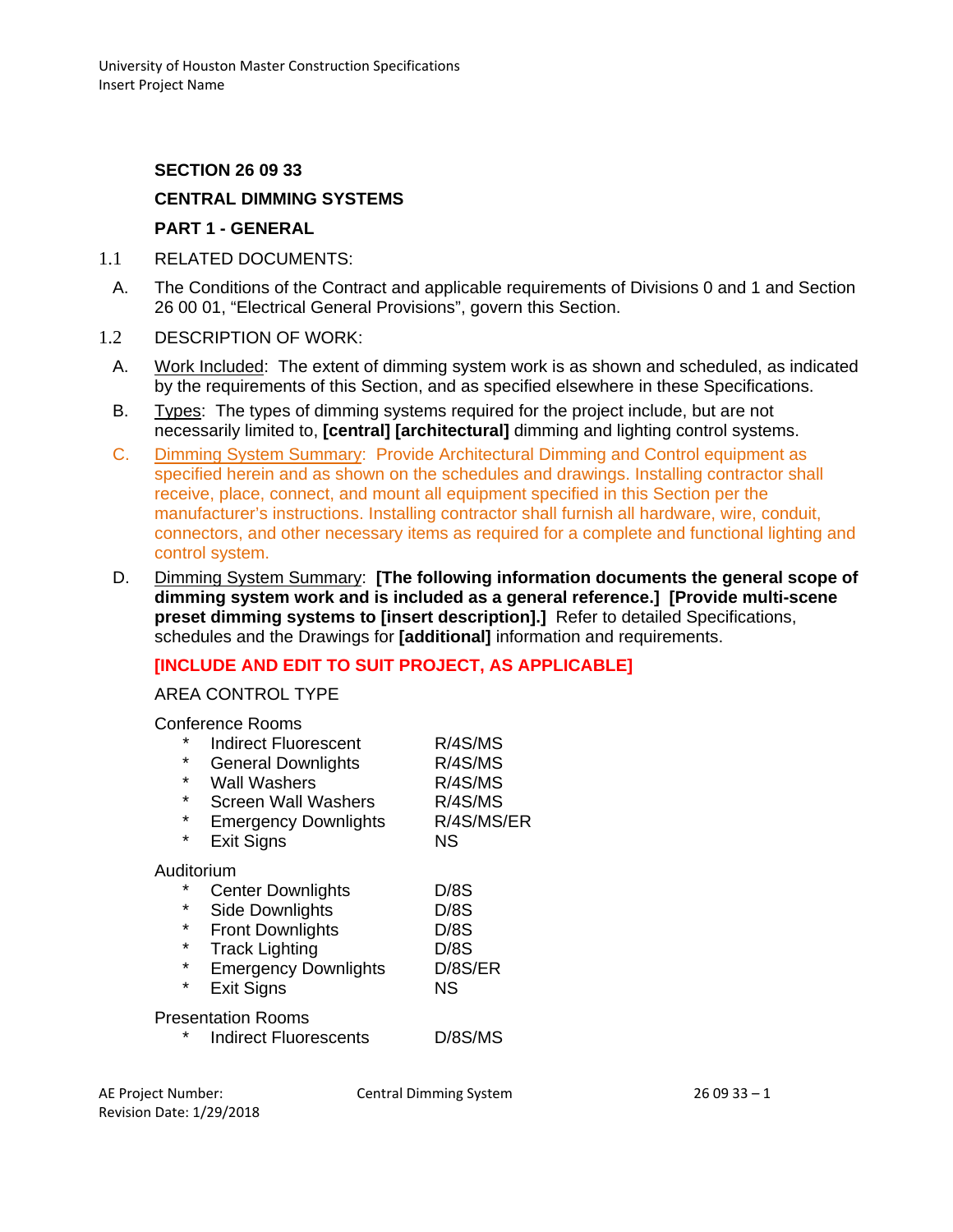| <b>Accent Lights</b> | D/8S/MS |
|----------------------|---------|
|----------------------|---------|

- \* Screen Wall Washer D/8S/MS
- Front Wall Washers D/8S/MS
- 
- Side Wall Washers D/8S/MS<br>Fluorescent Emergency Lighting D/8S/MS Fluorescent Emergency Lighting
- Exit Signs NS

#### Public Areas

|  | Incandescent Lighting | D/PC |
|--|-----------------------|------|
|--|-----------------------|------|

- Emergency Lighting D/PC/ER
- Exit Signs NS
- 1. 1. Key to Dimming Control Codes:
	- a. R/4S Relay with local four scene preset.
	- b. R/4S/MS Relay with local four scene preset control and motion sensor on-off control.
	- c. R/4S/MS/ER Relay with local four scene preset control, motion sensor on-off control and emergency power override relay.
	- d. D/8S Dimmer with local eight scene preset control.
	- e. D/8S/ER Dimmer with local eight scene preset control and emergency power override relay.
	- f. D/8S/MS Dimmer with local eight scene preset control and motion sensor on-off control.
	- g. D/8S/MS/ER Dimmer with local eight scene preset control, motion sensor on-off control and emergency power override relay.
	- h. NS Nonswitched circuit.
- 2. Control Specifics: The general control types for areas with dimming control systems are summarized as follows:
	- a. Conference Rooms: Lighting will be dimmed with separate control zones for indirect fluorescents, general downlights, general wall washers and screen wall washers. Upon entering an unoccupied room, a motion sensor will automatically activate the indirect fluorescent fixtures to provide general illumination. Eight scenes of lighting levels by control zone will be controlled from pushbutton scene selector panels in the adjacent Audio/ Video Room and at the [ ]. When the room has been unoccupied, as detected by the motion sensor, for approximately 10 minutes (adjustable), the room lights shall automatically turn off. Upon loss of power in the building, the emergency lights in the room shall automatically turn on at full brightness, regardless of the control scene selected.
	- b. Auditorium: Lighting will be dimmed with separate control zones for front downlights, center downlights side downlights and track lighting. Eight scenes of lighting levels by control zone will be controlled from pushbutton scene selector panels in the Auditorium Audio/Visual Room and adjacent to the podium. Room lights will be turned off from the scene selector panels. Upon loss of power in the building, the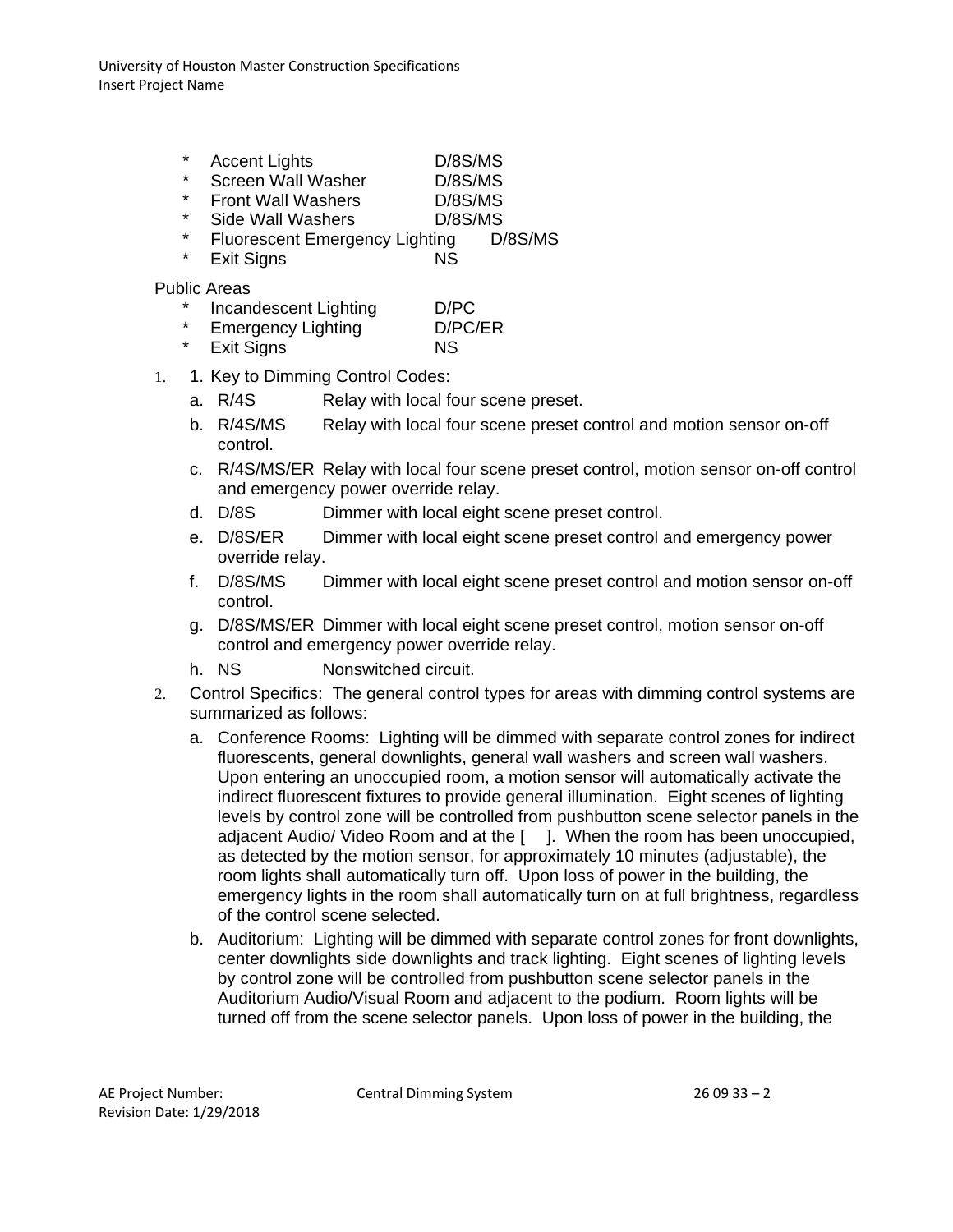emergency lights in the room shall automatically turn on at full brightness, regardless of the control scene selected.

c. Presentation Rooms: Lighting will be dimmed with separate control zones for indirect fluorescents, accent lights, screen wall washers, front wall washers, and side wall washers. Upon entering an unoccupied room, a motion sensor will automatically activate the general indirect fluorescents at a preset level to provide general illumination. Eight scenes of lighting levels by control zone will be controlled from pushbutton scene selector panels in the adjacent Audio/Visual Room and at the [

]. When the room has been unoccupied, as detected by the motion sensor, for approximately 10 minutes (adjustable), the room lights shall automatically turn off. Upon loss of power in the building, the emergency lights in the room shall automatically turn on at full brightness, regardless of the control scene selected.

d. Public Areas: Lighting will be dimmed/switched with separate control zones for incandescent fixtures. Lighting groups will be provided with time based on-off and lighting level control via microprocessor time program control. Upon loss of power in the building, the emergency lights in public areas shall go to full brightness, regardless of the program control mode.

## 1.3 QUALITY ASSURANCE:

- A. Manufacturers: Provide [Lutron Orion] [Lightolier Lytemode] products or an approved equal complying with these specifications and produced by one of the following:
	- 1. Colortran.
	- 2. Lightolier, Inc.
	- 3. Lutron Electronics Company, Inc.
	- 4. Macro.
	- 5. Prescolite, Inc. [Architectural Dimming Only]
	- 6. Strand.
- B. **UL Label:** All dimming system products shall be UL labeled, individually and as a system for the specific applications utilized on this project.
- C. Factory Testing:
	- 1. All individual modules shall be fully tested for operation with any possible system configuration.
	- 2. All power handling components shall be tested at maximum temperature and at full voltage for a minimum of five hours before shipment.
- D. Warranty: Lighting Controls [and Ballasts] shall be provided with a [one (1)] [two (2)] year parts and labor warranty from the date of project acceptance.

# 1.4 ACCEPTABLE MANUFACTURERS

- A. Genlyte Controls Lightolier Controls (LOLC)
- B. The listing of a manufacturer as acceptable does not imply automatic approval. It is the sole responsibility of the electrical contractor to ensure compatibility of submitted products to other sections of the specification.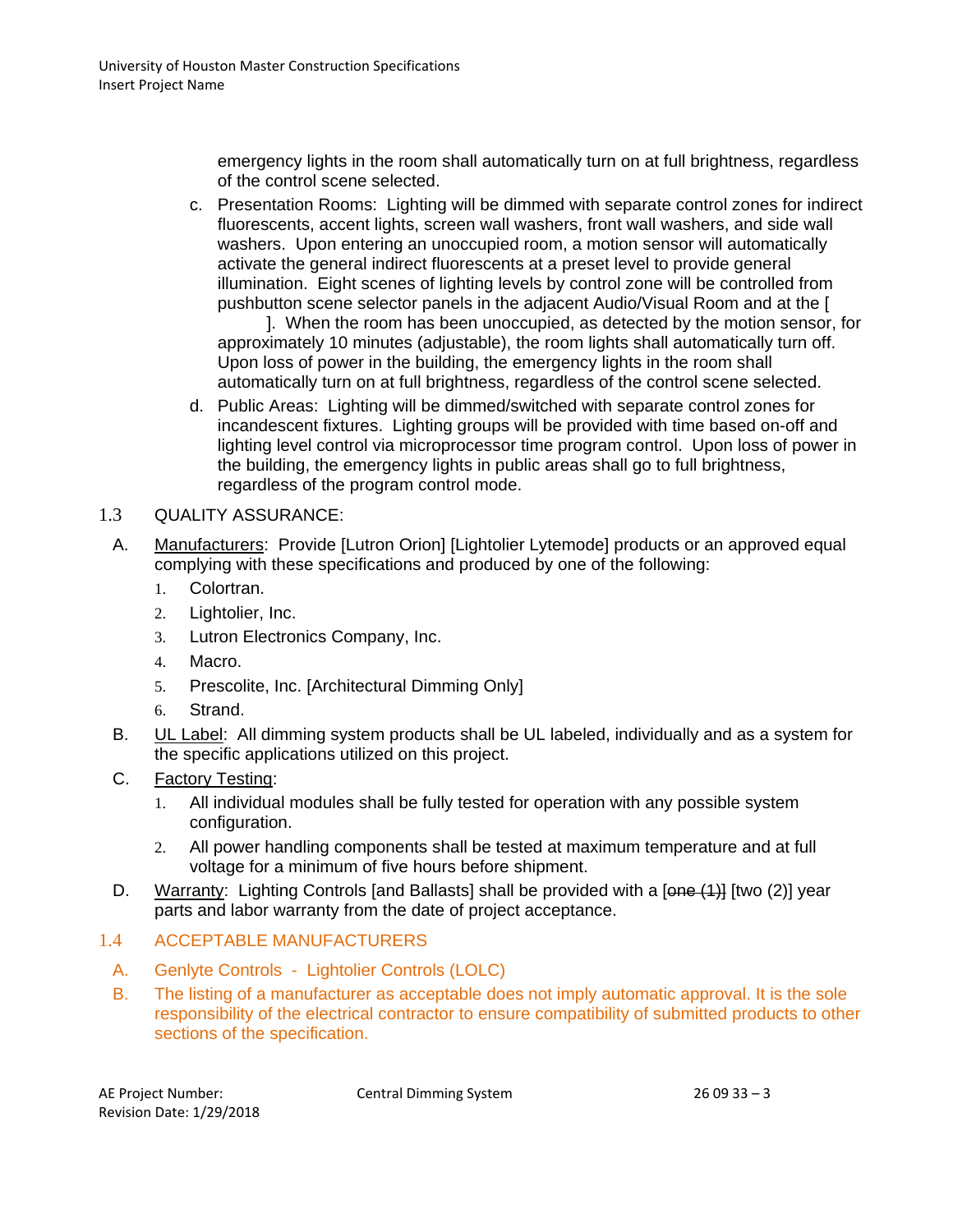C. Substitutions: Exceptions to the specifications are not acceptable. No substitutions permitted.

#### 1.5 REFERENCES.

- A. The General Conditions, Supplementary Conditions, and Division 1 Specifications shall apply to all work of this section.
- B. Standards listed by reference, including revisions by issuing authority, form a part of this specification section to extent indicated. Standards listed are identified by issuing authority, authority abbreviation, designation number, title, or other designation established by issuing authority. Standards subsequently referenced herein are referred to by issuing authority abbreviation and standard designation.
- C. Underwriter's Laboratories (UL)
	- 1. UL 508 Industrial Control Equipment
	- 2. UL 891 Dead-Front Switchboards
- D. United States Institute for Theatre Technology (USITT)
	- 1. USITT DMX512/1990 Digital Data Transmission Standard for Dimmers and **Controllers**
- E. Institute of Electronic and Electrical Engineers (IEEE)
	- 1. IEEE 802.3 CSMA/CD (ETHERNET)
- F. Society of Motion Picture & Television Engineers (SMPTE)
	- 1. SMPTE Time Code
- 1.6 WARRANTY
	- A. Manufacturer's Warranty: All equipment provided under this section is warranted for three (3) years from Substantial Completion or System Commissioning, whichever occurs first.
	- B. Project Warranty: All installation shall be fully guaranteed by the Installer for a period of one (1) year from Substantial Completion covering installation and resulting equipment defects or damage.
- C. The manufacturer shall have produced similar lighting control equipment for at least twelve (12) consecutive years.

## 1.7 SUBMITTALS:

- A. Shop Drawing submittals shall include, but not be limited to, the following:
	- 1. Submit manufacturer's product data on all dimming system components and accessories.
	- 2. Dimming system load schedules which indicate a clear understanding of the actual loads and functional types per circuit, which circuits are on their respective control zones, which circuits which have emergency transfer, and the corresponding circuit numbers from the contract drawings.
	- 3. An interconnection diagram showing a detail of each control, which zones are on that control, the interconnect wiring between controls, programming jacks and lighting control panels, and between dimming panels. Block diagrams involving cross-referencing to catalog specification/application sheets will not be acceptable.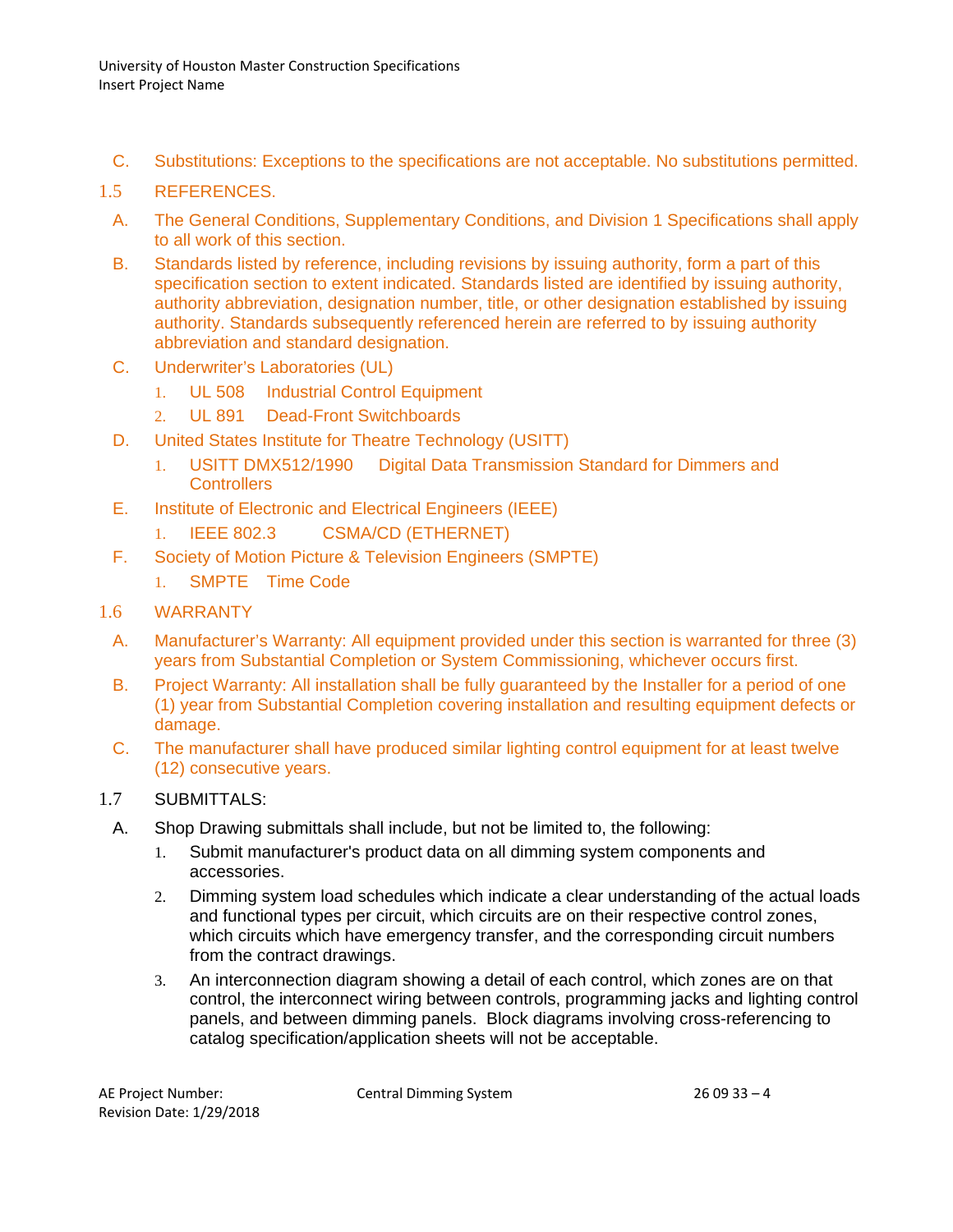- 4. Factory-testing procedures for the dimming system.
- 5. Dimming system panel shop drawings clearly showing all major panel components, dimensions, heat loads and weights.
- 6. Additional information as required in Section 26 00 01, "Electrical General Provisions".

#### 1.8 SUBMITTALS

- A. General: Submit listed Submittals in accordance with Conditions of the General Contract and Division 1 Submittal Procedures Section.
- B. Product Data: Submit product data, including manufacturer's data sheets for all proposed system components. Submit three (3) copies with all specific items that will be provided clearly indicated and the options highlighted.
- C. Shop Drawings: Complete system Shop Drawings shall be prepared for this particular project which include device layout based on the building floor plan, point-to-point wiring diagram(s), and conductor sizes and types. Submit three (3) copies to the Architect / Engineer / Consultant / Owner for review and approval. Layout shall be based on an actual building floor plan provided by the Architect or Engineer as well as diagrammed for system clarity. Drawings shall show all equipment locations and quantities required. A final "as-built" plan layout shall be provided to the Owner upon Substantial Completion of the actual installation. Installing contractor shall coordinate any recessed equipment with the General Contractor.
- D. Materials List: Submit a complete materials list indicating all equipment to be provided as part of this section.
- E. Samples: Submit selection and verification samples of finishes, colors, and textures as requested.

#### 1.9 APPROVALS

- A. Deviations from this specification must be documented in writing to the Architect and Engineer at least ten business days prior to the bid date.
- B. Complete catalogue data, product specifications, and technical information on alternative equipment must be provided including all associated cost savings or additions, including but not limited to equipment, equipment installation, power wiring and materials, programming, documentation, and project management.

#### 1.10 PRODUCT DELIVERY, STORAGE AND HANDLING:

- A. Store assembled dimming system components in a clean dry space.
- B. Handle dimming system components to avoid damage to components, enclosure, and finish.

#### 1.11 DELIVERY & HANDLING

- A. General: Comply with Division 1 Product Requirements Section.
- B. Delivery: Deliver Materials in manufacturer's original, unopened, undamaged containers with identification labels intact.
- C. Storage and Protection: Store materials and equipment in an area protected from harmful weather conditions and at temperature conditions recommended by manufacturer. After initial installation, protect equipment from exposure to dust, dirt, paint, and other contaminants.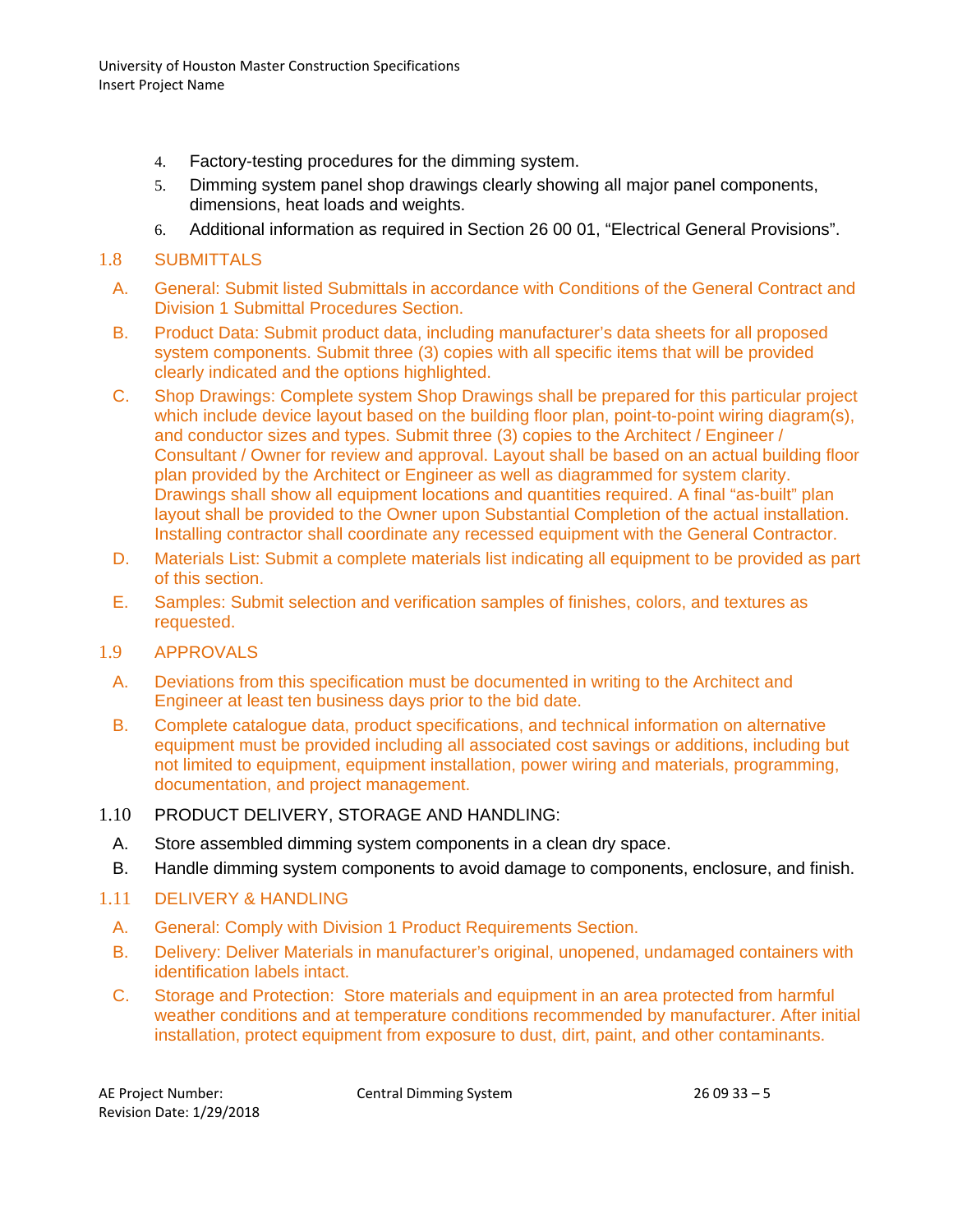University of Houston Master Construction Specifications Insert Project Name

#### 1.12 PROJECT CONDITIONS

- A. Field Measurements: Verify actual measurements/openings by field measurements before fabrication; show recorded measurements on shop drawings.
- B. Scheduling: Coordinate taking field measurements, fabrication schedule, and deliveries with construction progress schedule to avoid construction delays.

#### **PART 2 - PRODUCTS**

# **[BASED ON LUTRON ORION SYSTEM]**

## **[EDIT TO SUIT PROJECT]**

- 2.1 CENTRAL DIMMING AND LIGHTING CONTROL SYSTEMS:
	- A. General: Provide a complete central dimming and lighting control system to control building[, garage and site lighting] as shown on the Drawings and specified herein. System shall include, but not be limited to: factory pre-assembled lighting control cabinets, microprocessor control panels, personal computer user interfaces, low voltage control stations, occupancy sensors, fluorescent lamp dimmer packs and related components, accessories, and wiring.
	- B. Dimming Cabinets:
		- 1. Cabinets shall be wall or floor mounted NEMA 1 grade, constructed of sheet steel plates not less than #14 US gauge. Contractor shall reinforce wall as required for wall mounted panels.
		- 2. Cabinets shall be completely prewired by the manufacturer. The contractor shall be required to provide input feed wiring, load wiring, and control wiring which terminates to a set of clearly marked low-voltage terminals. No other wiring or assembly by the Contractor shall be permitted. Panel input voltage and ampacity shall be as scheduled or shown on the Drawings. Panel main breakers and busing shall be as scheduled. Manufacturers shall phase balance panel loads in each panel, to the maximum extent possible.
		- 3. Cabinets shall contain input and output circuit breakers to provide primary line side protection and outgoing branch circuit protection for each dimming module. Circuit breakers shall be designed to trip within 9 milliseconds after a 400 ampere surge. Circuit breakers shall contain a visual trip indicator and shall be rated at 10,000 AIC (120 volt) or 14,000 AIC (277 volt), as applicable.
		- 4. Cabinets shall contain current carrying terminals with factory installed brass or copper jumpers or bypass switches. These jumpers or switches shall enable power to completely bypass the dimmer and relay modules for temporary power during installation and any future service work. Bypass jumpers or switches shall be clearly and permanently labeled and shall be reusable at any time. Low voltage control signal methods of bypass shall not be acceptable.
		- 5. Cabinets shall be cooled exclusively by means of free convection, unaided by fans, in an ambient temperature range of  $0^{\circ}$ C (32 $^{\circ}$ F) to 40 $^{\circ}$ C (104 $^{\circ}$ F). To provide the utmost in reliability, cabinets which normally use cooling fans must have their capacity derated accordingly, and as such may require either larger panels or a greater number of panels than shown on the Drawings. Panels must fit in the space allocated on the Drawings.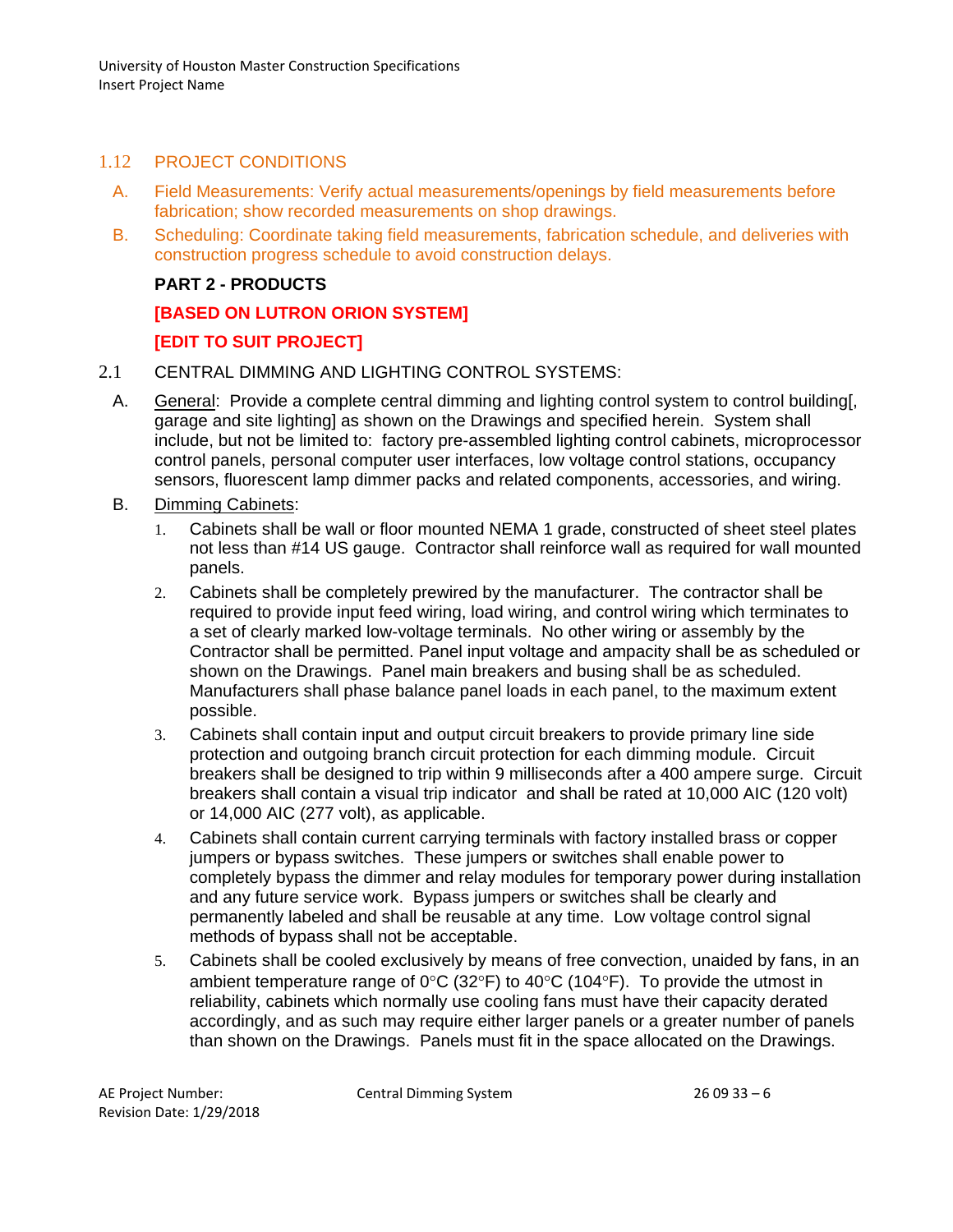- C. Dimming and Relay Lighting Control Modules:
	- 1. Silicon thyristors shall be used to control the power furnished to dimmed loads. The complete load current shall be carried by these devices. They shall be capable of withstanding surges, without impairment to performance, of 6000 volts, 3000 amps as specified by IEEE Standard 587-1980. In addition, under fully loaded operating conditions, all devices shall operate at a minimum 20°C safety margin below the component temperature rating.
	- 2. A positive air gap relay shall be employed with each dimmer module to ensure that the load circuits are open when the "off" function is selected by the control system. Use of semiconductors to accomplish this result shall not be acceptable. These relays need not be integral to the dimmer module, but must be integral to the lighting control cabinet. Manufacturer shall provide both the relays and the necessary control interfaces as part of the lighting control system.
	- 3. All dimming modules shall be voltage regulated so that  $\pm 10\%$  change in line voltage shall cause no more than ±3% change in output voltage.
	- 4. All dimming modules shall provide a smooth and continuous Square Law dimming curve throughout the entire dimming range.
	- 5. All dimmers designed for use with inductive loads shall include the following additional features:
		- a. The maximum allowable asymmetry in the load waveform shall be  $\pm 1$  volts dc.
		- b. The dimmer shall incorporate circuitry to prevent the lights from momentarily "flashing" when the dimmer is turned on or off.
	- 6. Quantities and sizes of each type of lighting control module shall be provided to control each type of load shown on the load schedule and/or the drawings.
	- 7. Incandescent and Low Voltage:
		- a. Filtering shall be provided in each dimmer so that current rise time shall be at least 350 microseconds at 50% rated dimmer capacity as measured from 10% to 90% of the load current wave form at a 90 degrees conduction angle, and at no point rise faster than 30mA/ microsecond. Manufacturers should note that additional filters may be required to meet this specification. These filters need not be integral to the dimming module, but must be integral to the lighting control cabinet.
		- b. Dimming performance shall not adversely affect sound rating of electronic low voltage "transformers". In addition, no flicker or interaction shall occur at any point in the dimming range.
		- c. Modules shall provide a dimming range from 100% to 0% (blackout). Minimum light levels shall be user adjustable in order to compensate for different loading of each dimmer module.
	- 8. **[Fluorescent - Solid-state Dimming Ballast: Solid-state dimming ballast fluorescent modules shall be rated to control 430 mA rapid start (3', 4') and compact fluorescent lamps at 120 volt ac. Dimmer packs for fluorescent fixtures shall be Lutron Hi Lume "OSPCU" series or Advance solid state dimming ballasts.]**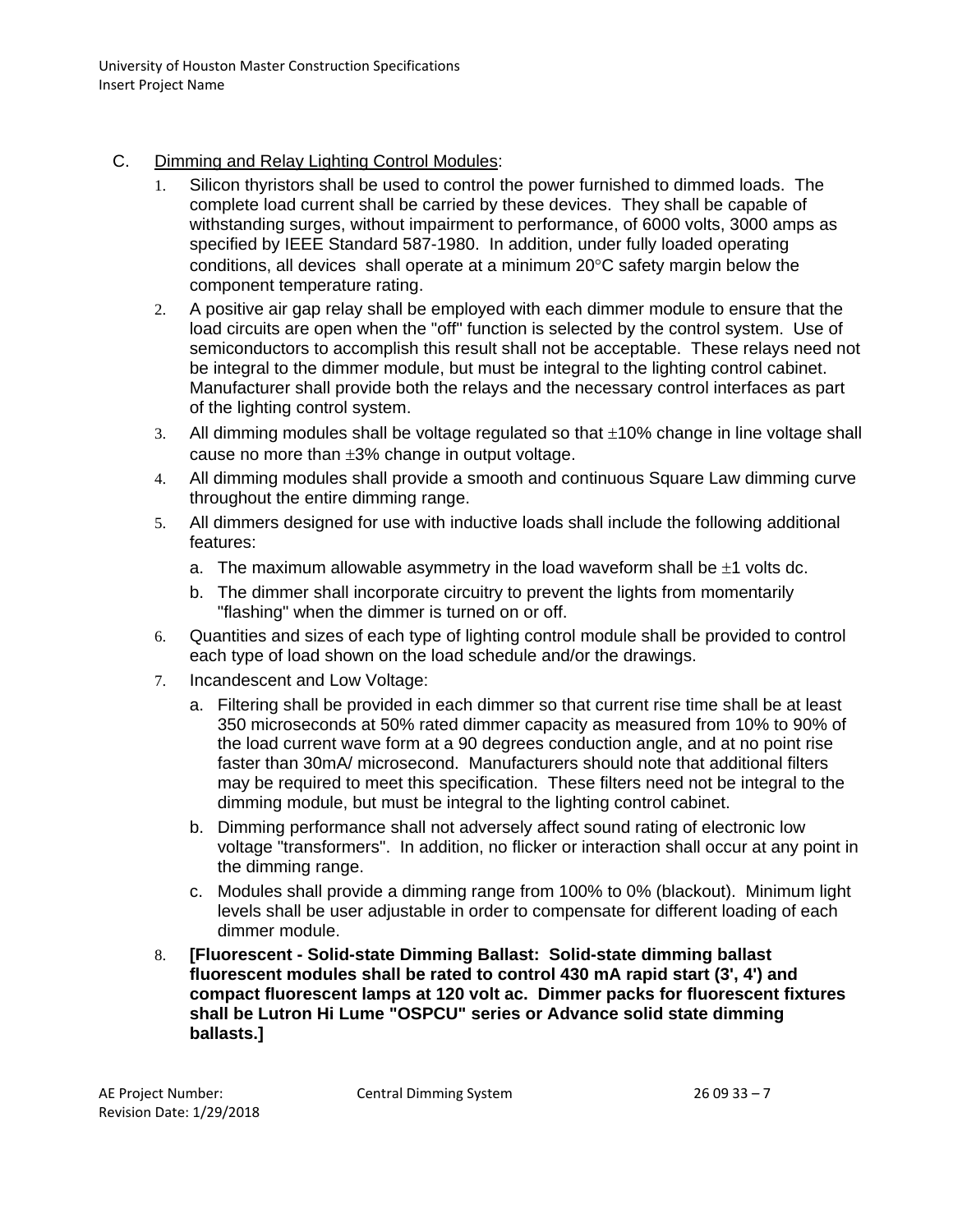- **a. [The dimming performance shall be as follows:]**
	- 1) **[Dimming range from 100% to [1%] light output.]**
- 2) **[One- and two-lamp ballasts shall track evenly, with no perceptible difference in light levels between lamps.]**
- 3) **[Different lamp lengths on the same circuit shall track evenly, with no perceptible difference in light levels for the same type lamps.]**
- 4) **[Fixture packs and, where required, supplementary ballasts shall be inaudible with no apparent humming or buzzing at any point in the dimming range.]**
- 5) **[Standard lamps shall be used. Energy-saver krypton-fill gas lamps are not acceptable. Where applicable, knife-edge lamp sockets shall be used.]**
- 6) **[No electrical noise shall be generated which could interfere with any other properly installed electrical equipment.]**
- 7) **[Minimum light levels shall be user-adjustable in order to compensate for different loading of each dimmer module. A 0% control input from any control station shall turn the respective dimmer "off" completely.]**
- 8) **[Lamps shall operate without flicker or striations at any light level in the specified range.]**
- 9) **[Pack power factor shall be 90% or greater and input current harmonic content shall not exceed [5%] [10%] [25%.]**
- 10)**[Where applicable to the lamp type, filaments shall be preheated before lamps are energized to increase lamp life.]**
- **b. [Provide fluorescent lamp dimmer packs for installation and wiring at the light fixture manufacturers' facilities. Dimmer manufacturer shall provide complete fixture pack installation, wiring, and lamp socket requirements to lighting fixture manufacturer with packs. Dimmer packs shall be provided for the following lamp types:]**
	- 1) **[Standard F40 T12, 36" and 48" fluorescent lamps (430 mA) with 120 volt input. Dimmer pack replaces one or two lamp ballast.]**
	- 2) **[Twin-tube T5, biaxial 22", 40 watt compact fluorescent lamps with 120 volt input. Dimmer pack replaces one or two lamp ballast.]**
	- 3) **[Four pin, quadtube, 26 watt compact fluorescent lamps with 120 volt input. Dimmer pack shall supplement one or two standard Advance LPF ballasts.]**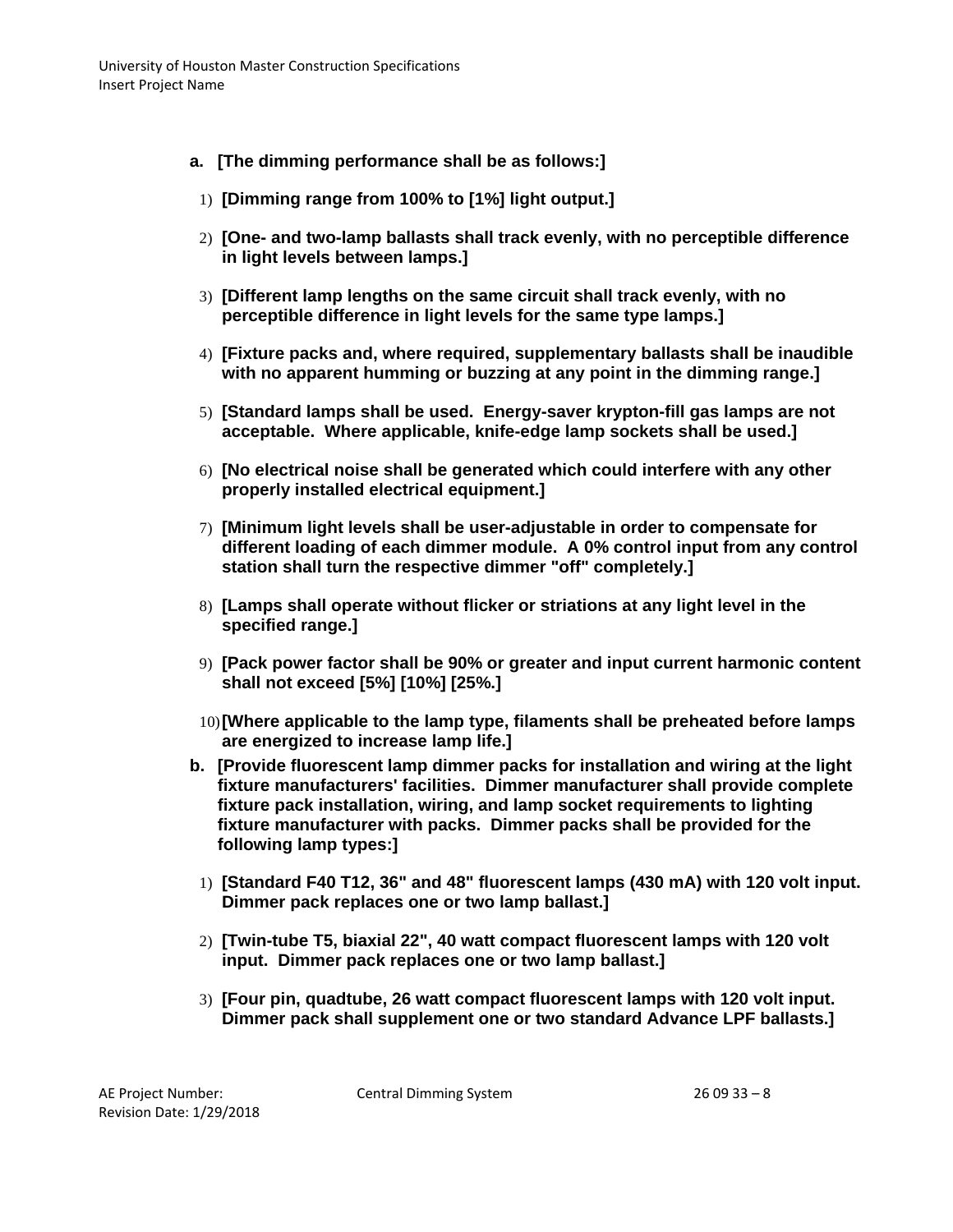- 9. **[Fluorescent (Magnetic Dimming Ballast): Fluorescent modules shall be rated to control 430 mA rapid start (3', 4') lamps. The ballasts used shall be approved by the dimming manufacturer. The modules shall provide a dimming range from 100% to 5% (120 volts ac), 100% to 10% (277 volts ac) of light output. Minimum light levels shall be user-adjustable in order to compensate for different loading of each dimmer module. A 0% control input from any control station shall turn the respective dimmer "off" completely.]**
	- **a. [Electrical Contractor shall ensure the following installation parameters are followed:]**
	- 1) **[Special lamp disconnect sockets are provided in order to maintain UL listing of dimming ballasts.]**
	- 2) **[30 watt and 40 watt lamps are circuited separately and placed on separate dimmers, for even tracking.]**
	- 3) **[One and two-lamp ballasts are circuited separately and placed on separate dimmers, for even tracking.]**
	- 4) **[Standard lamps shall be used. Energy-saver lamps are not acceptable.]**
	- **b. [Fluorescent Conventional Ballast (430 mA Rapid Start): Fluorescent module shall be rated to control 430 mA rapid start 4' lamps using conventional ballasts. The ballasts used shall have been tested and approved for the use with these modules by the dimming manufacturer. The module shall provide a dimming range from 100% to 40% of light output. Special electronic circuitry shall be employed to keep lamp cathode voltages high and current crest factors low to ensure proper lamp life in accordance with ANSI specifications. Standard SCR/Triac phase control technology is not acceptable; manufacturer shall provide brief explanation of how dimmers operate to meet above performance criteria. Lamp-to-lamp uniformity shall be maintained throughout the dimming range. Special lamp disconnect sockets shall not be permitted; standard sockets are acceptable. Where indicated on the dimming load schedule, provide extended dimming range (XR) option using G.E. Maximiser II two-lamp ballasts with a corresponding dimming range from 100% to 20% light output. Contractor is responsible for coordination of proper ballast in fixture.]**
	- **c. [Fluorescent Conventional Ballast (Slimline): Fluorescent module shall be rated to control slimline instant-start 8' lamps using conventional ballasts. The ballasts used shall have been tested and approved for the use with these modules by the dimming manufacturer. The module shall provide a dimming range from 100% to 50% of light output. Standard SCR/Triac phase control technology is not acceptable; manufacturer shall provide brief explanation of how dimmers operate to meet above performance criteria. Lamp-to-lamp uniformity shall be maintained throughout the dimming range. Special lamp disconnect sockets shall not be permitted, standard sockets are acceptable. Contractor is responsible for coordination of proper ballast in fixture.]**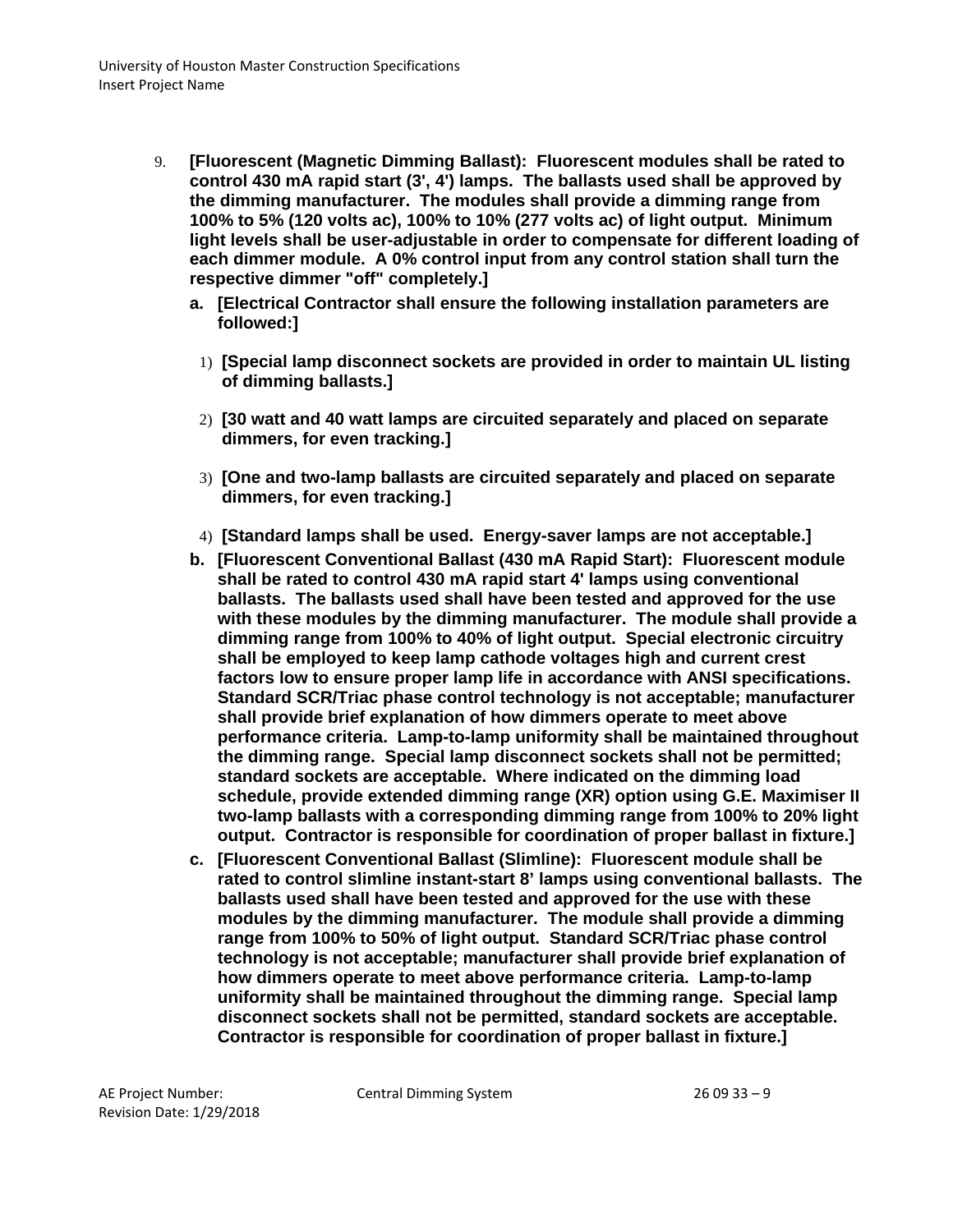- **d. [Fluorescent Conventional Ballast (800 mA High Output): Fluorescent module shall be rated to control 800 mA high output 8' lamps using conventional ballasts. The ballasts used shall have been tested and approved for the use with these modules by the dimming manufacturer. The module shall provide a dimming range from 100% to 50% of light output. Special electronic circuitry shall be employed to keep lamp cathode voltages high and current crest factors low to ensure proper lamp life in accordance with ANSI specifications. Standard SCR/Triac phase control technology is not acceptable; manufacturer shall provide brief explanation of how dimmers operate to meet above performance criteria. Lamp to lamp uniformity shall be maintained throughout the dimming range. Special lamp disconnect sockets shall not be permitted, standard sockets are acceptable. Contractor is responsible for coordination of proper ballast in fixture.]**
- 10. **[HID-Mercury Vapor (Solid-State Dimming Ballast):**
	- **a. The module shall provide a dimming range from 100% to 5% light. 80% of intensity change shall be almost instantaneous. Light level shall complete full change within one minute.]**
	- **b. [System shall consist of a remote, solid-state dimming ballast located within dimming panel. This remote ballast shall maintain proper lamp operating conditions throughout entire dimming range. Lamp-to-lamp uniformity shall be maintained with lamps of same age.]**
	- **c. [Provide HID lamp dimmer packs for installation and wiring at the light fixture manufacturers' facilities. Dimmer manufacturer shall provide complete fixture pack installation, wiring, and lamp socket requirements to lighting fixture manufacturer with packs.]**
- 11. **[HID-Metal Halide/High Pressure Sodium (Conventional Ballast):]**
	- **a. [HID module shall be rated to control standard CWA ballasted metal halide or high pressure sodium load. The ballasts used shall have been tested and approved for use with these modules by the dimmer manufacturer. The module shall provide a dimming range from 100% to 35% light. Special electronic circuitry shall be employed to keep current crest factors low and peak lamp arc voltages low to ensure proper lamp life. Dimming module shall recognize line drop outs greater than 2 milliseconds and shall re-strike lamps at full to prevent lamp arc from extinguishing and re-striking in a dimmed mode. Standard SCR/Triac phase control technology is not acceptable; manufacturer shall provide a brief explanation of how dimmers operate to meet above performance criteria. Lamp-to-lamp uniformity shall be maintained throughout the entire dimming range. Contractor is responsible for coordination of proper ballast and lamp in fixture and shall ensure that different type and wattage lamps are circuited separately and placed on separate dimmers for even tracking. Lamps shall be installed base up or base down only.]**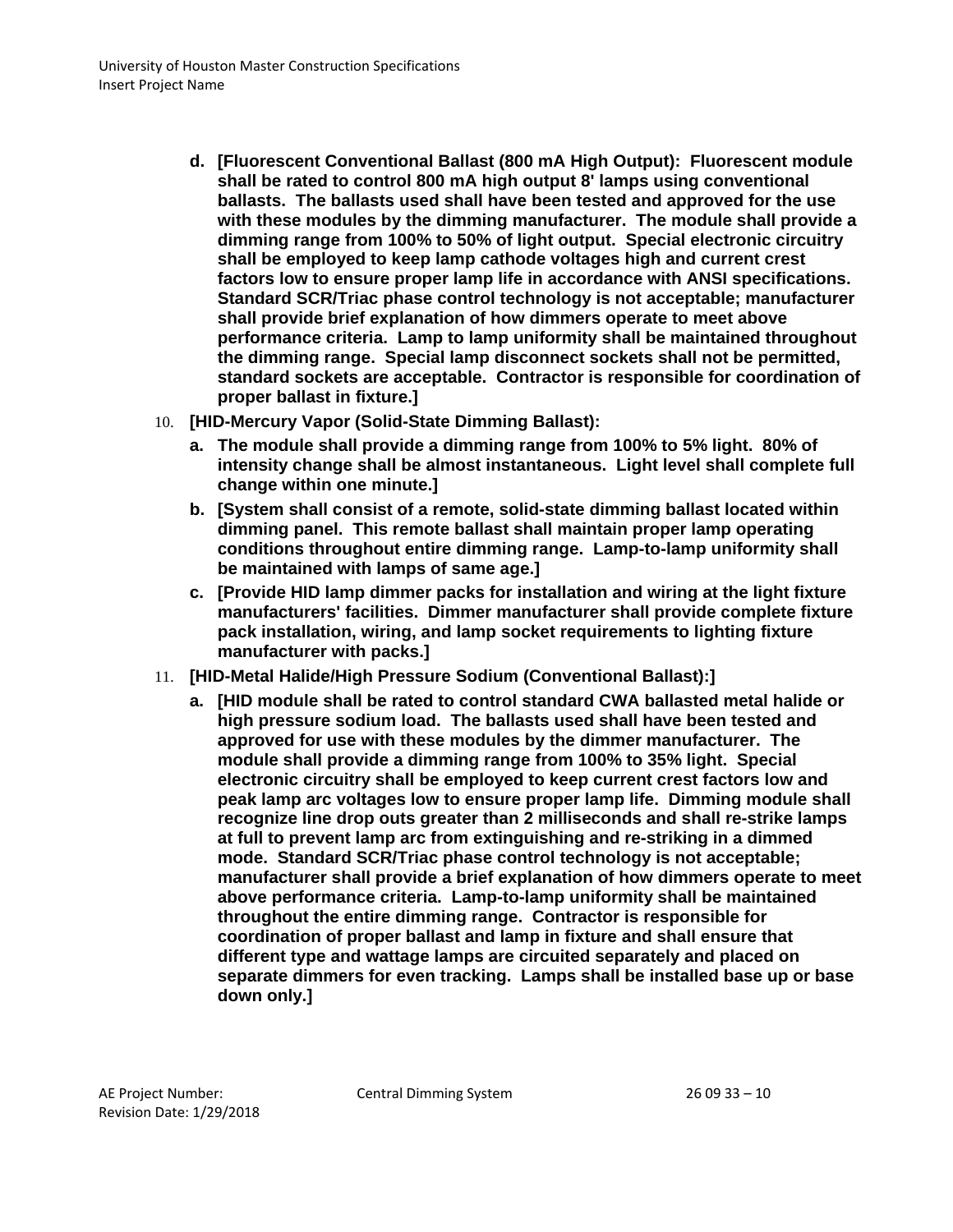#### **b. [Maximum and minimum light levels are user-adjustable to compensate for different loading on each dimmer module as well as the custom nature of each ballast/lamp combination.]**

- 12. Neon/Cold Cathode:
	- a. Neon/Cold cathode dimmers shall be rated to control neon or cold cathode lighting loads. Each dimmer shall provide a dimming range from full light output to 10% of full light output. Modules shall be specifically UL listed for these loads and the performance shall be provided for normal (low) power factor transformers. The lamp performance over the range specified shall be continuous and free of flicker or striations. Neon/Cold cathode lamps shall be manufactured with strict attention paid to proper lamp pressurization and exclusion of any impurities to ensure proper dimming performance. Transformers shall be loaded to a maximum of 80% of the maximum rated undimmed load to ensure best dimming performance. Contractor is responsible for proper neon or cold cathode lamp and wiring installation.
	- b. Maximum and minimum light levels are user-adjustable to compensate for different loading on each dimmer module as well as the custom nature of neon and coldcathode lamps.
- 13. Non-dim Relay-switched Loads:
	- a. Non-dim relay modules shall be rated to switch either tungsten or inductive loads. Relays shall be of the mechanically-held, positive air-gap type, and shall be rated to carry at least twice the actual connected load.
	- b. When used with a preset control system, the modules shall turn off and on positively at the start of the light level transition period.
	- c. [Where relay switched non-dimmed modules are shown for control of circuits with an Alternate Bid to provide dimmer modules, the Base Bid lighting control cabinets with relay switched non-dimmed modules shall be sized and designed such that these circuits can be changed from non-dimmed to dimmed in the future with only a module change (and ballast change for fluorescent circuits) and no other modifications to the lighting control panel.]
	- d. Non-dimmed modules for audio/visual system interface shall provide output contacts as required to interface with controls for the electrically operated screens provided on the project. Screen up or screen down shall be programmable for each room preset.
- 14. Motor-driven Loads:
	- a. The motor module shall be rated and UL listed to control up to 1 hp motor load by switching between the forward winding and common, or the reverse winding and common. Switching configuration shall be SPDT so that it is impossible to signal motor to both raise and lower at the same time. Each motor shall have a separate SPDT contact; multiple motors shall not be paralleled.
- D. Emergency Full on System:
	- 1. All circuits listed as emergency shall be connected to the respective circuit breakers in the emergency lighting control panel as shown on the drawings and/or dimming load schedule. They shall be controlled simultaneously with other lighting circuits within that control zone during the presence of normal utility power. Upon loss of normal power and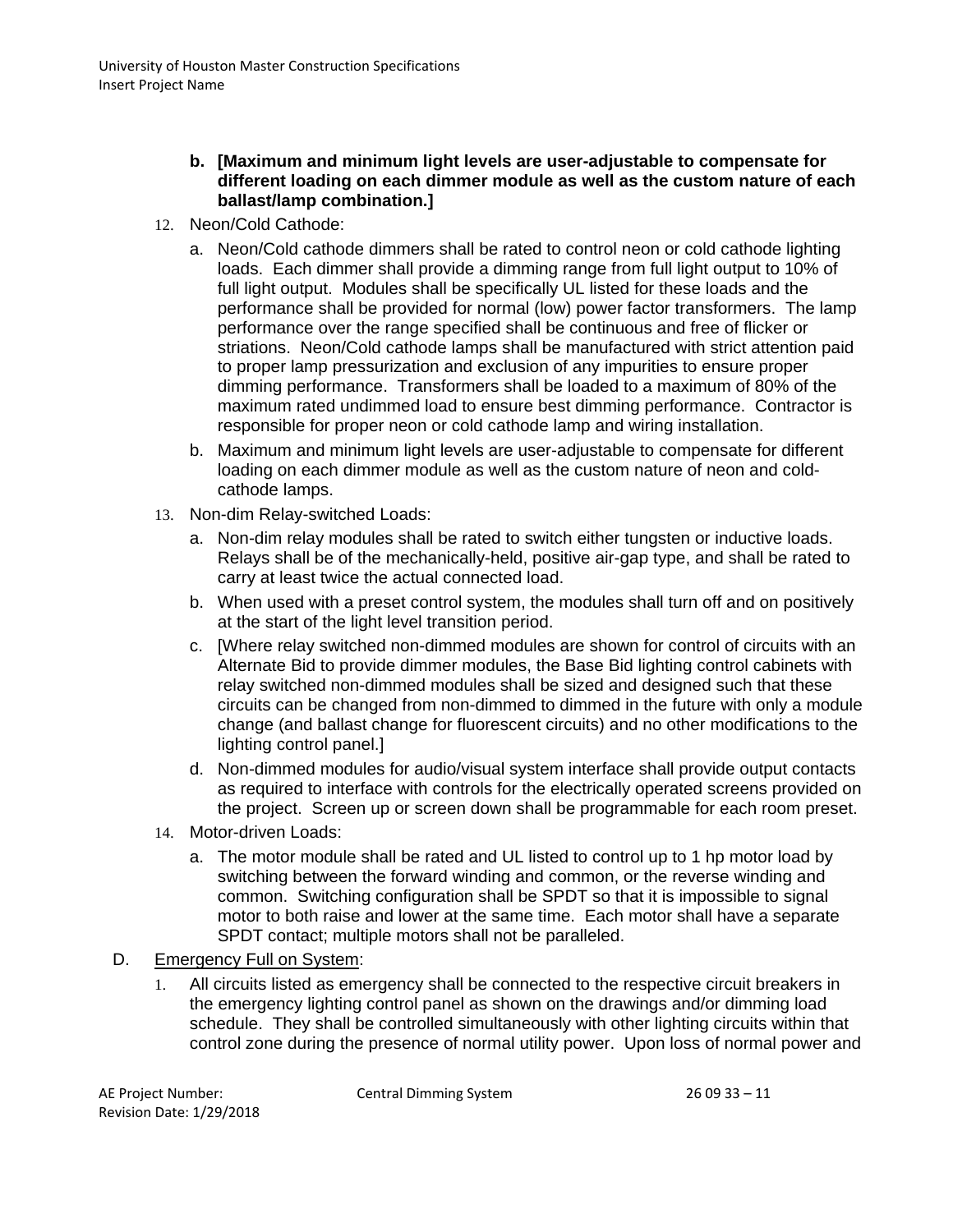the subsequent presence of emergency power, the circuits listed as emergency shall immediately go to a full on condition. All local control stations are inoperable during this period. Once normal power is restored, all lighting zones shall revert back to their status prior to the emergency condition. Restoration to some other "default" level is not acceptable. The emergency full on mechanism shall be accomplished as follows:

- a. [Control Input Switching: The emergency electronics shall switch both the intensity signal and on/off signal of each emergency lighting control module from local control station/central processor control to a full on constant signal originating at the lighting control panel where the module is installed. All emergency lighting control modules shall be located in Emergency Dimming Panels which are powered from building emergency power system automatic transfer switches. Loss of normal power sensing the emergency power control input switching shall be obtained by monitoring all three phases of the power input to the normal power Lighting Control Panel which pairs with the Emergency Dimming Panel].
- b. [Load Power Switching: The emergency electronics switch both the hot and neutral leg of each emergency circuit between the dimmer output and the emergency feed via a two-pole, double throw emergency transfer relay per emergency circuit. These transfer relays shall be UL 1008 listed as emergency transfer relays, and shall be the only type of relay acceptable for load power switching of emergency circuits. This type of emergency full on may be used with either a normal/emergency generator feed, a constant hot secondary utility feed, a UPS system, or an emergency only feed. An individual 20 amp circuit is required from the dimming panel to the Emergency Bypass Panel (EBP) per emergency circuit.]
- E. Control System:
	- 1. The central lighting control system shall be controlled by one or more programmable microprocessor controllers with input/user interface from the following devices:
		- a. A desk mounted keyboard/monitor located in the Security Dispatch Room and capable of programming and controlling the entire lighting control system.
		- b. A laptop Personal Computer (PC) connected to the system via programming jacks located as shown on the Drawings and capable of programming and controlling the entire lighting control system.
		- c. Wall type control stations located as shown on the Drawings and controlling zones of lighting as programmed from a system monitor or PC.
		- d. Occupancy sensors located as shown on the Drawings and programmed for space lighting on/off control from a system monitor or PC.
	- 2. The lighting control system shall provide preset control or timer based control for all control zones. Preset control shall be activated from wall control stations, occupancy sensors or a system PC and timer based control shall be from the system programmable controllers as programmed from a system monitor or PC.
	- 3. Controls shall be low voltage type as specified here and as listed below and/or shown on the drawings. Controls shall use low voltage Class II wiring, electrically isolated from power wiring by means of a UL listed Class II transformer. A separate set of terminals shall be provided for each control station termination at the dimming panel and/or interface panels.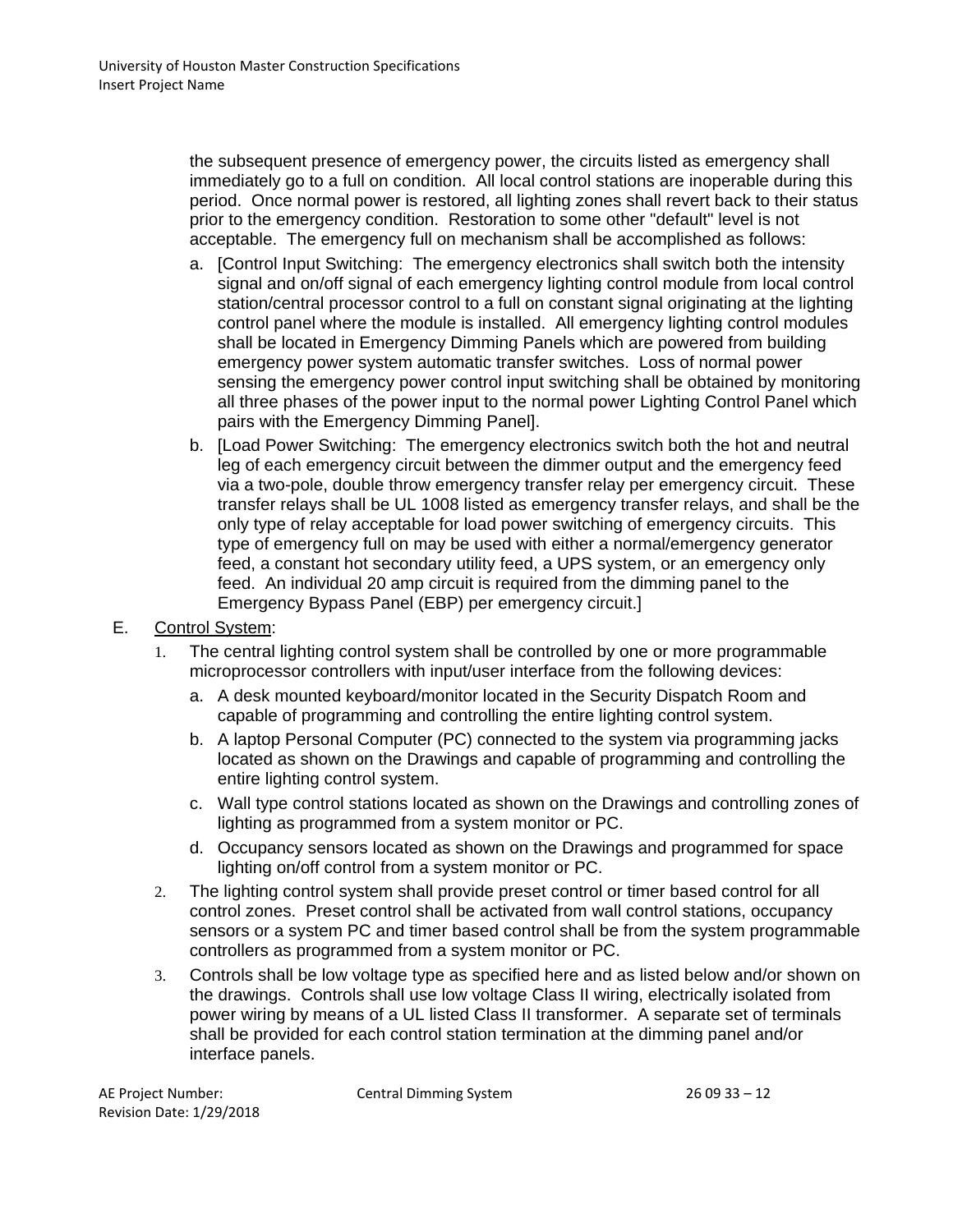- 4. Each area shall function independently of other areas. Preset control shall provide full flexibility of each zone in each scene of intensity from 0% to 99%; fade rate from 0-99 seconds or minutes; and fade delay from 0-99 seconds or minutes. There is no limit to the number of zones and scenes in one area.
- 5. The wiring of the central control center shall be fully multiplexed, utilizing separate control links from power links. Wallstations in different areas shall be capable of being placed on one link. Lighting shall remain at current levels if link is disrupted, and a discrete contact closure can be provided to take lights to a default scene if so desired for specific areas.
- 6. The control center shall have a full internal battery backup (no floppy disk or tapes necessary) storing preset values without power for a minimum of 10 years and this shall be a nonvolatile memory that returns to previous state when power is restored. All memory storage devices shall be protected by a severe isolation transformer.
- 7. Programming (set-up) of system can be accomplished by either a keyboard and monitor, or laptop PC. No programming device is necessary for the actual operation of the system.
- 8. Keyboard and monitor shall utilize alphanumeric commands with help screens at all levels for ease of setup. Keyboard and monitor shall make zone identification easier by flashing desired zones, and shall be capable of providing entire system status without change of screen.
- 9. A laptop (PC) and associated software shall be provided for remote programming of the system from any system programming jack.
- 10. The control center shall provide timeclock capability with 14 schedules (seven daily, seven special) per area with 255 events per schedule. These events can be used to activate a scene or enable/ disable any wallstation. Commands can be in either real time or astronomic, relating to sunrise/ sunset times. Timeclock shall automatically correct for Daylight Savings and leap year where appropriate.
- 11. The control center shall provide the ability to enable/disable any wallstation. This command can originate from the keyboard and monitor, laptop PC, or another wallstation.
- 12. Wall control stations shall be provided in locations where shown on the Drawings. Control stations shall have the following construction and features:
	- a. Faceplates shall be machined from a single piece of 1/8" thick metal base (minimum). Unless noted otherwise, finish shall be clear brushed aluminum in Audio/Visual Rooms and bronze in all other areas where exposed. Bronze controls shall be machined using a single piece of solid brass with finish as selected by the Architect. Painted controls shall be painted by manufacturer to exactly match Architect's sample. Paint shall be a polyurethane enamel type equal to PolaneTM in quality.
	- b. Faceplates shall attach to the wallbox using no visible means of attachment. To prevent unauthorized faceplate removal, set screws through the edge of the faceplate shall securely hold the faceplate to the switchbox.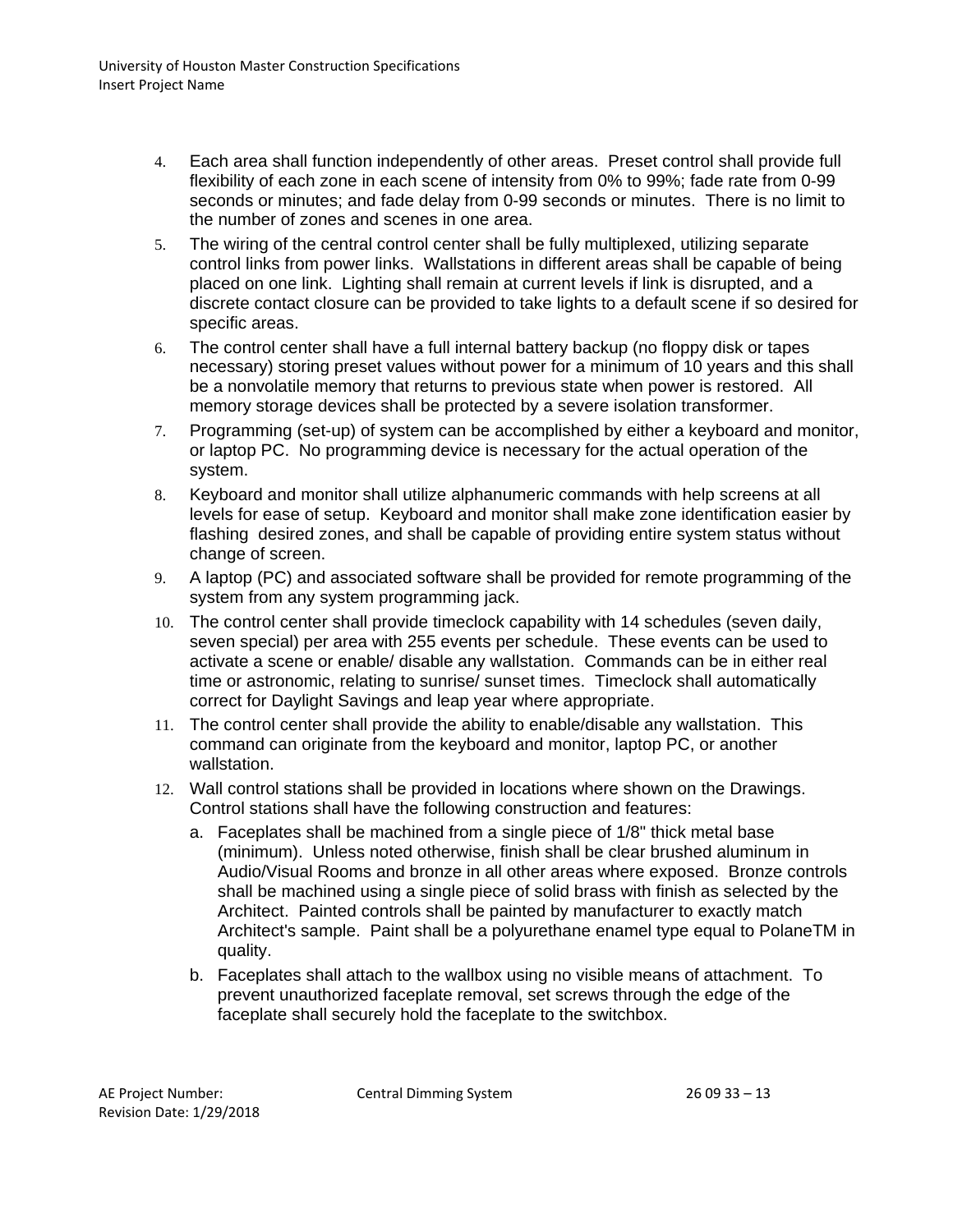- c. Controls shall be engraved with appropriate zone and/or scene descriptions, furnished to the manufacturer prior to fabrication. Size and style of engraving type shall be determined by the Architect. Any silk-screened borders, logos, graduations, etc. shall use a graphic process that chemically bonds the graphics to the metal faceplate, resisting removal by scratching, cleaning, etc.
- d. All control stations shall provide power-failure memory. Should power be interrupted to the control station and subsequently returned, the lights will come back on to the same levels set prior to the power interruption. Restoration to some other default level is not acceptable, unless specifically noted on the Drawings.
- e. Wall control stations shall be provided as follows and as shown on the Drawings.
	- 1) Type "4S": A four scene preset controller with four "scene" buttons with green LED indicators and an "off" button.
- 2) Type "8S": An eight scene preset controller with eight "scene" buttons with green LED indicators and "off" button.
- 13. Wall mounted programming input jacks shall be provided at locations where shown on the Drawings. Program jacks shall have construction and features similar to wall control stations. Faceplates shall be clean-brushed aluminum in Audio/Visual Rooms and bronze in all other areas where exposed. Faceplates shall be engraved to indicate function. Programming jacks in Audio/Visual Rooms may be integrated with control stations.
- 14. Occupancy sensors shall be provided where scheduled or shown on the Drawings to activate preset scene one when an occupied state is sensed. The preset and off buttons shall remain activated. When the space in no longer occupied as sensed by the occupancy sensor, the lighting shall be turned off. Refer to "Occupancy Sensor Lighting Controls" hereinbelow for sensor requirements.
- F. General Requirements:
	- 1. All components used in the lighting control system shall be inspected following Military Standard 105D or equivalent.
	- 2. Dimming module main power semiconductors shall be 100% tested at a case temperature of 100° C and with rated voltage applied for a minimum of 48 hours.
- G. Factory-Testing:
	- 1. The entire lighting control system shall be assembled at the factory and operated at full load and shall then be subjected to the manufacturer's full standard factory-testing to verify that the system is fully operation and that all control functions operate as specified.
	- 2. The manufacturer's standard factory-test criteria shall be submitted to the Engineer for review and the Engineer shall be notified a minimum of one month prior to the factorytest so that an Owner's representative can witness the operational test. These tests shall be conducted in Houston, Texas, or Contractor shall pay for air fare, accommodations, and similar expenses, so that the Owner's representative can witness the test.

# **[BASED ON LIGHTOLIER LYTEMODE SYSTEM]**

AE Project Number: Central Dimming System 26 09 33 – 14 Revision Date: 1/29/2018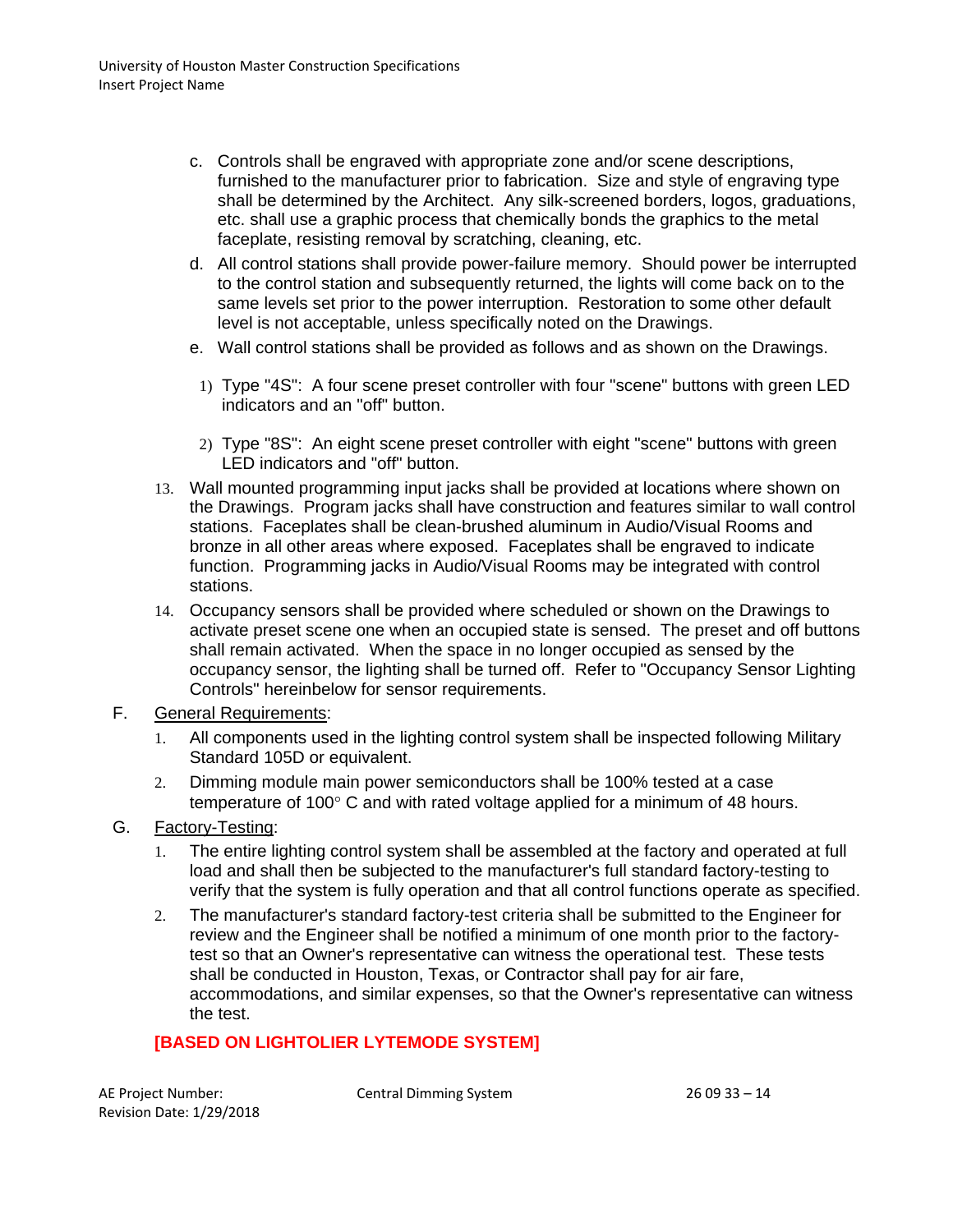# **[EDIT TO SUITE PROJECT]**

- 2.2 ARCHITECTURAL DIMMING AND LIGHTING CONTROL SYSTEMS:
	- A. General: Provide a complete architectural dimming and lighting control system to control [Auditorium and Board Room] lighting as shown on the Drawings and specified herein. Systems shall include, but not be limited to: factory pre-assembled dimming cabinets, master control stations, remote control stations and related components, accessories, and wiring. Systems shall be designed for 120/208 volt input to dimming cabinets and 120 volt input to master control stations.
	- B. Dimming Cabinets:
		- 1. Cabinets shall be wall mounted NEMA-1 grade, constructed of sheet steel plates not less than #14 US gauge. Contractor shall reinforce wall as required for wall mounted panels.
		- 2. All equipment to be contained in the cabinet shall be provided with all internal wiring completed by the manufacturer, tested for proper operation and arranged in a neat, orderly manner.
			- a. Cabinets and dimmer modules shall be provided separately to facilitate the installation of the cabinets.
			- b. Dimmer control wiring shall be terminated by plug-in connections to facilitate installation, maintenance and repair operations. All components, terminal strips and apparatus shall be properly identified and labeled for ease of installation and maintenance.
			- c. Cabinets shall employ dimmer-to-channel assignment matrices so that dimmers may be assigned to any channel without removing the cabinet cover.
		- 3. Cabinet shall be constructed as one unit with all necessary support and clearance for all devices (dimmers, non-dim modules, breakers, etc.) required for a complete system. Covers shall be provided so that all dimmers and components are serviceable or removable from the front of the cabinet. Adequate space for all contractor wiring shall be provided. Main-feed and line voltage wiring may enter cabinet from top, sides and/or bottom of cabinet.
		- 4. Cabinets shall be cooled exclusively by means of free convection, unaided by fans, and shall operate in an ambient temperature range of 0 to  $40^{\circ}$  C(32-105° F). Cabinets which require mechanically aided ventilation, such as fans, shall not be acceptable.
		- 5. Cabinets shall contain a main circuit breaker and input circuit breakers to provide protection for each dimming module. Circuit breakers shall be designed to trip within 8 milliseconds after a 400 ampere surge. Circuit breakers shall contain a visual trip indicator and shall be rated at 10,000 AIC.
	- C. Dimmer Modules:
		- 1. Silicon Controlled Rectifiers shall be used to control the power furnished to the loads. The complete load current shall be carried by these devices. They shall be capable of withstanding surges, without impairment to performance, of 6000 Volts, 3000 Amps as specified by IEEE Std. 587-1980. In addition, under fully loaded operating conditions, all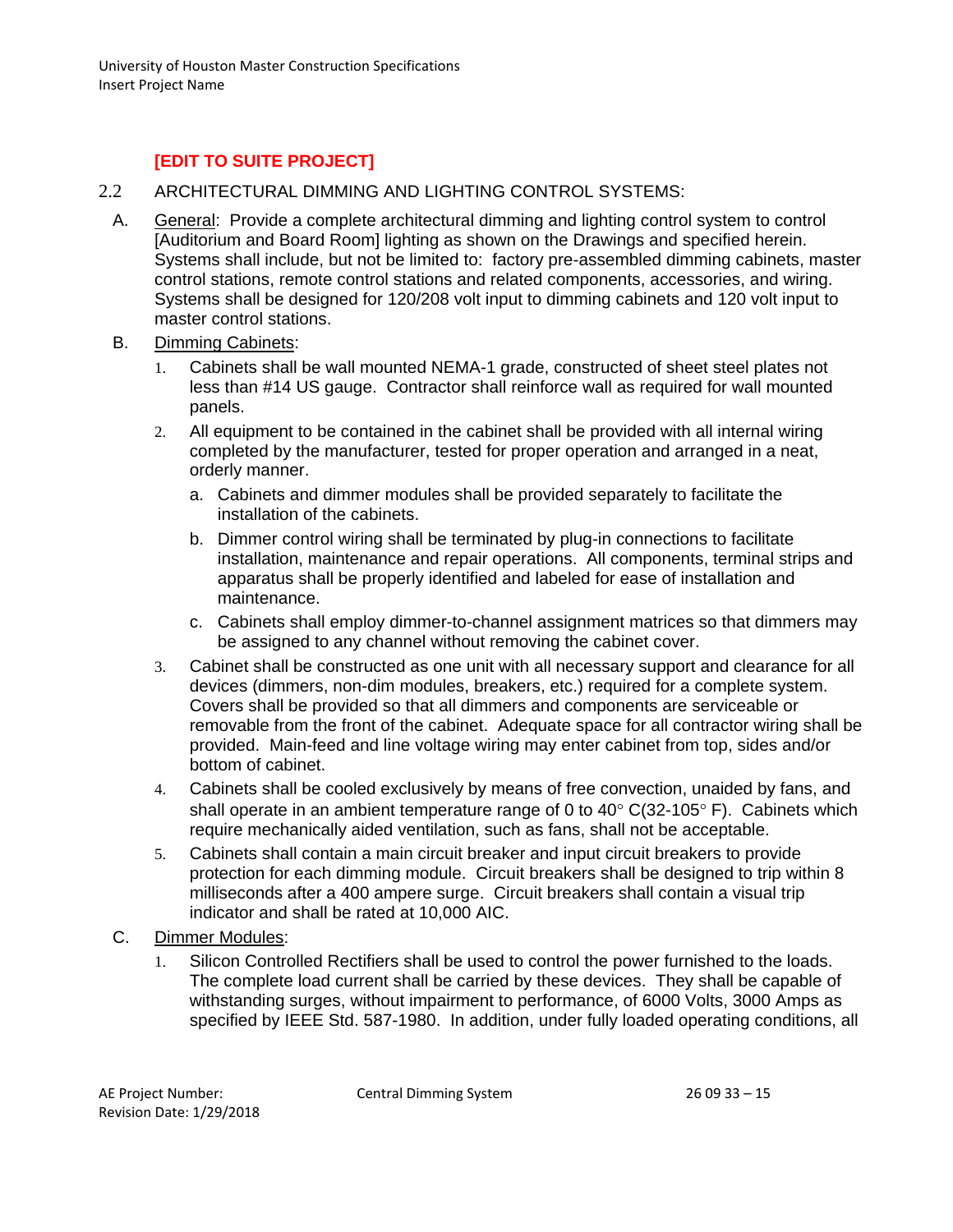devices shall operate at a minimum 20 degrees Celsius safety margin below the component temperature rating.

- 2. Dimmers shall be designed for a supply line voltage of 120 volts, 60 Hz, alternating current.
- 3. Dimmers shall respond to allow voltage, DC control signal of 0 to 10 volts. Performance shall not vary by more than 2 per cent from dimmer to dimmer using a common control signal. Dimmers shall operate without phase sensitivity with respect to the control signal or upon which phase the dimmer operates. The control circuit shall be completely isolated from the power circuit.
- 4. Dimmers shall be voltage regulated so that, at rated load and for any given setting, line voltage variations of 20 volts shall cause no more than 0.6 volt variation in output voltage.
- 5. At maximum load and at 100% intensity the dimmer efficiency shall be greater than 97% and the output voltage shall have a maximum voltage drop less than 5 volts.
- 6. At any rated load any intensity, the dimmers shall provide a symmetrical alternating current output to the load. When "full on" the output shall approach that of a full sine wave.
- 7. Dimmers shall provide a smooth and continuous "square law" dimming curve throughout the entire dimming range as defined by IES.
- 8. Dimmers shall not turn on momentarily when energized and shall not interface with other dimmers. Dimmers shall be free of overshoot, hunting or oscillation when moving from one light setting to another and shall not exhibit instability in any operation mode.
- 9. All dimmers shall be completely modular in nature and interchangeable with every other module within the cabinets to allow ease of maintenance and future modification and/or expansion of the system.
- 10. All dimmers shall operate satisfactorily and normally within an ambient temperature range of 0 to 40°C.
- 11. All modules shall employ electronic soft start operation. The response time of the dimmer shall not exceed .25 seconds.
- 12. Minimum and maximum intensity levels shall be user adjustable. Minimum intensity shall be adjustable from 0 to 50% of light output. Maximum intensity shall be adjustable from 50% to 100%. These "Trim" adjustments shall be accessible from the front of the dimmer module without removing the cover.
- 13. All dimmer modules shall be completely self contained and enclosed. The modules shall incorporate the following, clearly marked LED's for status display and maintenance considerations:
	- a. Power Indication
	- b. Input Control Mimic
	- c. Dimmer Output Mimic
	- d. Control Threshold Indication
- 14. Universal Dimmers: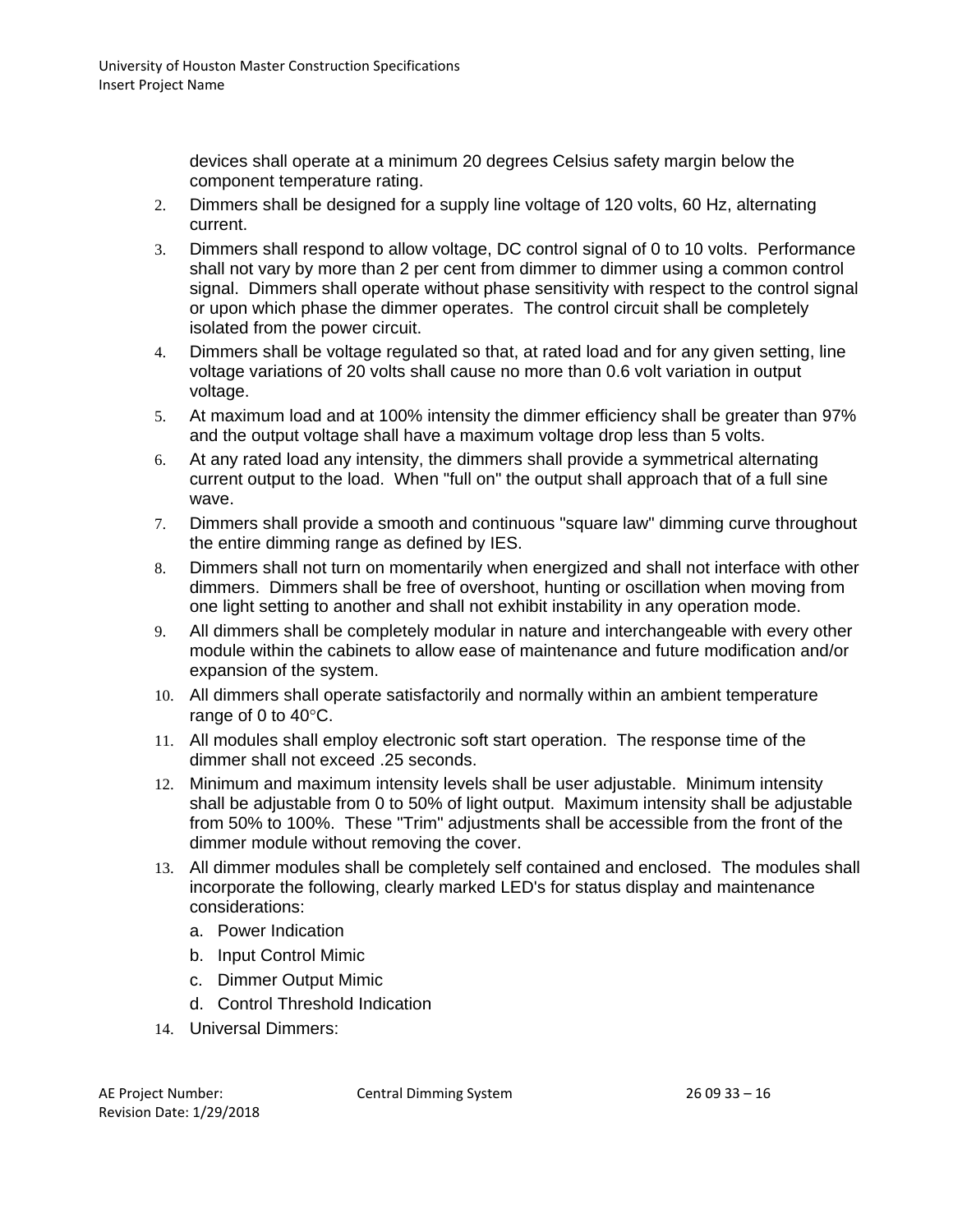- a. Universal dimmers shall be designed to control incandescent, low voltage incandescent and general inductive loads to allow maximum flexibility regarding modification of the system loads.
- b. Rise time on universal dimmers shall be restricted by a suitable toroidal filter choke so that it shall exceed 400 microseconds when measured from "Turn-On" to 90% of maximum amplitude and at 90 degrees conduction angle when a full load is applied to the dimmers.
- 15. Non-Dim Modules:
	- a. Non-dim modules shall contain solid state relays with no moving parts and shall contain two independently controlled 20 Amp non-dim circuits. The non-dim modules shall be UL listed for any loads up to the rated capacity of the module.
	- b. Non-dim modules controlling projection screens shall have interface relays and accessory control as required to provide dry-contact, momentary raise and lower signals to projection screens.
- 16. Additional Filtering:
	- a. All dimmed circuits so designated on the electrical load schedule shall be equipped with a second toroidal filter so that at full load the current rise time shall exceed 600 microseconds when measured from 0 to 90% at 90 degrees conduction angle.
- D. Emergency Transfer Relays:
	- 1. All circuits listed as emergency shall be fed through the emergency transfer relays.
	- 2. The relay system shall be so designated that upon loss of normal power to a dimming panel, the relays will automatically transfer those loads fed through the emergency transfer relay from normal dimmer panel output to a corresponding emergency power feed.
	- 3. Upon restoration of normal power to the dimming panel, the relays will transfer the loads back to the dimmer panel output.
	- 4. The relays shall be UL listed Class 508 as emergency transfer devices. Each emergency transfer panel shall be equipped with one two-pole, 20 Amp double throw relay and an integral test switch.
- E. Master Control Stations:
	- 1. Master control station shall be programmable microprocessor based on devices. Each module shall stand alone independently of the status of other modules in the system (e.g. Distributed Intelligence). Central processor based systems shall not be acceptable. Pushbuttons shall be gas tight and rated for a minimum life of 1,000,000 operations.
	- 2. Each master control station shall consist of a low voltage controller and manufacturer provided backbox, which shall be shippable in advance. Rough-in box shall be UL listed and shall b e the termination point of all line voltage and low voltage wiring. Controller shall connect to wiring via two plug-in connectors to facilitate installation, maintenance and future expansion or equipment upgrades. Contractor shall ensure that master controller's are properly grounded to earth ground per NEC.
	- 3. The master control station shall include, but not be limited to, the following control functions: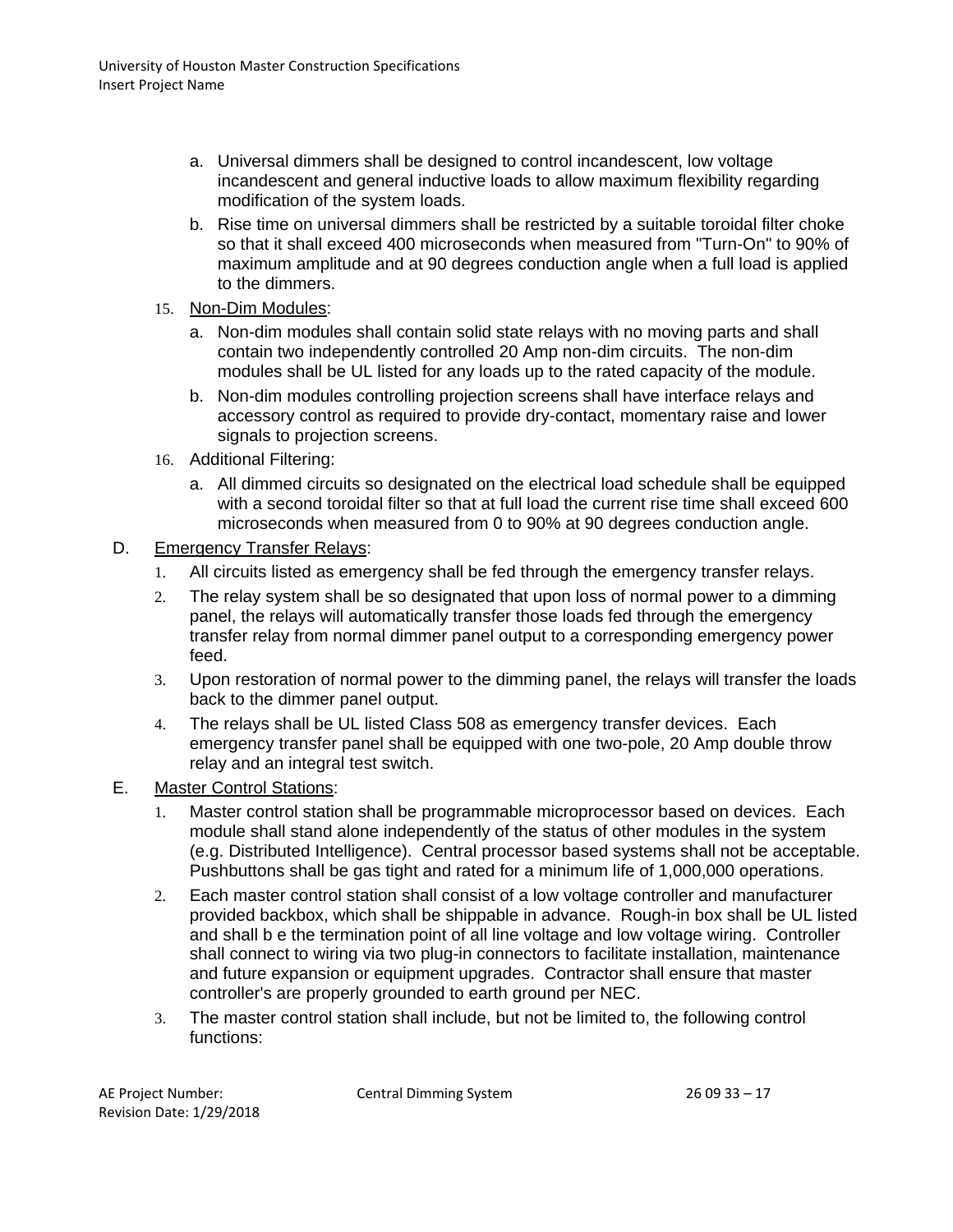- a. Scene selection pushbuttons (5 scenes plus off).
- b. On/Off pushbuttons.
- c. Programmable fade rate control.
- d. Individual channel intensity control.
- e. Selective channel mastering intensity control.
- f. Channel Exclusion to allow selected channels to "ignore" certain scene changes.
- g. SET pushbutton to set scenes.
- h. Selective or Total Learn Lock disable function to prevent unwanted scene reprogramming to of all scenes or user-selected scenes.
- i. Non-dim channel program switch to field program a dimmer channel into a non-dim switch.
- j. Panel Lock to prevent unwanted tampering with reset lighting levels.
- 4. Master control stations shall incorporate the following features:
	- a. Illuminated Scene button labels glow to facilitate scene button location in a darkened room.
	- b. Control surface panel shall be covered by a hinged full rotation door.
	- c. All memory shall be retained for a minimum of 10 years in the event of power failure. This shall be accomplished without batteries.
	- d. There shall be no moving or protruding parts available to the end user once the panel is installed, with the exception of pushbuttons.
	- e. Master control station shall allow manual intensity overrides at any time. Manual overrides shall be defined as the ability to alter the intensity of any number of channels without affecting scene memory and without affecting the intensity of all channels that are not to be overridden.
	- f. All scenes and channels shall be field labeled and modified with graphics supplied by the manufacturer.
	- g. Each scene shall have a unique programmable fade rate that can vary from instantaneous to 1 hour.
	- h. Scene selection will activate the fade. A second press of the scene pushbutton will bypass the fade and activate an instantaneous scene chance. All control stations shall indicate when a fade is in progress.
	- i. Stations shall be capable of jobsite configuration to the required number of channels.
- 5. Master controls stations shall flush mount into 4" wall construction and shall have white trim, white labels and clear pushbuttons.
- 6. Wiring from the master control station to the dimmer cabinet and to the remotes shall utilize low voltage class II cable installed in conduit. Connections shall be made to clearly labeled screw type terminals. A 2 pair shielded multiconductor cable shall be used for the multiplexed bus.
- F. Remote Control Stations: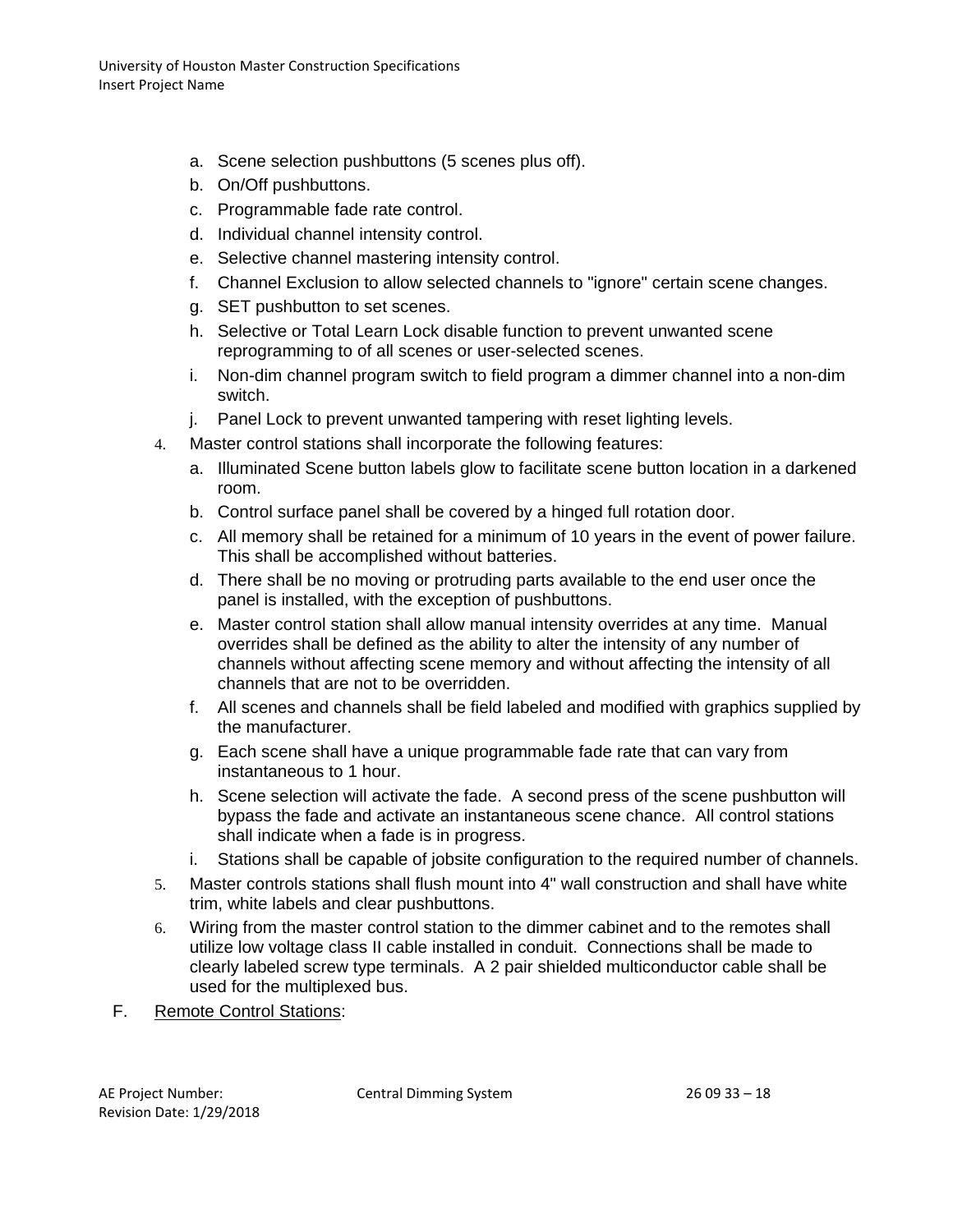- 1. Scene remotes shall provide 5 scene pushbuttons and one OFF pushbutton and shall be flush mounted into standard single gang rough-in boxes and shall include a screwless white designer type faceplates.
- 2. All wiring to scene remotes shall be low voltage class II cable installed in conduit. Contractor shall ensure that scene remotes are properly grounded to earth ground per NEC.
- 3. All scenes shall be field labeled and modified with graphics supplied by the manufacturer.
- 4. Activated scenes shall have illuminated scene indication.
- 5. Scene remotes shall incorporate illuminated scene button indicators to facilitate scene button location in a darkened room.
- 6. There shall be no moving or protruding parts available to the end user once the remote is installed with the exception of pushbuttons.

## 2.3 LYTEmode<sup>™</sup> System

- A. General
	- 1. LYTEmode<sup> $\text{TM}$ </sup> dimming and non-dimming cabinets shall be listed and labeled by Underwriters Laboratories Incorporated (UL) and Canadian Underwriters Laboratories (cUL).
	- 2. All wiring shall be low voltage and shall be able to be connected and grounded in accordance with National Electrical Code and other local regulations.
	- 3. Data and power (24VDC) shall be supplied to stations using standard CAT5e shielded cable (Belden 1624R/1624P typical) in a daisy-chain configuration from the LYTEmode<sup>™</sup> network.
	- 4. Network Terminal Output Connections (Belden 1624R/1624P typical):

| Pin 1:        | DATA+                      | (white/orange) |
|---------------|----------------------------|----------------|
| Pin 2:        | DATA-                      | (orange)       |
| <b>Pin 3:</b> | <b>Shield</b>              |                |
| Pin 4:        | +24 Volts DC (white/green) |                |
| <b>Pin 5:</b> | Signal Ground (green)      |                |
| <b>Pin 6:</b> | +24 Volts DC (white/blue)  |                |
| Pin 7:        | Signal Ground (blue)       |                |
| <b>Pin 8:</b> | +24 Volts DC (white/brown) |                |
| <b>Pin 9:</b> | Signal Ground (brown)      |                |

- 5. Non-volatile memory retains settings in the event of power loss.
- 6. LYTEmode Control Stations shall be compatible with both Lightolier<sup>®</sup> Insulated Gate Bipolar Transistor (IGBT) dimmer technology and Silicon Controlled Rectifier (SCR) dimming panels.
- 7. Standard white faceplate. Available in six (6) additional colors using optional LYTEmode™ color kits.
	- a. Almond
	- b. Ivory

AE Project Number: Central Dimming System 26 09 33 – 19 Revision Date: 1/29/2018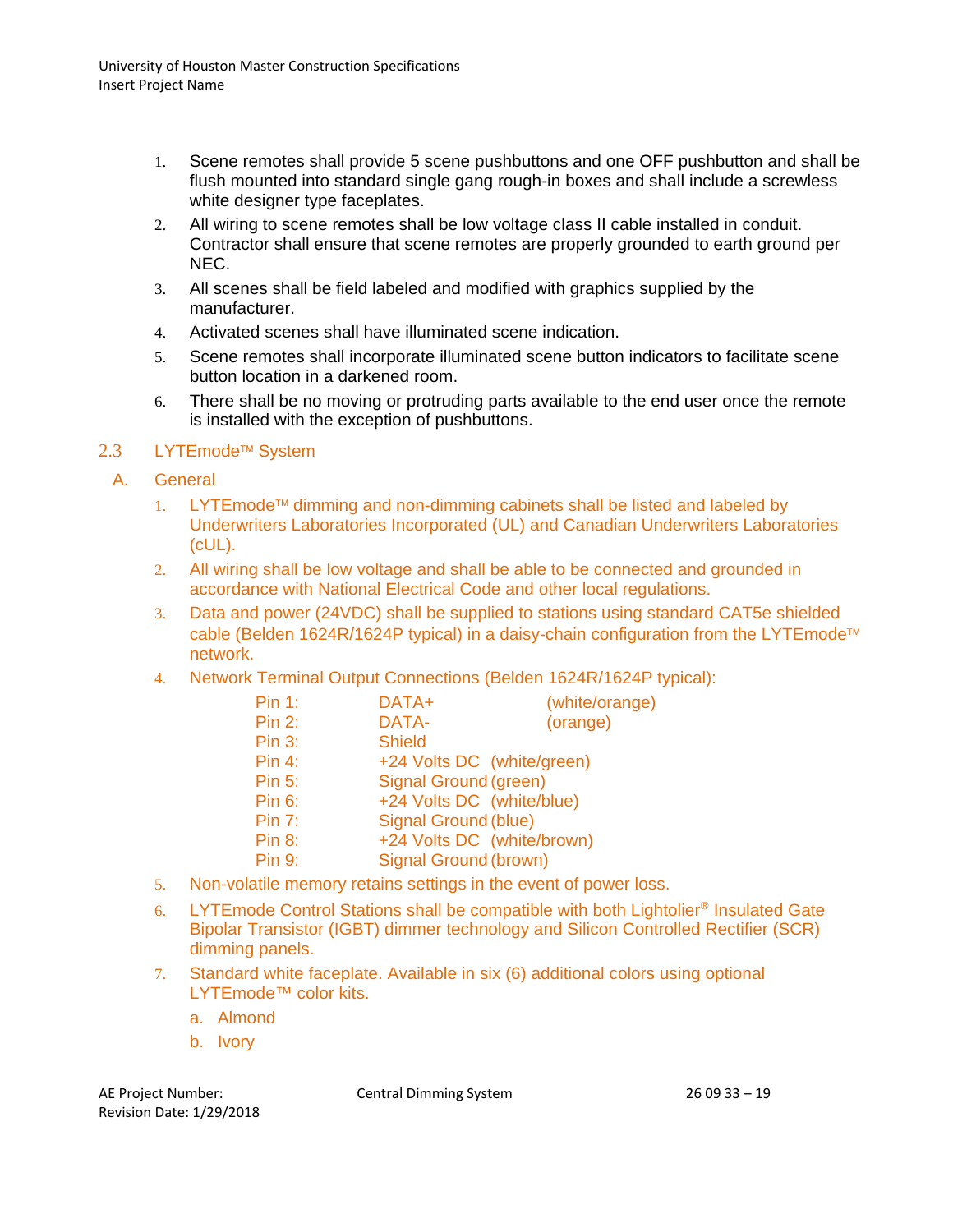University of Houston Master Construction Specifications Insert Project Name

- c. Black
- d. Brown
- e. Grey
- f. Light Almond
- 8. Custom engraved keypads and faceplates shall be available.
- 9. Locking metal Security Cover shall be available as an option.
- B. LYTEmode<sup>™</sup> Master Station
	- 1. Configuration settings shall be stored in each respective station in non-volatile memory rated for one hundred (100) years.
	- 2. Programming shall be by use of front panel buttons, without removing Master Station from wall enclosure and without the need of a computer or other electronic devices.
	- 3. Stations shall provide memory and processing for:
		- a. individual channel control, dependent on station model
		- b. 13 scenes plus Off selection
		- c. adjustable fade times
		- d. Graphic representation of relative channel intensities.
	- 4. Multiple Master Stations may be linked to control up to one hundred twenty-eight (128) independent channels.
	- 5. Channels may be programmed in a non-dim condition.
	- 6. Master Stations shall provide Raise/Lower control for each individual channel as well as master Raise/Lower for all channels.
	- 7. Fade Rate time shall be adjustable from Instant to 60 minutes, with instant override.
	- 8. Auto-Cycle feature shall sequence between five (5) or thirteen (13) scenes continuously.
	- 9. Cinema Cycle shall progress one-time thru a prearranged scene sequence.
	- 10. Alarm trigger shall send channels to a full or a flashing condition.
	- 11. Master Stations shall be configurable to allow Lock-Out for Remote Stations, Master Lock-Out/Remote Function or combinations of Lock-Out. The Master Panel or individual Presets shall feature a Lock-Out to freeze in current state.
	- 12. LED intensity of the illuminated pushbuttons shall be adjustable.
	- 13. Optional smoked tinted door shall allow display of all channel intensities.
- C. LYTEScene<sup>™</sup> Touch Screen Stations
	- 1. The LYTEScene<sup>™</sup> Touch Screen Master Station (ILSCLTS) shall consist of a faceplate with a color LCD Touch Screen panel. Minimum acceptable LCD dimensions are 6.4 inch TFT VGA color touch screen (640x480 resolution). The Touch Screen shall be active over the entire display. Back boxes for Touch Screen stations available from the manufacturer.
		- a. Station dimensions: 7.41 x 5.48 x 1.54 inches (18.8 x 13.9 x 3.91 cm)
		- b. Station Front Bezel: 8.03 x 6.11 inches (20.4 x 15.5 cm)
		- c. Operating Temperature: 0° to 122° F (0° to 50° C)

AE Project Number: Central Dimming System 26 09 33 – 20 Revision Date: 1/29/2018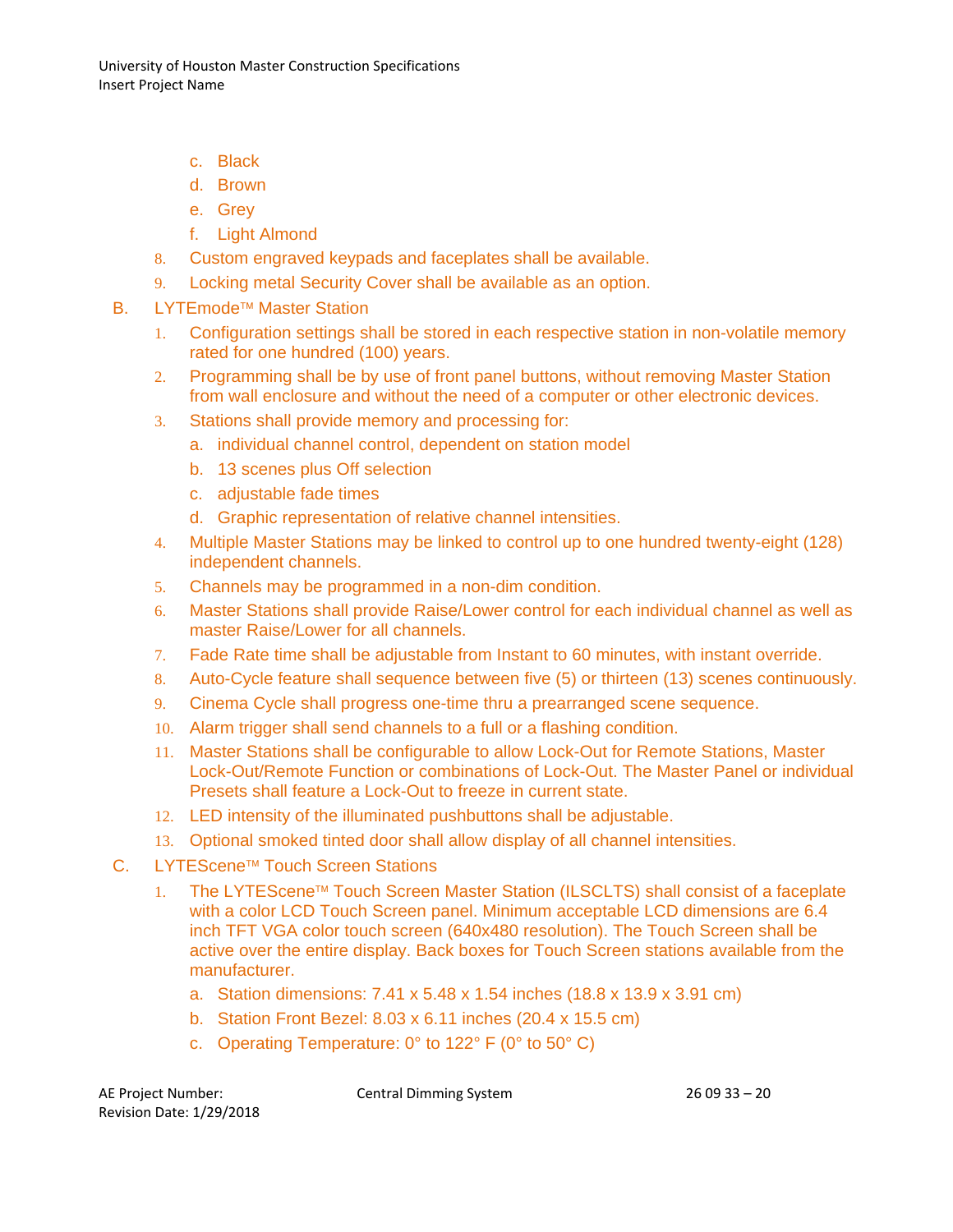- d. Power: 10V to 28VDC (powered by the LYTEmode™ Network)
- e. High Performance Backlight
- f. Fanless operation
- 2. Station provides full control of any LYTEmode<sup>™</sup> network master or mini-master station, or partition control. Such control will allow the following parameters to be adjusted from the touch screen:
	- a. Activation of up to 13 Scenes plus "Off"
	- b. Ability to record scene and fade time
	- c. Ability to protect scenes from accidental erasure or reprogramming
	- d. Ability to exclude individual channels from a scene
	- e. Independent level control of each channel, with intensity reading from 0-100%
	- f. Set individual channels up as Dim or Non-Dim channels
	- g. Ability to assign names to Master Station, Scenes, and Channels
	- h. Ability to turn Infra-Red receiver on Master Station on or off
	- i. Ability to Lock Master Station
	- j. Activate Master Station 5-Scene or 13-Scene Auto Cycle mode
	- k. Program Alarm Trigger input to bring lights to 100% or Flash
	- l. Adjust LED intensity on the Master Station, Mini-Master Station, or Partition Control
	- m. Save Master Station settings and configuration as a file for backup or copying to additional Master Stations
- 3. LYTEScene™ Touch Screen shall provide visual status of all Master Stations and Partition Remotes on the network, showing real-time activation of Scenes and settings.
- 4. LYTEScene™ Touch Screen Master Stations shall provide an optional integral Astronomical Time Clock, allowing calendar, as well as time-of-day operation. Setup feature shall be based on either Longitude/Latitude or by City/State to provide accurate forecast of Sunrise/Sunset and compensate for Daylight Savings. Timeclock shall provide local control or building-wide control to comply with Ashrae 90.1-1999. Timeclock shall provide an Override feature to activate lights in a specific area, such override shall not exceed four hours.
- 5. LYTEScene<sup>™</sup> Touch Screen shall be upgradeable without removal from the wall, using a USB Storage Device, not exceeding 64MB in size.
- 6. LYTEScene™ Touch Screen shall provide multiple levels of password protection, to prevent unauthorized users from adjusting lighting levels, timeclock functions, or touch screen settings.
- 7. LYTEScene<sup>™</sup> Touch Screen shall have adjustable backlight level and timer, and adjustable Screen Saver settings.
- 8. LYTEScene™ System Touch Screen Master Station shall be available with factory programmed custom logos and backgrounds.
- 9. Connection to the Intelligent LYTEmode™ System network shall use standard ILS wiring schemes.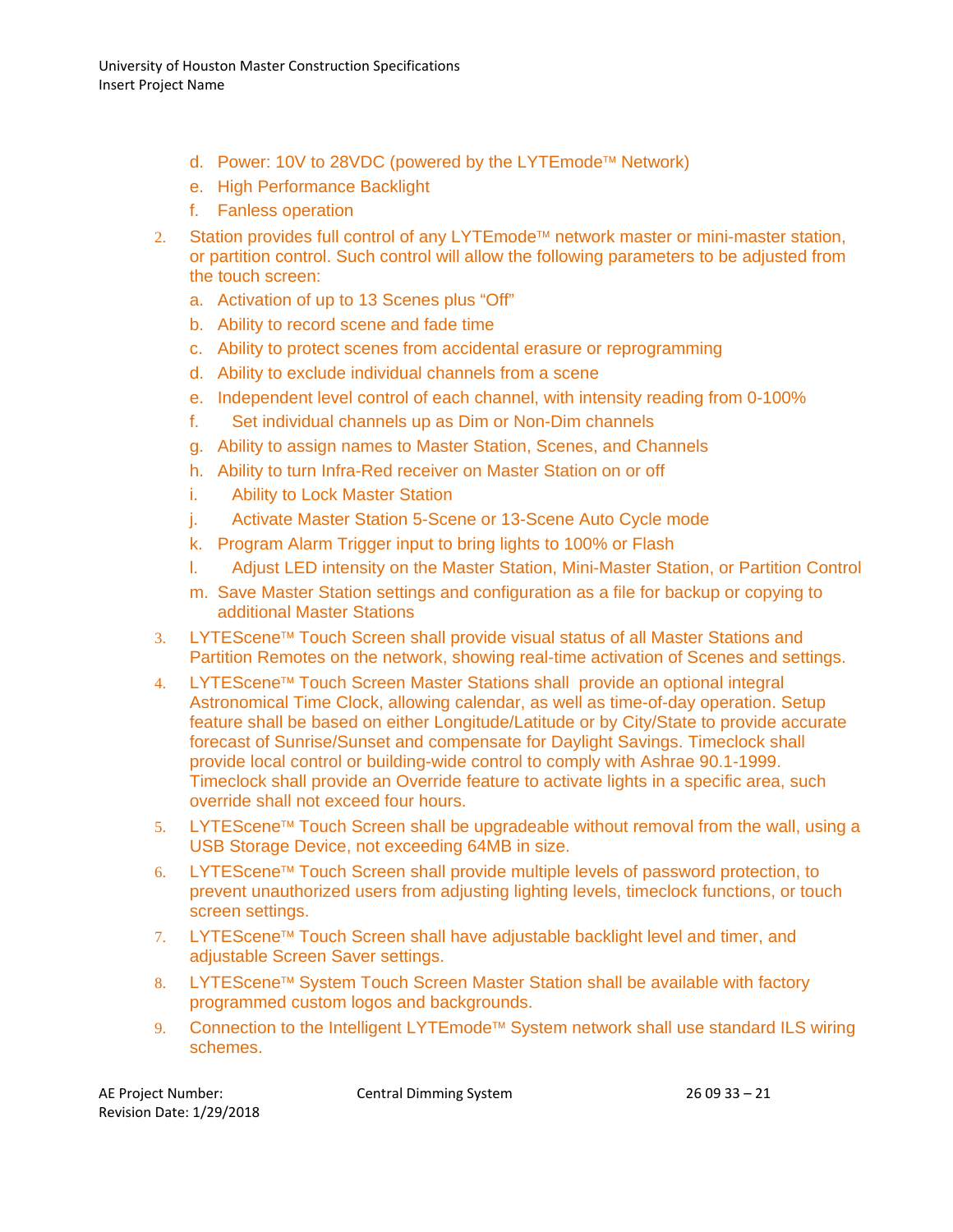- D. LYTEmode<sup>™</sup> Station Rough-In Backboxes
	- 1. Housing shall be wall mounted and constructed of #16 gauge CRS, with a zinc-plated Type I or Type II finish.
	- 2. Enclosure shall be provided with internal station mounting tabs, external enclosure mounting ears, and knockouts for standard mounting and wiring methods.
	- 3. ILS-CLB-8 Backbox for the four (4) and eight (8) channel Master Stations shall measure 7-1/4" wide by 3-7/10" tall by 3-1/2" deep.
	- 4. ILS-CLB-16 Backbox for the twelve (12) and sixteen (16) channel Master Stations shall measure 10-3/4" wide by 3-7/10" tall by 3-1/2" deep.
	- 5. ILS-CLB-TS Backbox for the Touch Screen Master Stations shall measure 10-3/4" wide by 3-7/10" tall by 3-1/2" deep.
- E. LYTEmode™ Remote Station 2 button
	- 1. Each designer style station shall contain two (2) illuminated buttons for remote access to scenes from LYTEmode Master Station, which shall be stored in each respective station.
	- 2. Station programming shall be by use of front panel buttons, without removing Station from wall enclosure and without the need of a computer or other electronic devices.
	- 3. Stations shall provide memory and processing for:
	- 4. Individual scene control, dependent on station model
	- 5. Allows Master Raise/Lower control of Master Station
	- 6. 1 scene plus Off selection
	- 7. Infra-red receiver integrated into each station
	- 8. LED intensity of the illuminated pushbuttons shall be adjustable.
	- 9. Stations shall mount in a single gang wallbox or in a multi-gang box with other stations or devices.
- F. LYTEmode<sup>™</sup> Remote Station 6 button
	- 1. Each designer style station shall contain six (6) illuminated buttons for remote access to scenes from LYTEmode Master Station, which shall be stored in each respective station.
	- 2. Station programming shall be by use of front panel buttons, without removing Station from wall enclosure and without the need of a computer or other electronic devices.
	- 3. Stations shall provide memory and processing for:
	- 4. Individual scene control, dependent on station model
	- 5. Allows Master Raise/Lower control of Master Station
	- 6. 5 scenes plus Off selection
	- 7. Infra-red receiver integrated into each station
	- 8. LED intensity of the illuminated pushbuttons shall be adjustable.
	- 9. Stations shall mount in a single gang wallbox or in a multi-gang box with other stations or devices.
- G. LYTEmode™ Remote Station 8 button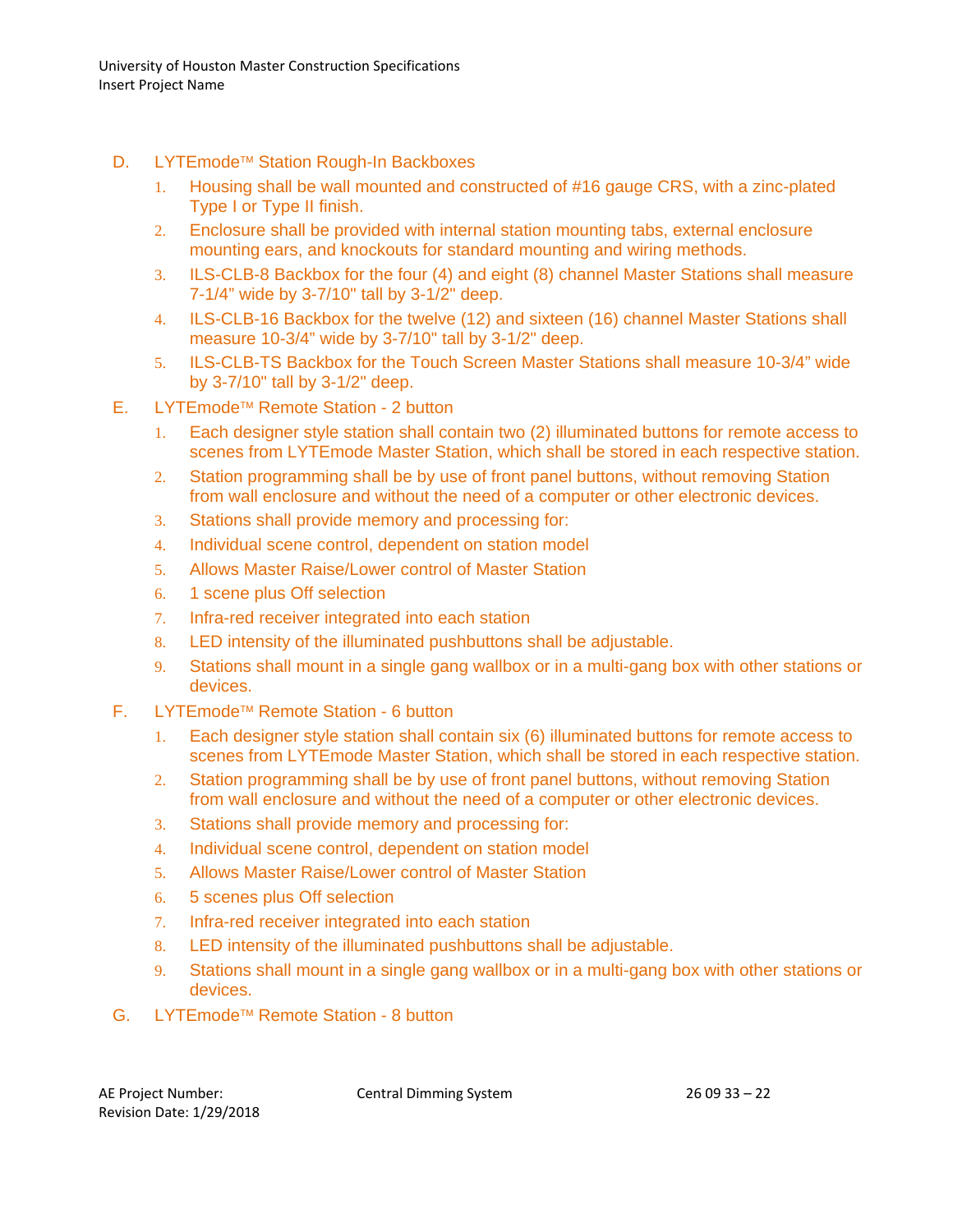- 1. Each eight (8) button designer style station shall contain a set of illuminated buttons for remote access to scenes from a LYTEmode Master Station, which shall be stored in each respective station.
- 2. Station programming shall be by use of front panel buttons, without removing Station from wall enclosure and without the need of a computer or other electronic devices.
- 3. Stations shall provide memory and processing for:
- 4. Individual scene control.
- 5. 8 scene selection
- 6. Ability to be combined with six button Remote Station (ILSCL6RESW) as a single 2-gang station for 13 scenes plus Off selection.
- 7. LED intensity of the illuminated pushbuttons shall be adjustable.
- 8. Stations shall mount in a single gang wallbox or in a multi-gang box with other Stations.
- H. LYTEmode<sup>™</sup> Ellipse Style Room Combine Station ILSCL8RSPS
	- 1. Partition control of segmented multi-room spaces shall be provided by an eight (8) illuminated button designer style Room Combine Station.
	- 2. The Room Combine Station shall link Multiple Master Stations so that adjustments to one Master Station are duplicated on all linked Master Stations, maintaining a uniform look throughout the expanded space. Unlinked Master Stations shall function as independent controllers for individual rooms or areas.
	- 3. A maximum of eight (8) partitions shall be controlled from a single Combine Station and two (2) ILSCL8RSPS stations can be linked to control up to sixteen (16) partitions.
- I. LYTEmode<sup>™</sup> Graphic Partition Control Panel
	- 1. Partition control of segmented multi-room spaces shall be provided by a Room Combine Graphic Panel (ILS-CL-RCGP) containing up to sixteen (16) switches.
	- 2. Panel faceplate shall provide engraved representation of area floor plan with LED push button switches to control linkage for each partition section.
	- 3. Partition status condition shall be indicated by the LED push button switches.
- J. LYTEmode™ ILSCL232 Serial Interface Port
	- 1. The LYTEmode™ ILSCL232 Serial Interface Port shall allow integration with the LYTEmode™ Lighting Controls network, using standard RS232 communication. The ILSCL232 can operate in two modes:
		- a. LYTEmode™ ILS mode allows the ILSCL232 to send and receive system commands using the LYTEmode<sup>™</sup> ILS protocol. In this mode, the LYTEmode<sup>™</sup> system can communicate with a computer or handheld device operating LYTEmode™ System **Software**
		- b. AV mode allows the ILSCL232 can send and receive system commands using standard ASCII instructions. In this mode, building management systems or computers without the LYTEmode™ System Software can be used to communicate with the LYTEmode™ network.
	- 2. The ILSCL232 shall incorporate a red LED to indicate transmit activity, and a green LED to indicate receive activity.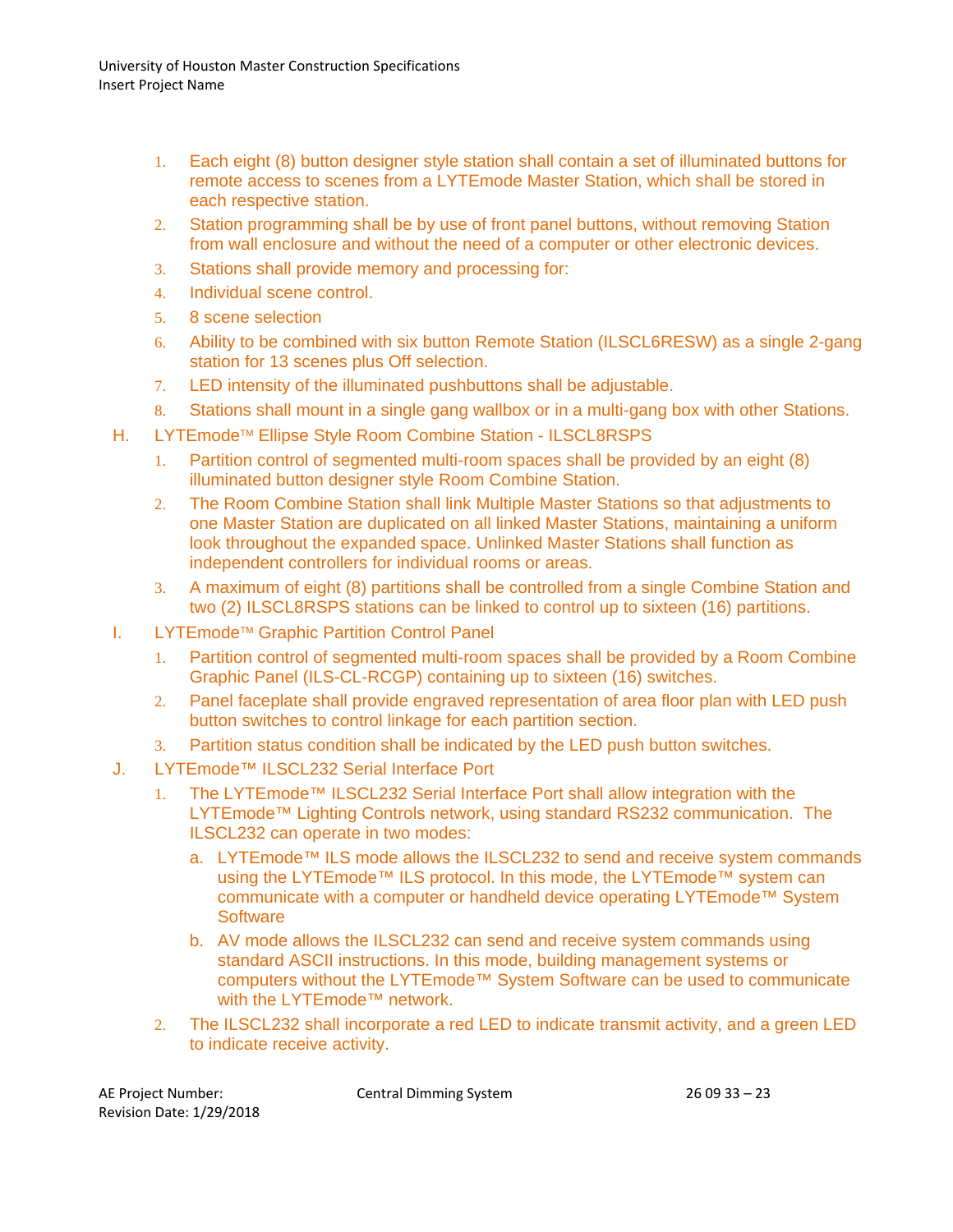- 3. LYTEmode™ ILSCL232 Serial Interface Ports shall connect to the LYTEmode network using shielded Cat5 cable. All data and power for the device shall be supplied on the network cable.
- 4. The LYTEmode™ ILSCL232 Serial Interface Port shall mount in a standard single-gang box.
- 5. LYTEmode™ ILSCL232 Serial Interface Ports shall be engineered and manufactured in the United States and shall be UL and cUL listed.
- 6. The ILSCL232 is compatible with any Windows® based IBM® compatible computer using a standard 9-pin serial cable and RS232 communication. For computer access to the LYTEmode™ network, Desktop LYTEmode™\* is recommended. For wireless access to the LYTEmode™ network, use the ILSCLWCU wireless control unit with Bluetooth® Serial Transceiver.
- 7. The ILSCL232 shall utilize standard 9 pin RS232 serial cable connections of up to one hundred twenty-five (125') feet.
- 8. Electrical Specifications:
- 9. Input: +22 volts D.C. (powered by the LYTEmode<sup>™</sup> network)
- 10. Temperature: Storage between -25° C to + 85° C and Operating at 0° to 40° C.
- 11. Standard white faceplate. Available in six (6) additional colors using optional LYTEmode™ color kits.
	- a. Almond
	- b. Ivory
	- c. Black
	- d. Brown
	- e. Grey
	- f. Light Almond
- K. LYTEmode™ System Network Wireless Control Unit
	- 1. The LYTEmode<sup>™</sup> Wireless Control Unit (ILSCLWCU) provides wireless access to the LYTEmode<sup>™</sup> network, and full function control of any Master Station or Partition Control on the network.
	- 2. The LYTEmode<sup>™</sup> Wireless Control Unit can be used for any Master Station to provide:
		- a. Individual channel control
		- b. 13 scenes plus "Off"
		- c. Adjustable fade times
		- d. Graphic representation of channel intensities.
	- 3. The LYTEmode<sup>™</sup> Wireless Control Unit can be used for Master Station advanced setup and features:
		- a. Assigning names to individual channels or scenes,
		- b. Adjusting LED intensity of the Master Station pushbuttons
		- c. Enabling Auto-Cycle modes,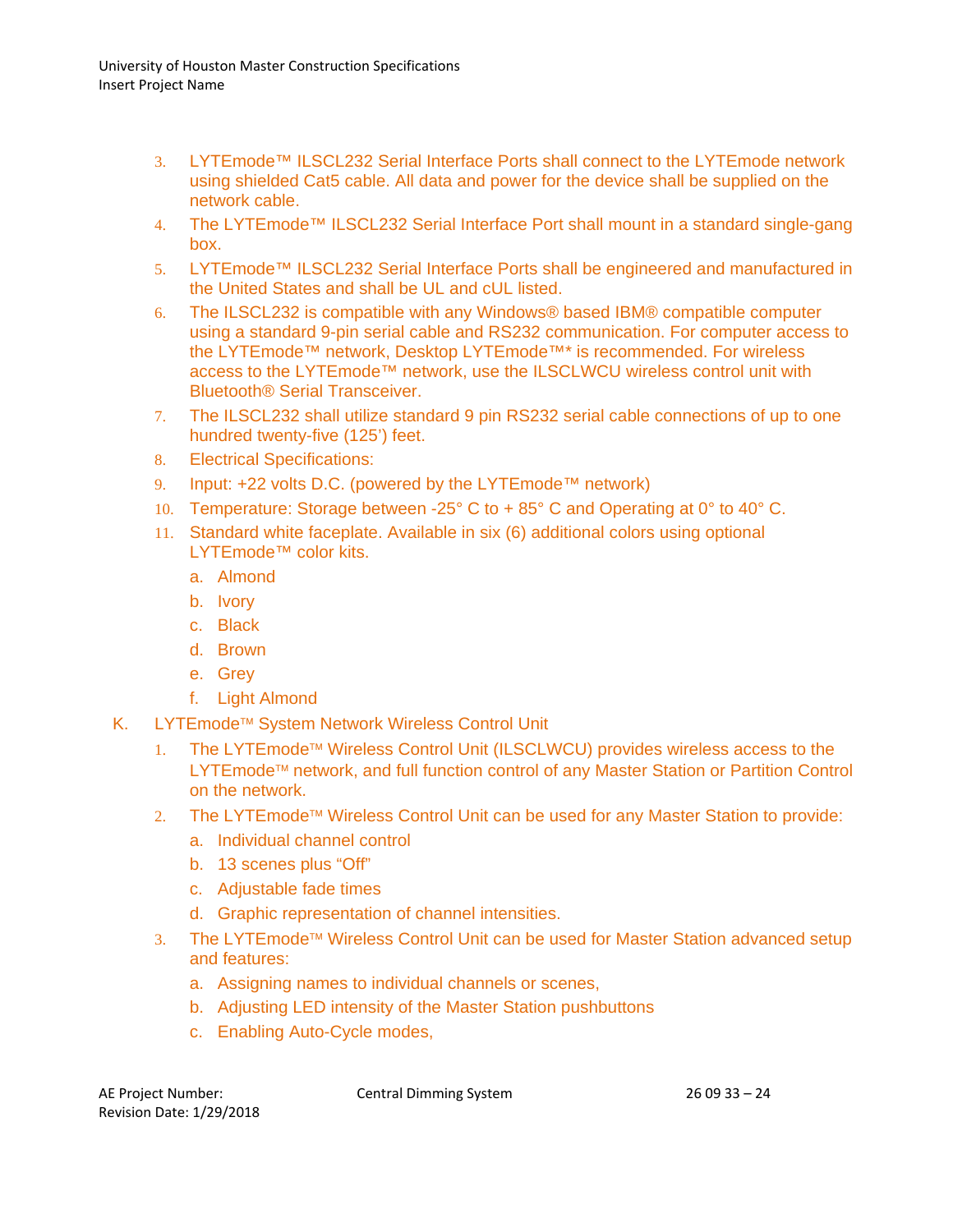- d. Alarm modes, and
- e. Station Lockout.
- 4. The LYTEmode<sup>™</sup> Wireless Control Unit can also be used to access a Partition Control Station (ILSCL8RSPS) for remote linking of rooms, or advanced setup. The Wireless Control Unit allows you to assign names to partition buttons for simple operation.
- 5. Integrated Bluetooth™ technology provides thirty (30') feet of wireless range, for reliable and secure connections to the Architectural Lighting Control System.
- 6. Hardware Specifications:
	- a. Brilliant 3.5" color TFT display, with high performance backlight
	- b. Bluetooth to serial socket. Simply plug into any ILSCL232 port on the LYTEmode<sup>™</sup> network
	- c. Embedded software ensures reliable operation
	- d. Software upgradeable via USB port.
	- e. USB Cradle including battery charging slot
	- f. Leather carrying case
	- g. UL, CE, FCC
	- h. Dimensions: length 119 mm (4.7 inches) x height 16.9 mm (0.7 inches)
	- i. Weight: 167 grams (5.9 oz)
	- j. Power: 1100 mAh Lithium-Ion removable battery with rechargeable AC adapter
- L. LYTEmode™ Network Power Supply ILSLMPS
	- 1. ILSLMPS Network Power Supply shall provide 24VDC power over the LYTEmode<sup>™</sup> Network wiring for Master Stations, Remote Stations, and Interfaces.
	- 2. Input Power Requirements: 120VAC 50-60Hz
	- 3. Power Supply provides two (2) separate outputs rated at three (3) amperes each.
	- 4. Enclosure shall contain two (2) isolated compartments; high and low voltage, for wiring connections. Terminal blocks for all connections shall be provided.
	- 5. Multiple Power Supplies can be used to provide required capacity for very large networks, or to supply additional power for very long cable runs.
	- 6. Enclosure can be either surface or rack (4U) mounted with included dual-function mounting brackets.
	- 7. ILSLMPS Enclosure including the dual function mounting brackets shall measure 19" wide x 7" tall x 3" deep.
	- 8. LYTEmode Network Power Supply shall be capable of supplying station power requirements based on unit Station Power Requirements as provided on latest manufacture's catalog sheets.
- M. LYTEmode™ Network Power Supply ILSLMPSC
	- 1. ILSLMPSC Network Power Supply shall provide 24VDC power over the LYTEmode™ Network wiring for Master Stations, Remote Stations, and Interfaces controlling an ILS Capio™ Plus High Density Dimmer Rack system.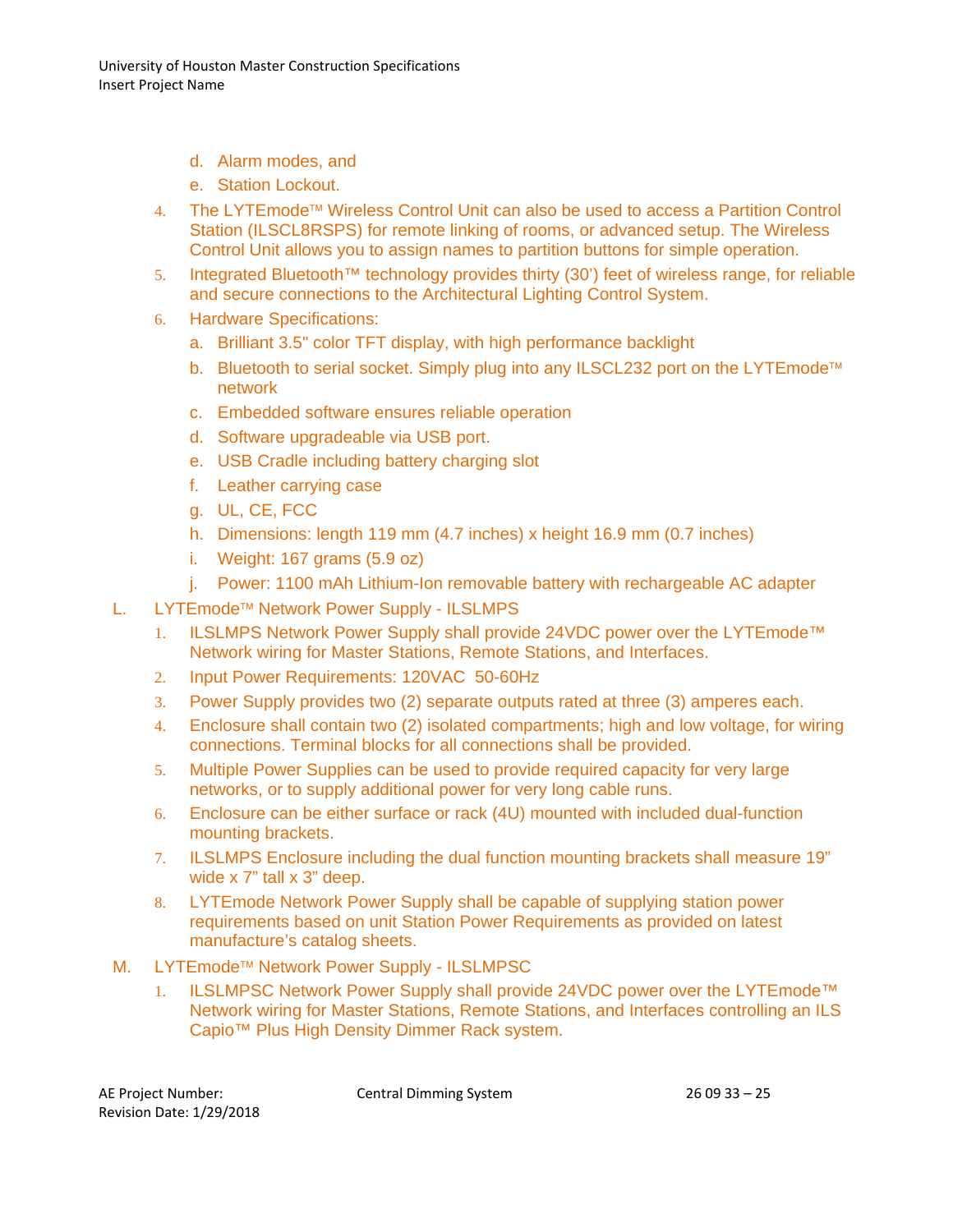- 2. Input Power Requirements: provided by Capio™ Plus Dimmer Rack
- 3. Power Supply provides a single network output rated at 1.25 amperes (30 watts).
- 4. ILSMPSC shall be hot-swappable for field replacement without removing power to the dimmer rack.
- 5. Terminal blocks for all connections shall be provided.
- 6. Power Supply Module mounts in a slide-in compartment below the Capio™ Plus Rack Control Module.
- 7. ILSLMPSC Slide-In Enclosure shall measure 12.3125" wide x 1.5" tall x 6.125" deep.
- 8. LYTEmode™ Network Power Supply shall be capable of supplying station power requirements based on unit Station Power Requirements as provided on latest manufacture's catalog sheets.
- N. LYTEmode™ Dimming Cabinets
	- 1. LYTEmode™ Dimmer Cabinets shall be wall mounted N.E.M.A. grade, constructed of not less than U.S. #14 gauge sheet steel welded into a rigid structural back. Cabinet shall be shippable in advance, without dimming modules, to allow for immediate installation.
		- a. Cabinet shall be recessable into a normal 4" wall.
		- b. Cabinet shall be surface mounted and shall not extend more than 4.5" from the wall. Floor mounted cabinets are not acceptable.
	- 2. All equipment to be contained in the cabinet shall be provided with all internal wiring completed by the manufacturer, tested for proper operation, and arranged in a neat, orderly manner.
		- a. Cabinet and dimming modules shall be provided separately to facilitate the installation of the cabinet.
		- b. Dimmer control wiring shall be terminated by plug-in connections to facilitate installation, maintenance and repair operations.
		- c. Cabinet shall employ dimmer-to-channel assignment matrices so that dimmers may be assigned to any channel without removing the cabinet cover. Hard-wired dimmerto-channel connections shall not be acceptable.
	- 3. Cabinet shall be constructed as one unit with all necessary support and clearances for all devices required for a complete system. Main feed and line voltage wiring may enter the cabinet from top or side of the cabinet.
	- 4. Cabinet shall be cooled exclusively by means of free convection, unaided by fans, and shall operate in an ambient temperature range of 0 to 40 C (32 to 105 F). Cabinets that require fans for ventilation shall not be acceptable.
	- 5. Cabinet shall contain input circuit breakers to provide protection for each dimming or non-dim module. Circuit breakers shall be designed to trip within 8 milliseconds after a 400 ampere surge. Circuit breakers shall contain a visual trip indicator and shall be rated at 10,000 AIC.
- O. LYTEmode™ Dimming Modules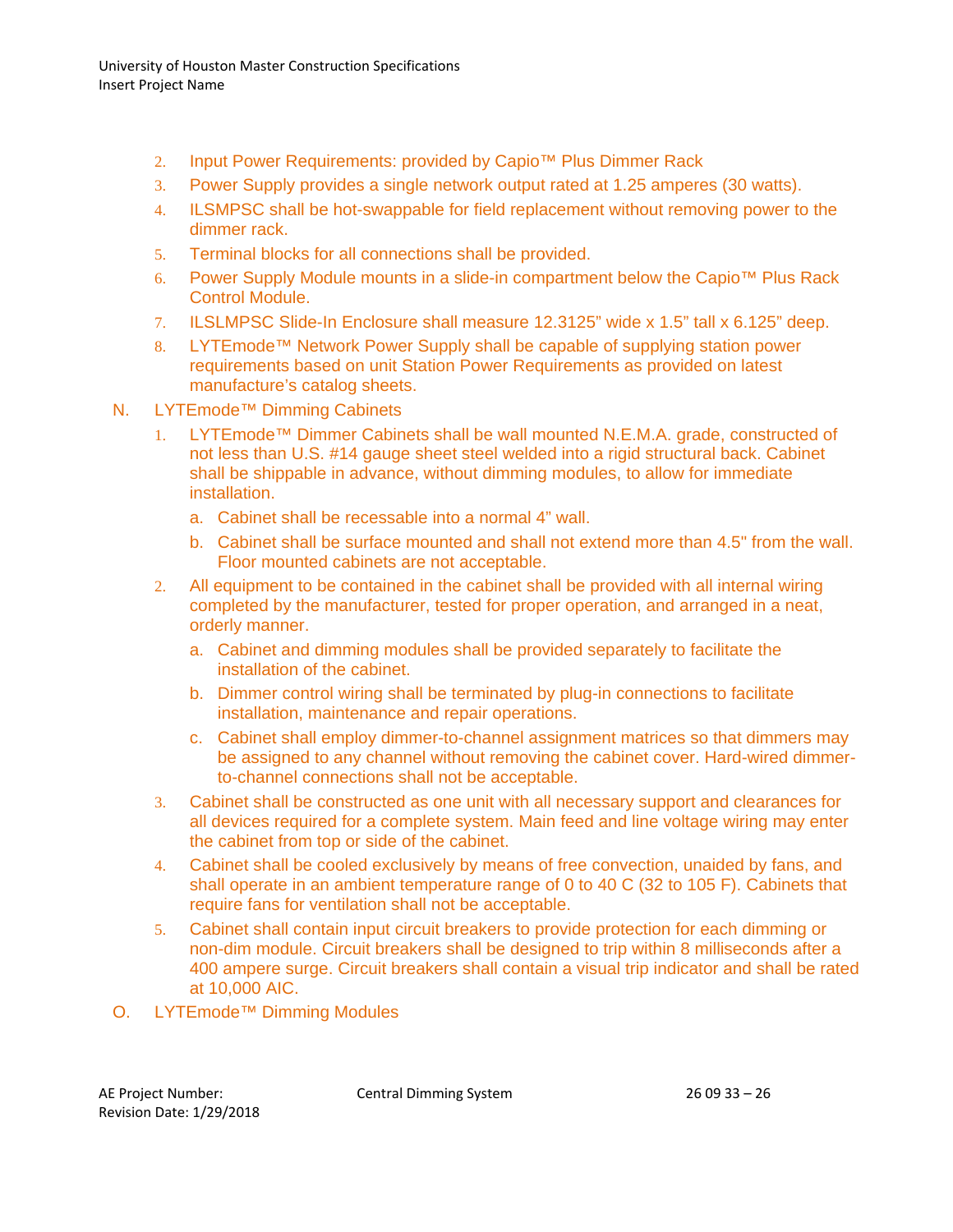- 1. LYTEmode™ Dimmer Modules shall be based on the use of Silicon Controlled Rectifiers (SCR) to control the power furnished to the loads. The complete load current shall be carried by these devices. They shall be capable of withstanding surges, without impairment to performance, of 6000 volts, 3000 amps as specified by IEEE Standard 587-1980. In addition, under fully loaded operating conditions, all devices shall operate at a minimum twenty (20°) degrees Celsius safety margin below the component temperature rating.
- 2. Dimmer Modules shall be designed for a supply line voltage of 120 volts AC, 60 Hz. and shall regulate output voltage such that at rated load and for any given control setting, line voltage variations of twenty (20) volts shall cause no more than 0.6 volt variation in output voltage.
- 3. At maximum load and at 100% intensity the dimmer efficiency shall be greater than 97% and the output voltage shall have a maximum voltage drop of less than five (5) volts.
- 4. Dimmers shall respond to a low voltage, DC control signal of 0 to 10 volts. Performance shall not vary by more than two (2%) percent from dimmer to dimmer using a common control signal. Dimmers shall operate without phase sensitivity with respect to the control signal or upon which phase the dimmer operates. The control circuit shall be completely isolated from the power circuit.
- 5. At any rated load and any intensity, the dimmers shall provide a symmetrical alternating current output to the load. When full on, the output shall approach that of a full sine wave.
- 6. Dimmers shall provide a smooth and continuous "square law" dimming curve throughout the entire dimming range as defined by the Illuminating Engineering Society.
- 7. Dimmers shall not turn on momentarily or "flash" when energized and shall not interact with other dimmers. Dimmers shall be free of overshoot, hunting, or oscillation when moving from one light setting to another and shall not exhibit instability in any operation mode.
- 8. All dimmers shall be completely modular in nature and interchangeable with every other module within the cabinets to allow ease of maintenance and future modification or expansion of the system. All dimmer modules shall be self contained and enclosed. A power indication LED shall be incorporated for status display and maintenance operations.
- 9. All modules shall employ electronic soft start operation. The response time of the dimmer shall not exceed .25 seconds.
- 10. Maximum output intensity levels shall be user adjustable from 100% down to 50%. These trim adjustments shall be accessible from the front of the dimmer without removing the cover.
- 11. Universal Dimming Modules shall be designed to control incandescent, magnetic low voltage incandescent, neon, electronic low voltage, cold cathode, or general inductive loads to allow maximum flexibility regarding modification of the system loads. Rise time shall be restricted by a suitable toroidal filter so that it shall exceed 400 microseconds when measured from turn-on to 90% of maximum amplitude and at 90 degrees conduction angle when a full load is applied to the dimmers.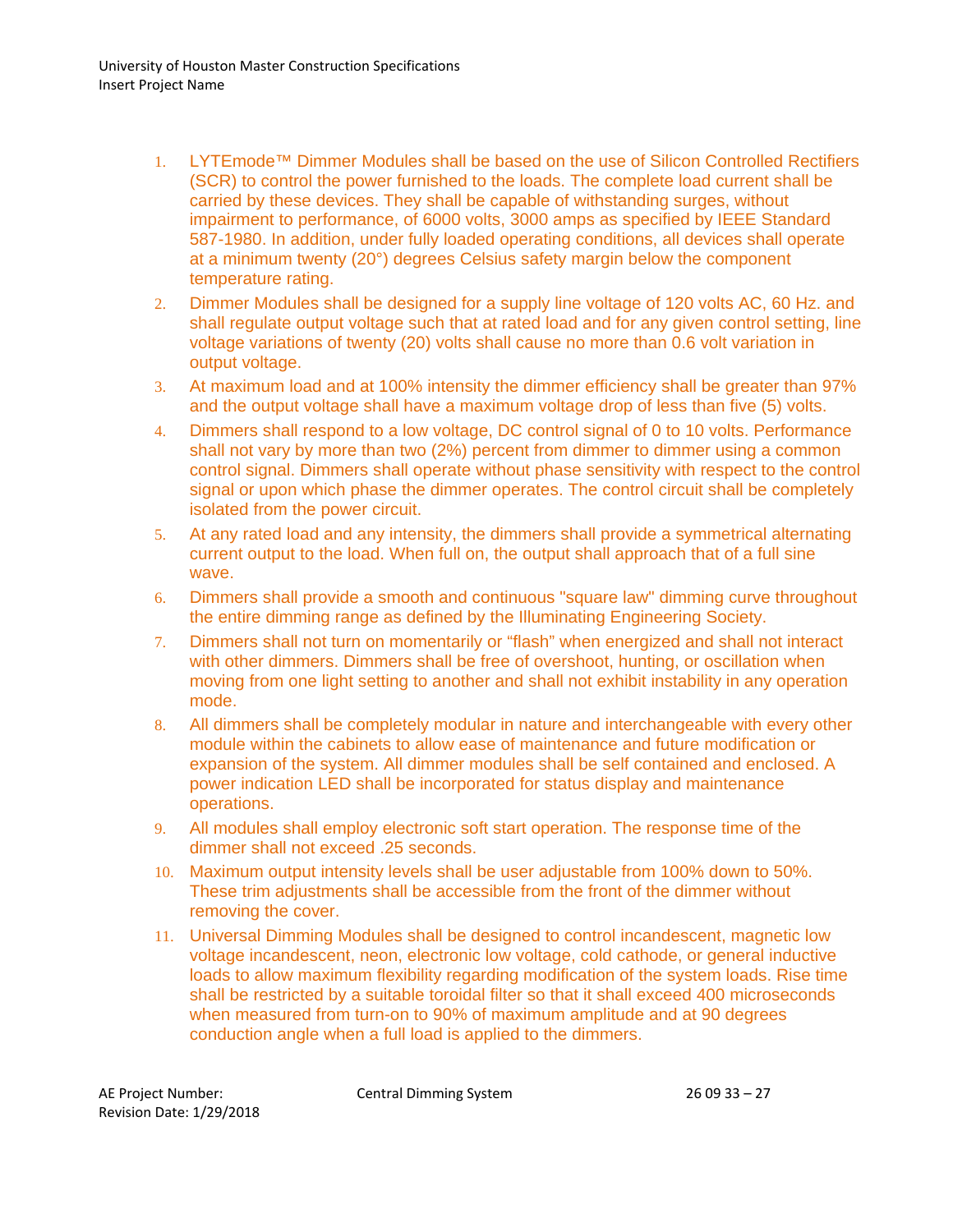University of Houston Master Construction Specifications Insert Project Name

- 12. Non-Dim Modules shall contain solid state relays with no moving parts. Non-Dim modules utilizing electro-mechanical relays shall not be acceptable.
- 13. Fluorescent Modules shall be used in conjunction with electronic dimming ballast, listed as suitable by Lightolier Controls for use with this module.
- 2.4 High Density Dimmer Rack Capio™ Plus
	- A. General
		- 1. Capio™ Plus Dimmer Rack shall be a high-density dimmer rack system based on Insulated Gate Bipolar Transistor (IGBT) dimmer technology.
		- 2. Capio™ Plus Dimmer Rack and its contents shall be listed and labeled by Underwriters Laboratories Incorporated (UL).
	- B. Mechanical
		- 1. Capio™ Plus Dimmer Rack shall be a dead front switchboard, substantially framed and enclosed with 16 gauge cold-rolled steel panels. All rack components shall be properly treated, primed, and finished. Exterior surfaces shall be finished in fine-textured, scratchresistant powder coat paint. Interior surfaces shall have a corrosion-resistant finish.
		- 2. Capio™ Plus shall be available in 24 and 48-module configurations. Racks shall not exceed the following dimensions:
		- 3. Rack 24 Module: 46" x 14.25" x 25.75" (116.84 x 36.20 x 65.41 cm)
		- 4. Rack 48 Module: 82" x 14.25" x 25.75" (208.28 x 36.20 x 65.41 cm)
		- 5. Capio™ Plus shall be available in 24 and 48-module configurations. Racks shall not exceed the following weights:
		- 6. Rack 24 Module: 135 pounds (59.8 kg) empty
		- 7. Rack 48 Module: 215 pounds (90.7 kg) empty
		- 8. Each rack shall have a lockable door containing a removable and user cleanable air filter. A fan assembly shall be located near the top of the rack to draw air through the filter, over the modules, and out the top. The fan assembly shall maintain proper operating temperature for all components provided the ambient temperature of the room does not exceed one hundred four (104°) degrees Fahrenheit (40°C).
		- 9. Racks shall be designed for front access to allow adjacent or back-to-back mounting. Busing kits shall be available to allow adjacent racks of the same size to use a single line feed.
		- 10. Racks shall be designed to allow easy insertion and removal of modules without the use of tools.
	- C. Electrical
		- 1. Capio™ Plus shall operate at 120/208 VAC 3 phase, 4 wire + ground rated:
		- 2. ILSCP48 800 amps maximum.
		- 3. ILSCP24 400 amps maximum.
		- 4. Racks shall be completely internally pre-wired by the manufacturer. The installer shall provide and mount input feed, load wiring, control wiring, and optional Capio™ Plus Bus Kits as required.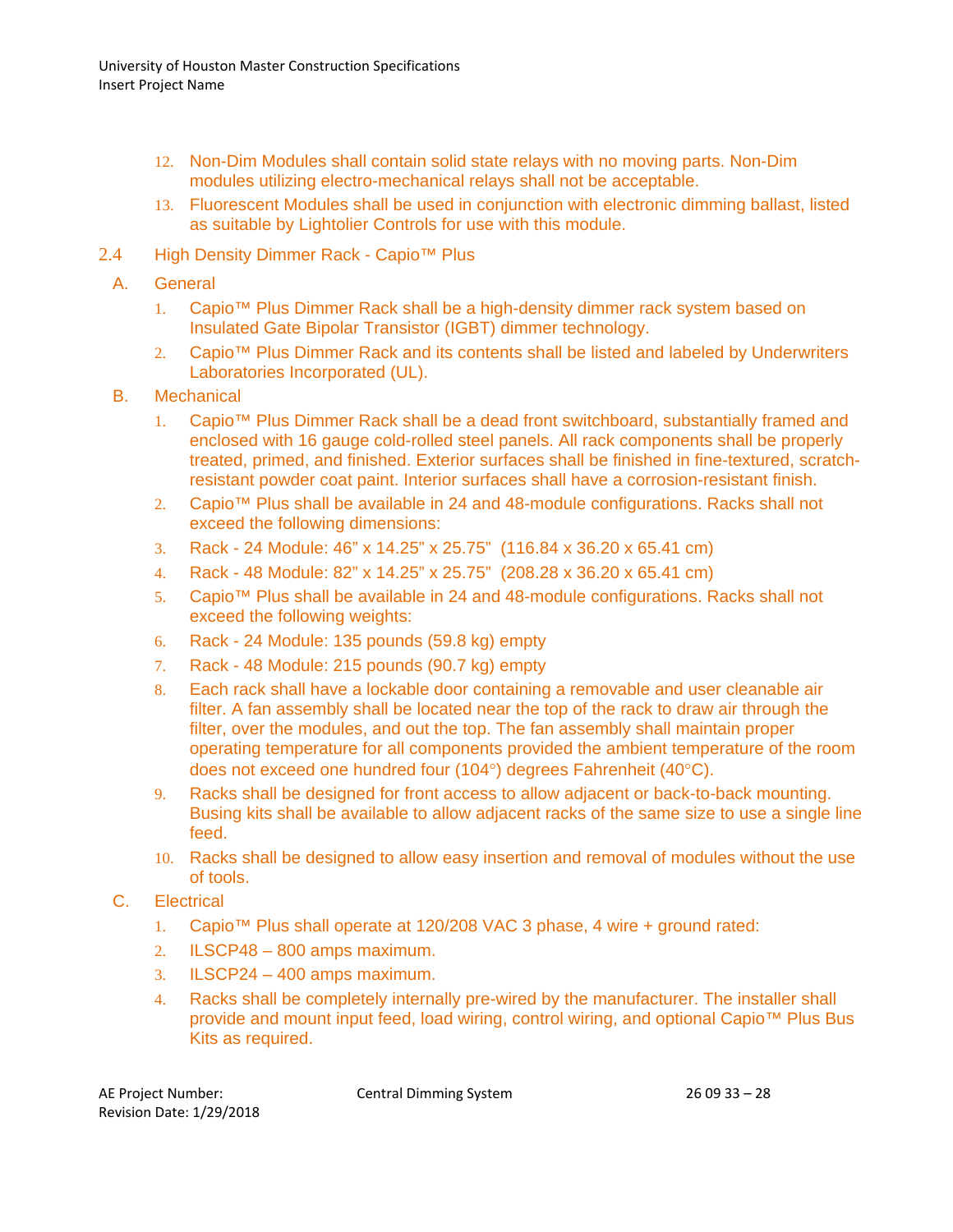- 5. Load terminals shall accept up to #4 AWG wire, or two #8 AWG wires.
- 6. Feed terminals shall accept up to two (2) 600kcmil wires per phase.
- 7. Ground lug terminals shall accept up to #2/0 AWG wire.
- D. Rack Electronics
	- 1. Rack control electronics shall be housed in one (1) plug-in Rack Control Module (CPRCM).
	- 2. The dimmer rack standard control signal is Lightolier Controls LYTEmode ILS Architectural Lighting Control Protocol, or USITT DMX512, or optional Pathport DMX management via Ethernet. This incoming signal terminates in the Rack Control Module (CPRCM) via CAT5e terminals and modular jumper cable. The protocol transmits 512/1024 discrete levels to the rack. The rack in return transmits dimmer status data from its full complement of dimmers to the controller.
	- 3. Each Rack Control Module (CPRCM) shall include one (1) permanently mounted RJ-45 jack to which the contractor shall land the incoming Ethernet control cable. Standard Category 5e jumper shall be used to distribute control signals to the rack.
	- 4. The Rack Control Module (CPRCM) monitors the thermal operating conditions in the rack and turns the rack fan cooling assembly on as required.
	- 5. The Rack Control Module (CPRCM) shall accept two optically isolated USITT DMX512/1990 protocol inputs on two (2) permanently mounted 5-pole screw terminal blocks located on the upper backplane PCB. Loop through connections shall also be provided.
	- 6. The Rack Control Module (CPRCM) shall also have two (2) closure terminals that may be programmed to initiate external operations by other equipment. These terminals shall be accessible as screw terminals in the rack control-wiring compartment.
	- 7. Rack configuration shall be performed by a PC-based program.
	- 8. Replacing a dimmer module shall not require reprogramming of the system or processor.
- E. Equipment List (quantities as shown in schedules, tables, and drawings):
	- 1. ILSCP24 Capio™ Plus Dimmer Rack (24 module spaces)
	- 2. ILSCP48 Capio™ Plus Dimmer Rack (48 module spaces)
	- 3. CPRCM Capio™ Plus Rack Control Module
	- 4. CPSPARES Spare Parts Kit (fuses, hardware & manuals)
	- 5. CPPAD48 Vibration Dampening Pads (48 space rack)
	- 6. CPQFK48 Quiet Squirrel-Cage Fan Kit (48 space rack)
	- 7. CPBUS48 Rack Busing Kit (48 space rack)
	- 8. CPFM Acoustic Fan Muffler
	- 9. CPPAD24 Vibration Dampening Pads (24 space rack)
	- 10. CPQFK24 Quiet Squirrel-Cage Fan Kit (24 space rack)
	- 11. CPBUS24 Rack Busing Kit (24 space rack)
- 2.5 Dimmer Modules Capio™ Plus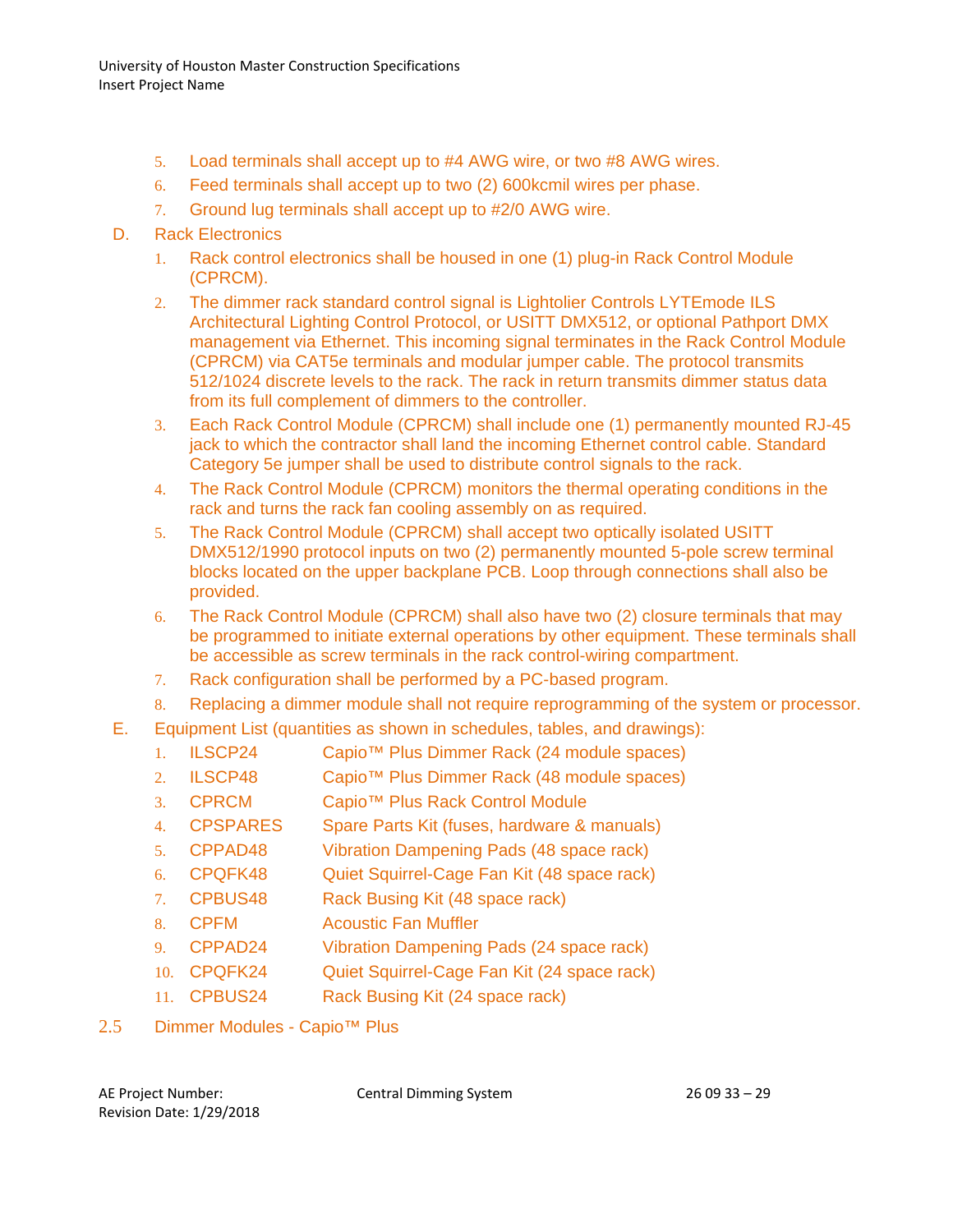### A. General

- 1. Dimmer Modules shall use IGBT (Insulated Gate Bipolar Transistor) to regulate and control load voltage. Dimmers using hard-switching semiconductor devices, such as SCR's or other thyristors shall not be acceptable.
- 2. The dimmers shall not use filter chokes to control the rate of transition in the load current waveform.
- B. Mechanical
	- 1. Modules shall be plug-in and factory wired. Each module shall be labeled with manufacturer's name, catalog number, and rating. Each module shall contain a mechanical interlock to prevent insertion or removal with its circuit breakers in the "on" position.
	- 2. Standard factory modules shall be available to provide Non-Dim circuits and Constant circuits.
- C. Electrical
	- 1. Dimmer modules shall be available in dual or single configurations for two 20A loads, one 50A load, or one 20A HDF load.
	- 2. Each dimmer module will contain one or two circuit breakers having an AIC rating of 10,000.
	- 3. Dimmer electronics shall be completely solid state modules using magnetic chokes shall not be acceptable.
	- 4. The dimmers shall be immune from damage caused by output short-circuits between load and neutral or load and ground.
- D. Performance
	- 1. Voltage drop across the complete dimmer at full load current while producing a full output sine wave (insertion loss) shall be three (3V) volts RMS or less. Insertion loss at reduced dimmer loading shall not vary significantly from that produced with a full rated load. Dimmers with insertion loss greater than three (3V) volts RMS at full rated load shall not be acceptable.
	- 2. Dimmer Modules shall provide compatible dimming control of the following load types:
		- a. Incandescent / Quartz Halogen
		- b. Cold cathode / Neon
		- c. Electronic low-voltage
		- d. Magnetic low-voltage
		- e. Fluorescent 3-wire ballasts (PowerSpec HDF)
		- f. Fluorescent 2-wire ballasts (Advance $@$  Mark 10)
	- 3. Dimming system shall meet or exceed FCC "Class A" standards for RFI/EMI emissions.
	- 4. The dimmers shall use "Digital Power Envelope Processing" to regulate dimmer output to within plus or minus 0.5 volts RMS of the assigned setting. Regulating response shall occur in the same power line cycle as the disturbance when the dimmer is in Reverse Phase Control (RPC) mode.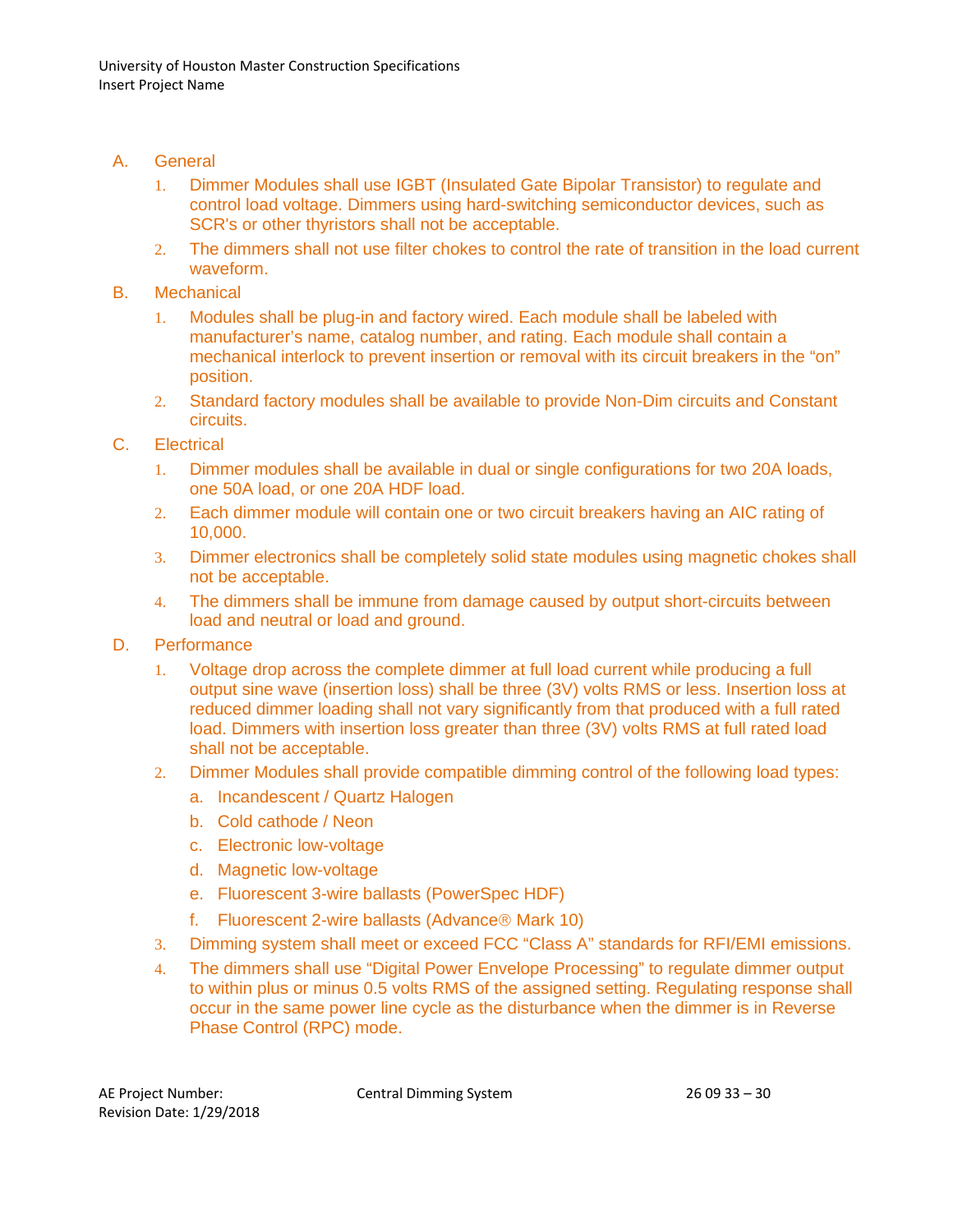- 5. Zero cross detection to synchronize dimmer to the power line frequency is not acceptable. Dimmer output voltage shall be unaffected by severely distorted or noisy power line waveforms.
- 6. The dimmers shall return status information (Talkback™) to the Rack Control Module (CPRCM). Status information shall also be exported by the Capio™ Plus Dimmer Rack to a management system using Lightolier Controls' Guardian Software. The following information shall be reported:
	- a. Present power line voltage
	- b. Connected lamp wattage
	- c. Present output setting
	- d. Dimmer operating temperature
	- e. Dimming mode
	- f. Overload condition
	- g. No load condition
	- h. Focus mode
- 7. Dimmers shall hold last received level for a user definable pre-specified period, should the control signal be interrupted.
- 8. The Dimmer Modules shall reduce the level of lamp filament noise, when load type and other conditions permit. Noise Reduction shall be accomplished by use of Reverse Phase Control (RPC), during which the dimmer is on from the beginning of the half-cycle until the desired output voltage is reached. In Forward Phase Control (FPC) mode, the dimmer turns on within the half-cycle and stays on until the end of the half-cycle.
- 9. Dimmer Modules shall automatically switch from Reverse Phase Control (RPC) mode to Forward Phase Control (FPC) mode when inductive loads are detected.
- 10. LOW HARM™ mode shall reduce harmonic currents present on the feed neutral conductor by automatically switching the dimmers in the system to an optimum configuration of FPC and RPC operation. The reduction in neutral current shall be a minimum of 33% with a maximum of 100%, depending upon load sizes and their associated levels.
- 11. Dimmers shall provide a nominal transition time of 800 µS under normal load current regardless of load. When in RPC mode, dimmer output voltage transition time is measured as "fall time". The actual "fall time" generated shall not be affected by the size of the load present.
- 12. The dimmer transfer function shall comply with the industry standard Square Law dimming curve within a tolerance of plus or minus 0.5 Volts RMS for all incandescent loads.
- 13. Dimmer modules shall provide an associated Focus push button that provides local ON/OFF/LEVEL control for focusing, maintenance, and other purposes. If the level set for a dimmer is zero, tapping the Focus button shall set the dimmer output to full. Pressing and holding the Focus button ramps the dimmer output up to any intermediate level. When a non-zero level is received from the controller, the dimmer shall return to normal operation. Tapping the Focus button, a second time shall also return the dimmer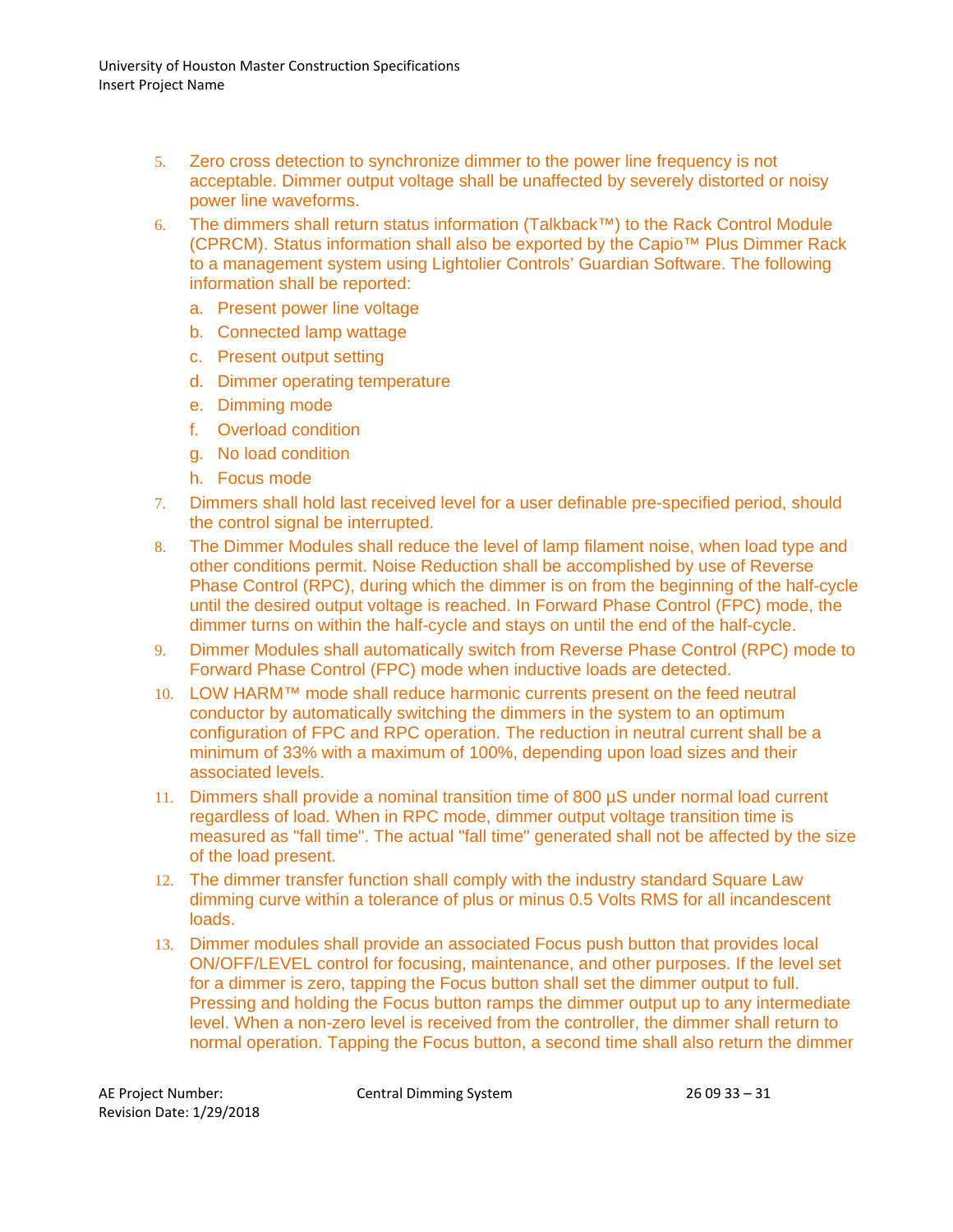to normal operation. If a dimmer already has a non-zero level from the control desk, the Focus button flashes the dimmer to full output. In all cases, activating the Focus button shall be reported to the system operator, at the Horizon Console or system monitor.

- 14. Each dimmer shall have an LED display to facilitate local reporting of operating conditions.
- 15. Each dimmer will detect operating conditions and take active preventive measures to protect itself and associated load, which shall include, but are not limited to the following:
	- a. At power-up, each dimmer will detect line voltages in excess of 180 VAC. When over-voltage is detected, the dimmer will not turn on its load. The dimmer will also notify the operator via Talkback™ and flash its locally mounted LED's. Dimmers shall withstand line voltages up to 230 VAC for an indefinite period and up to 280 VAC for fifteen (15) minutes with no damage.
	- b. Each dimmer shall detect excessive heat sink operating temperatures and provide notification of such condition via Talkback™. The dimmer shall automatically reduce its own "fall time", which minimizes the production of heat. Dimmers will step from 800µS to 250µS. If heat continues to rise, the dimmer will shut down, notify the Horizon Console via Talkback™, and flash its locally mounted LED's. If more than six (6) dimmer modules shut down, the entire rack will shut down as a protective measure.
	- c. Each dimmer shall detect load current in excess of its own rating. An overload will cause a dimmer to shut down, provide notification of such condition via Talkback™, and flash its locally mounted LED's.
- E. Equipment List (quantities as shown in schedules, tables, and drawings):
	- 1. CP20HP Capio™ Plus Dual 20A Dimmer Module (800 µs)
	- 2. CP20ND Capio™ Plus Dual 20A Non-dim Module
	- 3. CP20CC Capio™ Plus Dual 20A Constant Circuit Module
	- 4. CP15HP Capio™ Plus Dual 15A Dimmer Module (800 µs)
	- 5. CP15ND Capio™ Plus Dual 15A Non-dim Module
	- 6. CP15CC Capio™ Plus Dual 15A Constant Circuit Module
	- 7. CP50 Capio™ Plus Single 50A Dimmer Module (800 µs max. 10 / rack)
	- 8. CP20HDF PowerSpec HDF Fluorescent Dimming Module
	- 9. CPBLANK Blank Module for empty rack spaces (req. for air flow control)
- 2.6 VISTA ARCHITECTURAL CONTROL SYSTEM
- A. General Description
	- 1. The Architectural Control System shall consist of one (1) Vista Electronics Module, one (1) Vista Touch Screen Master Control Station, and any combination of Vista Touch Screen Room Stations or Button Stations.
	- 2. Control stations shall be constructed using Lexan<sup>TM</sup> overlays inside the Decora<sup>®</sup> frame. Button Station legends shall be engraved on the back of the overlay, providing a smooth,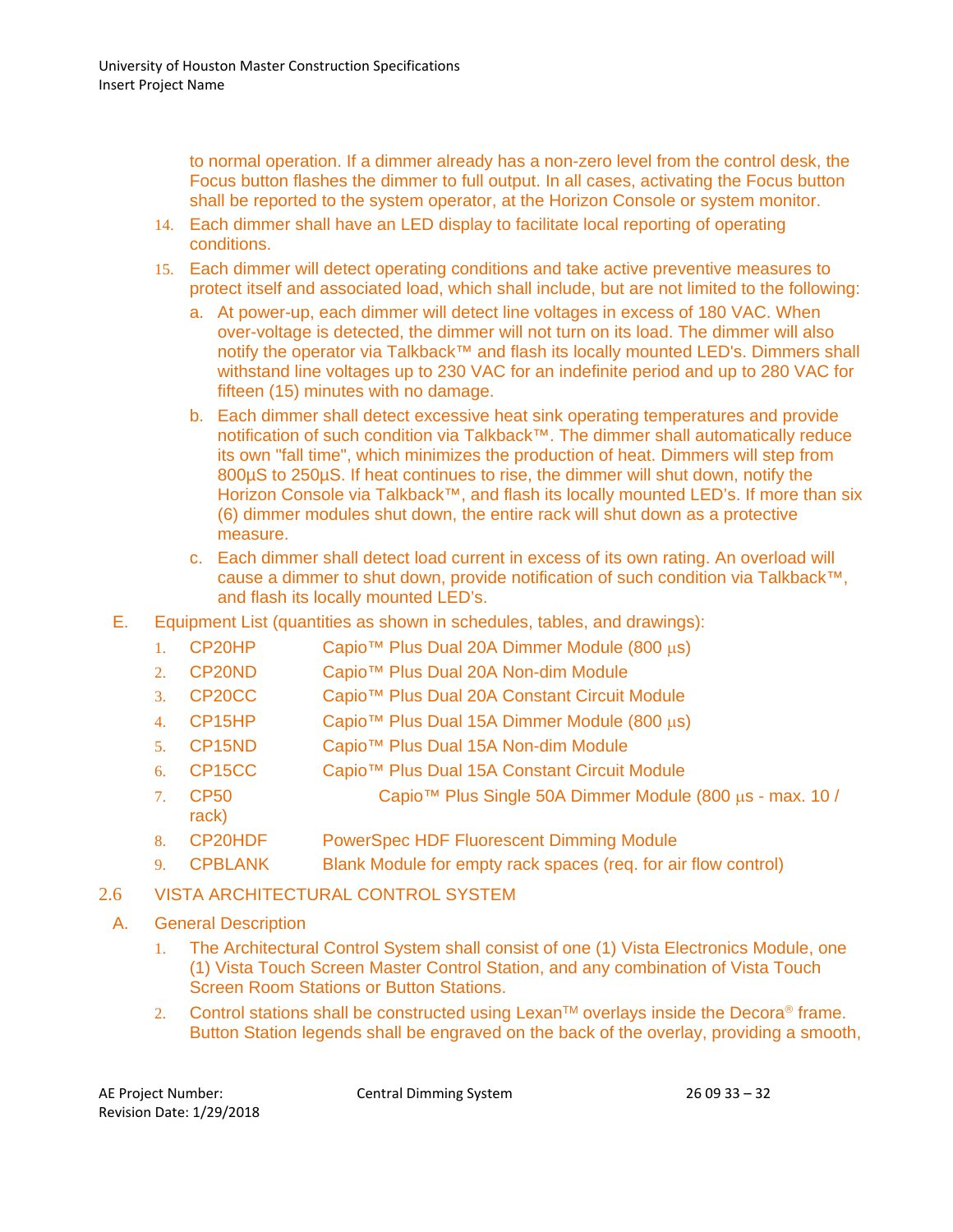easily cleaned surface. Owner may specify legend text and graphics. Overlays and engraving shall be available in custom colors.

- 3. The link between the Vista Electronics Module and the control stations shall be topologyfree wiring. Daisy chain, spoke and hub, and/or home run wiring may be used in any combination. All Button Stations shall be linked by four conductors (two twisted pairs) that distribute both data and power. Runs of over 50 feet require shielding. Maximum total cable length: 2800 feet. Belden 8102 or equivalent recommended. Touch Screen Stations require two (2) additional #14 AWG wires if located at a distance greater than twenty (20) feet away from the Vista Electronics Module.
- 4. The link between the control electronics and the dimmers shall be the industry standard USITT DMX512/1990 protocol, which shall require five (5) conductors (two twisted pairs plus shield). Belden 8132 or equivalent recommended. Cable meeting EIA-485 specifications is required.
- B. Product Features
	- 1. The Vista Architectural System shall provide but is not limited to the following features:
	- a. 512 dimmers per system
	- b. 12 rooms per system
	- c. 40 zones (channels) per room (max. 480 per system)
	- d. 16 presets per room (max. 192 per system)
	- e. 16 stations per room (max. 127 per system)
	- f. 16 partitions (to join and separate rooms) per system
	- g. 16 work light zones per system
	- h. 16 work light stations per system
	- 2. Initial system configuration shall require a Vista Touch Screen Master Station and a Vista Electronics Module.
	- 3. All system configuration information shall be stored in non-volatile memory.
- C. Vista Electronics Module (IPS-VM-512)
	- 1. The Vista Electronics Module (IPS-VM-512) shall be a 19-inch rack-mounted enclosure that includes all electronics necessary to support the control station network and DMX512 processing. A tilt-out wall mounted enclosure (IPS-VM-512-WB) may be added for wall mount applications. Module dimension are as follows:
		- a. Rack Mount: 19 inches x 3.5 inches (2U) x 7.5 inches (48.26 x 8.89 x 19.05 cm)
		- b. Wall Mount: 24.5 inches x 23.125 inches x 4 inches (62.23 x 58.738 x 10.16 cm) (11.25 in/28.58 cm depth in tilt-out mode)
		- 2. The Vista Electronics Module shall be compatible with external DMX512 control devices. The operation of the Vista controls and theatrical control systems (if present) shall be independent of one another. The highest DMX512 control level present from either system shall take precedence.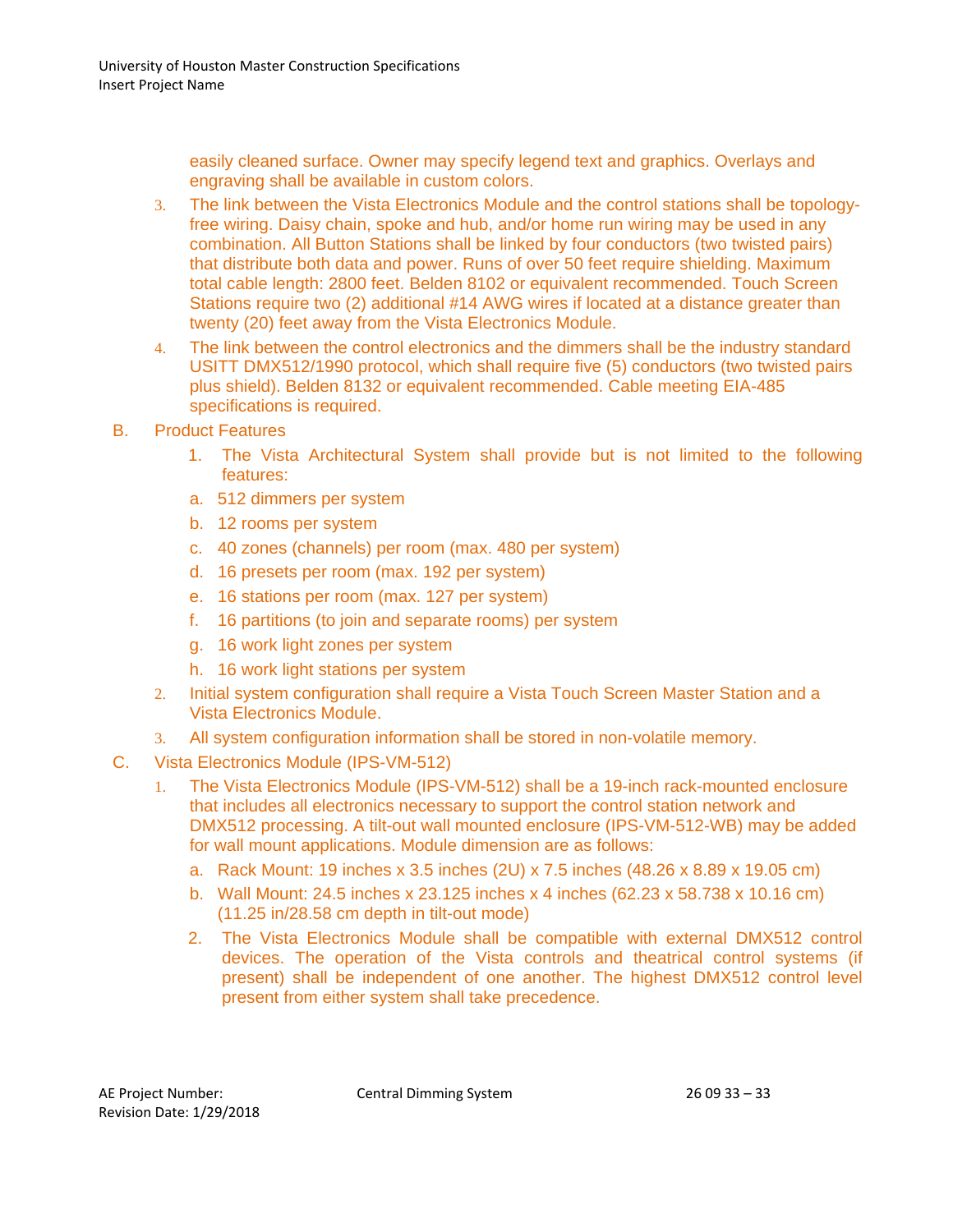- 2. The Vista Electronics Module shall detect and automatically forward Intelligent Remote Configuration Protocol (IRCP) packets originating on an attached theatrical system (if present).
- 3. The Vista Electronics Module shall detect and automatically forward Talkback™ data returned by Intelligent Power System® (IPS) dimmers. It shall also capture and analyze this data to detect burned out lamps.
- D. Vista Touch Screen Master Station (IPS-VT-MASTER)
	- 1. The Vista Touch Screen Master Station (IPS-VT-MASTER) shall consist of a faceplate with a color LCD Touch Screen panel. Minimum acceptable LCD dimensions are 3.9 inches wide by 2.9 inches high (9.91 x 7.37 cm). Minimum acceptable LCD resolution is 320 pixels by 240 pixels. The Touch Screen shall be active over the entire display. Back boxes for Touch Screen stations provided by the manufacturer. A 19-inch rack mount kit is also available.
	- 2. Station dimensions: 5.0 x 8.4 x 2.5 inches (12.70 x 21.34 x 6.35 cm)
	- 3. The Vista Touch Screen Master Station (IPS-VT-MASTER) shall provide access to system setup pages. Each Master Station shall have seven physical ("hard") buttons outside the display area. These buttons handle page navigation.
	- 4. "View Presets" takes you to the Presets Page. This page shall contain up to eight Preset Recall buttons, a "Learn" button, Fade Time Raise and Lower buttons, and a "Select Preset Names" button. These buttons perform as follows:
		- a. The eight Preset Recall buttons are used to play back stored preset lighting levels, or, if the Learn function is active, to record preset levels.
		- b. The "Learn" button activates the Learn function. Complete the Learn action by pressing one of the eight Preset Recall buttons. The current lighting levels and the fade time value showing in the Time display will be learned to that preset.
		- c. Time display has a pair of raise and lower buttons to change the value of the fade time that will be learned into a preset. Fade times may be from one second to 54 minutes.
	- 5. "Select Preset Names" takes you to the Select Preset Names Page. This page allows the user to select names from the Name List for each preset in each room. The actual names in the name list may be edited with one of the System Configuration functions. Also on this page is a control for locking individual presets. A locked preset cannot be modified by the Learn function.
	- 6. "View Zones" takes you to the Zones Page. This page contains up to eight raise/lower buttons for lighting control zones. The current lighting level for the zone is reported in the level display between the two buttons. The level display is also an active button that may be used to set a zone to a special "ignore" level. This level is used for creating zoneselective presets.
	- 7. "View Menu" takes you to the System Menu Page. This page contains five buttons, which perform as follows:
		- a. "Join Rooms" takes you to the Joined Rooms Page. This page contains up to eight buttons. Each numbered "join" button toggles the state of one moveable partition. The affected rooms are shown in the table next to the buttons. When a button is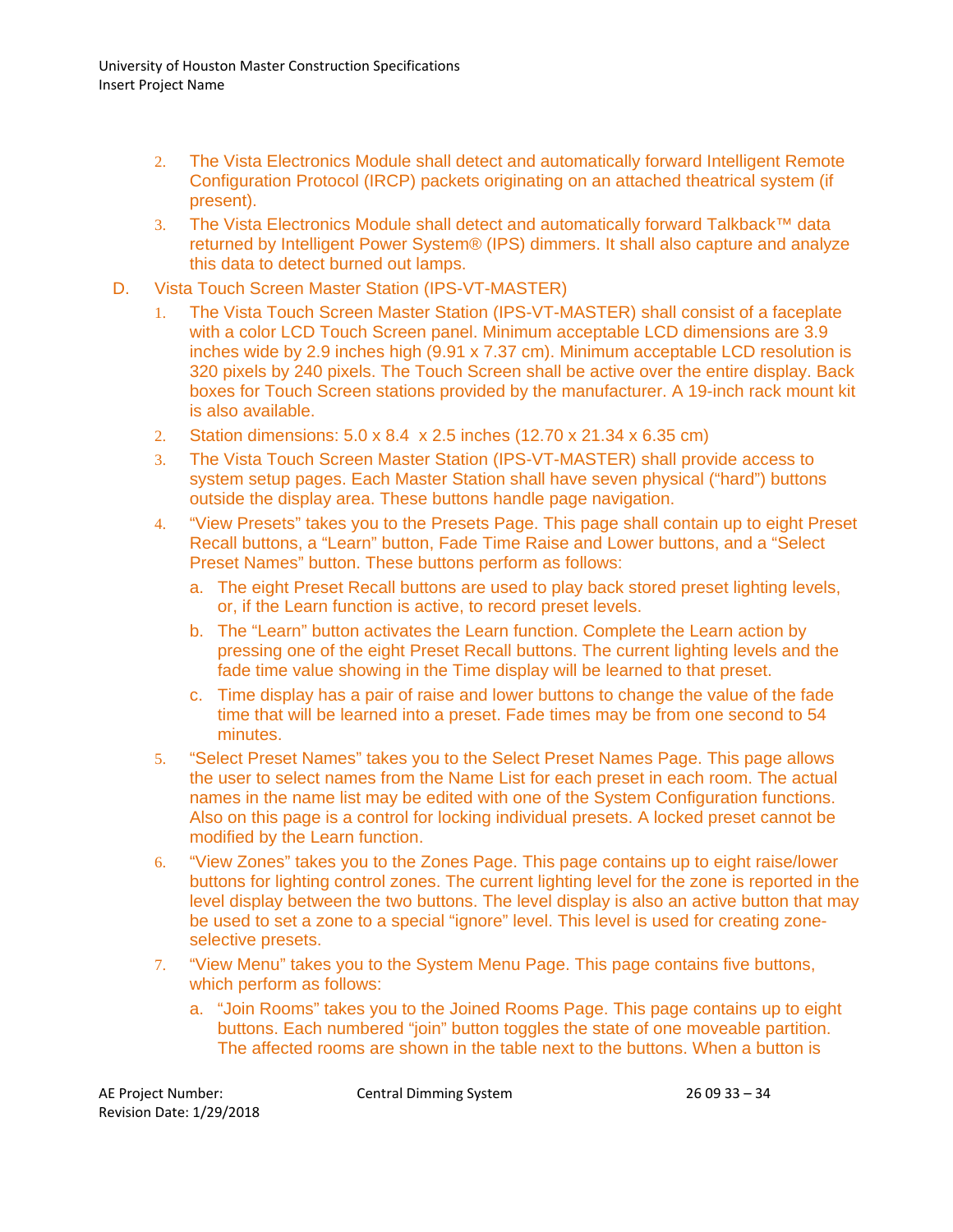highlighted, the two rooms adjacent to the partition are joined and their zones and presets will operate together.

- b. "Work Lights" takes you to the Work Light Controls Page. This page contains up to eight on/off button pairs to control work light zones. The current state of each zone is shown in the display between the pairs.
- c. "Lockouts" takes you to the Station Lockout Page. This page contains up to twelve buttons. Each button activates the Station Lockout function for one room. The button lights up to indicate that the function is active. When "Station Lockout" is active for a room, the push-button preset recall stations that have been designated as "Lockable" are not able to control the lighting levels. Pressing the "Lock" button a second time re-enables these preset recall stations.
- d. "Dimmer Status" takes you to the Dimmer Status Page. This page allows the user to analyze the current dimmer loading to determine if lamps have burned out or have been changed to inappropriate load sizes.
- 8. "Configure" takes you to the System Configuration Page. You must enter a pass code to view the System Configuration page. The System Configuration Page allows the user to edit the following:
	- a. Venue Data
	- b. Room Data
	- c. Station Data
	- d. Zone Data
	- e. Partition Data
	- f. Work Light Station Data
	- g. Dimmer to Zone Patch
	- h. Name List
	- i. Dimmer Profiles
	- j. Fade Engine Properties
	- k. Station attributes including LCD time out, brightness, and contrast.
- 9. "View Panic" takes you to the Engage Panic Page. This page contains twelve buttons for setting or clearing the panic state in each room. These buttons are highlighted when the panic state is active. This page also contains buttons to globally set or clear the panic state in all rooms.
- 10. "More" shows you more information for any given page if more is present (additional zones, presets, partitions, etc.).
- 11. "Next Room" and "Previous Room" show you the zones or presets for other rooms defined in the system.
- E. Vista Touch Screen Room Station (IPS-VT-ROOM)
	- 1. The standard Vista Touch Screen Room Station (IPS-VT-ROOM) shall consist of a faceplate with a color LCD Touch Screen panel. Minimum acceptable LCD dimensions are 3.9 inches wide by 2.9 inches high (9.91 x 7.37 cm). Minimum acceptable LCD resolution is 320 pixels by 240 pixels. The Touch Screen shall be active over the entire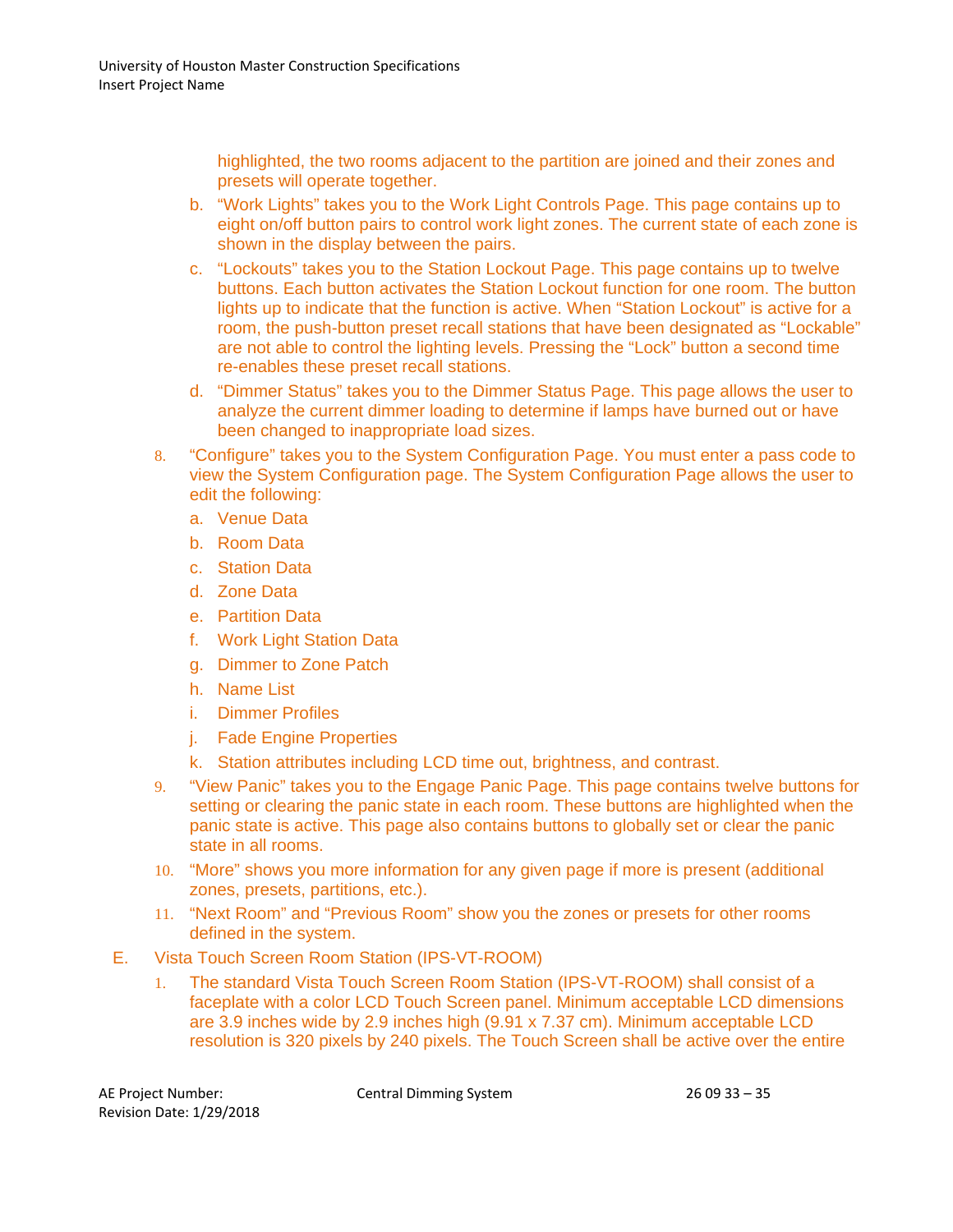display. Back boxes for Touch Screen stations provided by the manufacturer. A 19-inch rack mount kit is also available.

- 2. Station dimensions: 4.5 x 8.2 x 2.5 inches (11.43 x 20.83 x 6.35 cm)
- 3. The Vista Touch Screen Room Station (IPS-VT-ROOM) shall allow the user to select or record presets, adjust zone levels, activate panic, and lockout stations in a particular room. Each Room Station shall have four physical "hard" buttons outside the display area. These buttons handle page navigation.
- 4. "View Presets" takes you to the Presets Page as described for Vista Master Station.
- 5. "View Zones" takes you to the Zone Raise/Lower Page as described for Vista Master Station.
- 6. "View Menu" takes you to the System Menu Page. This page contains three buttons that perform as follows:
	- a. "Lights on Panic" sets or clears the panic state for the room. The button is highlighted when the panic state is active.
	- b. "Lockout Stations" sets or clears the lockout state for the room. The button is highlighted when the lockout state is active.
	- c. "Panel Setup" takes the user to a page that allows adjustment of station attributes including LCD time out, brightness, and contrast.
	- d. "More" shows you more zones or more presets on the current page if more are defined.
- F. Button Control Stations
	- 1. The standard Vista Button Station (IPS-VB Series) shall be a Decora®-style device with screwless faceplate, available in white or black. Button Stations are available in three sizes. One-gang stations may contain up to eight buttons or one keyswitch. Two gang stations may contain up to 16 buttons. Three gang stations may contain up to 32 buttons. Each button may have an LED indicator. Dimensions of each station are as follows:
		- a. One gang: 4.7 x 2.9 x 1.7 inches (11.94 x 7.37 x 4.32 cm)
		- b. Two gang: 4.7 x 4.8 x 1.7 inches (11.94 x 12.19 x 4.32 cm)
		- c. Three gang: 4.7 x 6.6 x 1.7 inches (11.94 x 16.76 x 4.32 cm)
	- 2. Button Control Stations shall function as Preset Recall, Work Light, Panic, or Raise/Lower Stations. Some stations may combine Raise/Lower and Preset Recall functions, and/or execute Learn functions.
		- a. On standard Preset Recall Stations, pressing any of the preset buttons will activate that preset in the time recorded for that preset. The LED associated with the selected preset button will illuminate to indicate that the preset is active. If the "Station Lockout" function has been activated from the master station, then the Preset Recall Stations that have been programmed as lockable will not be able to control the lighting levels. Each station operates only the lights in the room to which it has been assigned.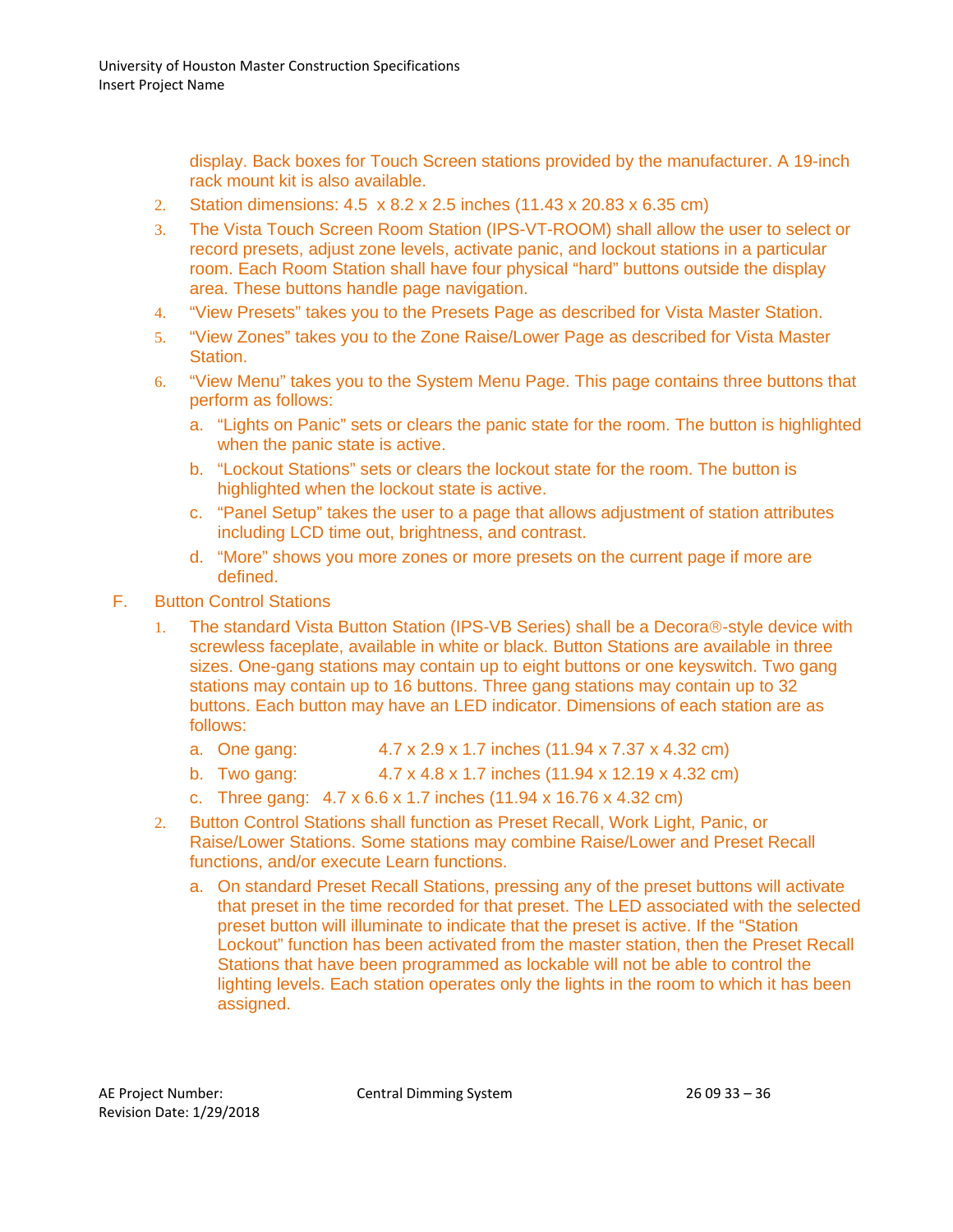- b. Work Light Stations are available with either separate on and off buttons or a single toggle button for each work light zone. Each control has an LED indicator that illuminates when the work light zone is On.
- c. Standard Panic Stations have 2 buttons. "Panic On" activates the panic state for the room. "Panic Off" deactivates the panic state for the room.
- d. Standard Lockout Stations have two buttons. "Lockout On" activates the lock state for the room. "Lockout Off" deactivates the lockout state for the room.
- e. Raise/Lower Stations shall have from 1 to 16 pairs of buttons, for raise/lower control of 1 to 16 zones.
- f. Standard stations may combine Raise/Lower and Preset Recall functions, and/or execute Learn functions.
- G. Keyswitch Stations
	- 1. Keyswitch Stations are available with the same functionality as Preset Recall, Panic, and Lockout Stations. Keyswitch Stations.
	- 2. Shall be constructed on a Decora®-style plate and shall include a double-throw, centeroff spring return keyswitch along with a single LED indicator.
	- 3. Operation shall as described for Button Control Stations.
- H. Contact Closure Station
	- 1. A sixteen input contact closure interface is available to allow interface to Audio-Visual or building controls systems.
	- 2. The sixteen-input Contact Closure Station shall substitute for any button station having no more than 16 buttons. This station includes sixteen outputs suitable for driving LED indicators. All inputs are momentary contacts, and operation of the station shall be identical to the station it replaces.
- I. Equipment List (quantities as shown in schedules, tables, and drawings):
	- 1. IPS-VM-512 Vista Electronics Module, Rack mount
	- 2. IPS-VM-512-WB Vista Electronics Module, in Wall mount enclosure
	- 3. IPS-VT-MASTERX Vista Touch Screen Master Station
	- 4. IPS-VT-ROOMX Vista Touch Screen Room Station
	- 5. IPS-VB-168 Vista Button Station 3 gang, 32 buttons
	- 6. IPS-VB-160L Vista Button Station 3 gang, 19 buttons
	- 7. IPS-VB-160 Vista Button Station 2 gang, 16 buttons
	- 8. IPS-VB-812 Vista Button Station 3 gang, 32 buttons
	- 9. IPS-VB-88L Vista Button Station 3 gang, 27 buttons
	- 10. IPS-VB-86W Vista Button Station 3 gang, 20 buttons
	- 11. IPS-VB-84 Vista Button Station 2 gang, 16 buttons
	- 12. IPS-VB-80L Vista Button Station 2 gang, 11 buttons
	- 13. IPS-VB-80W Vista Button Station 2 gang, 8 buttons
	- 14. IPS-VB-80 Vista Button Station 1 gang, 8 buttons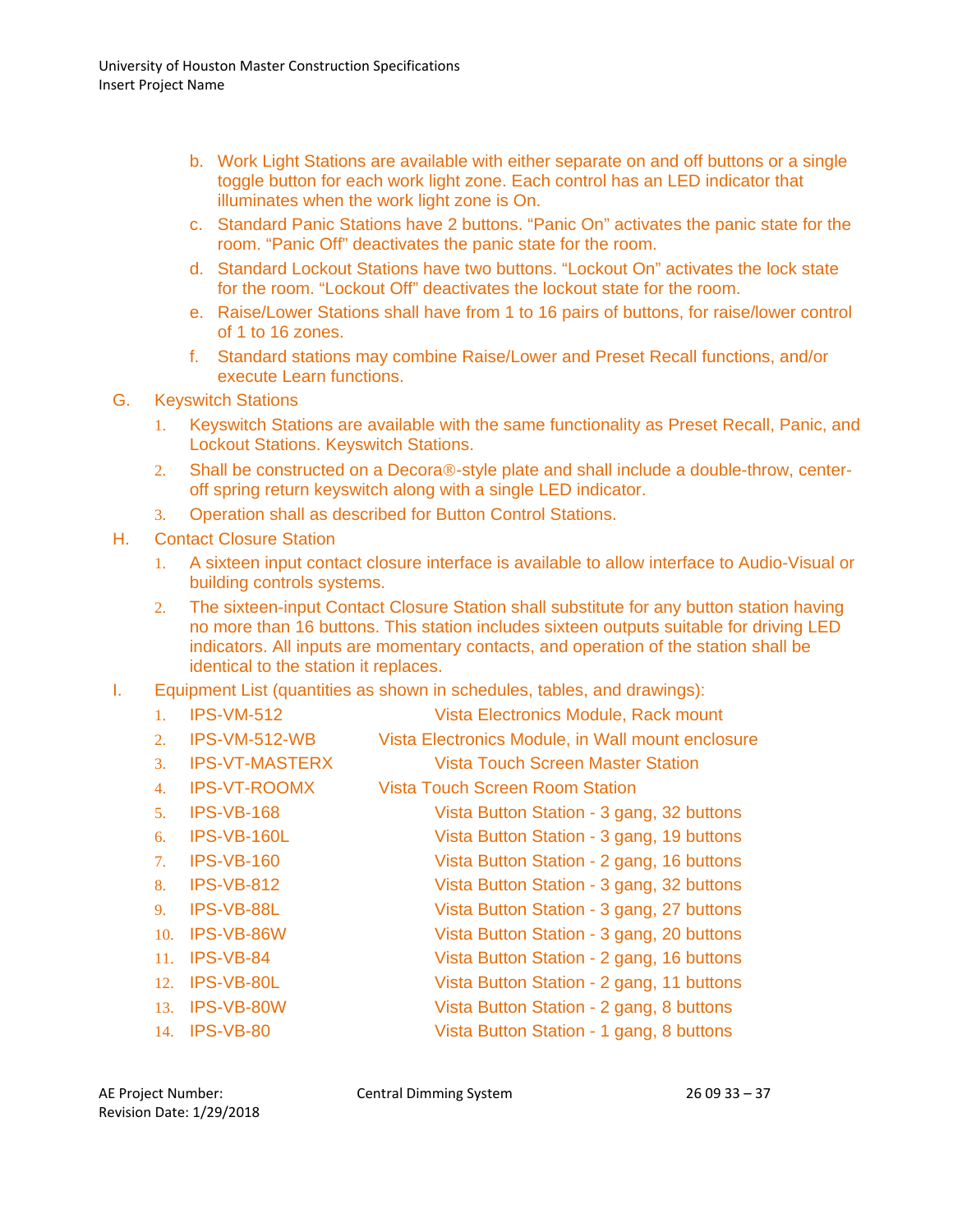| 15. | IPS-VB-60W           | Vista Button Station - 2 gang, 6 buttons   |
|-----|----------------------|--------------------------------------------|
| 16. | IPS-VB-60            | Vista Button Station - 1 gang, 6 buttons   |
| 17. | IPS-VB-30W           | Vista Button Station - 2 gang, 3 buttons   |
| 18. | <b>IPS-VB-30</b>     | Vista Button Station - 1 gang, 3 buttons   |
| 19. | IPS-VB-20W           | Vista Button Station - 2 gang, 2 buttons   |
| 20. | IPS-VB-20            | Vista Button Station - 1 gang, 2 buttons   |
| 21. | <b>IPS-VB-016</b>    | Vista Button Station - 3 gang, 32 buttons  |
| 22. | IPS-VB-08W           | Vista Button Station - 3 gang, 16 buttons  |
| 23. | IPS-VB-08            | Vista Button Station - 2 gang, 16 buttons  |
| 24. | IPS-VB-04W           | Vista Button Station - 2 gang, 8 buttons   |
| 25. | IPS-VB-04            | Vista Button Station - 1 gang, 8 buttons   |
| 26. | <b>IPS-VB-LockW</b>  | Vista Button Station - 2 gang, 2 buttons   |
| 27. | <b>IPS-VB-Lock</b>   | Vista Button Station - 1 gang, 2 buttons   |
| 28. | <b>IPS-VB-PanicW</b> | Vista Button Station - 2 gang, 2 buttons   |
| 29. | <b>IPS-VB-Panic</b>  | Vista Button Station - 1 gang, 2 buttons   |
| 30. | IPS-VK-20            | Vista Button Station - 1 gang, 1 keyswitch |
| 31. | <b>IPS-VK-LOCK</b>   | Vista Button Station - 1 gang, 1 keyswitch |
| 32. | <b>IPS-VK-PANIC</b>  | Vista Button Station - 1 gang, 1 keyswitch |
| 33. | <b>IPS-VB-JOIN</b>   | Vista Button Station - 2 gang, 16 buttons  |
| 34. | IPS-VC-16            | <b>Contact Closure Input</b>               |

- 2.7 MultiSet Pro Lighting Control System
	- A. Multiset Pro Dimmer
		- 1. Preset dimmer shall be designer style device and shall gang with any designer style device.
		- 2. Preset dimming control shall be able to operate at rated load capacity with out adversely effecting expected design life.
		- 3. Keypad shall be line voltage (120VAC) with Hot, Neutral, and Ground.
		- 4. "Strap" models (MSP) shall fit in standard single gang contractor box (3.5 inch deep) with out the need to be derated when ganging with other Multiset Pro devices or other designer style devices.
		- 5. "Heatsink" models (MHP) shall fit in standard single gang contractor box (3.5 inch deep) when mounted alone.
		- 6. MHP models shall be able to be mounted with other MHP devices without the need to be derated. MHP models shall be mounted in "no fins broken" or "fins broken" configurations only. MHP models shall be compatible with Lightolier Controls Multi-gang "NFB or FB" faceplates or can be mounted in standard 4"x 4" wireway for ease of installation using faceplates provided.
		- 7. MSP model shall be available in minimum 600-watt universal load rated devices. Load to be controlled shall be incandescent, low voltage magnetic incandescent, neon/cold

AE Project Number: Central Dimming System 26 09 33 – 38 Revision Date: 1/29/2018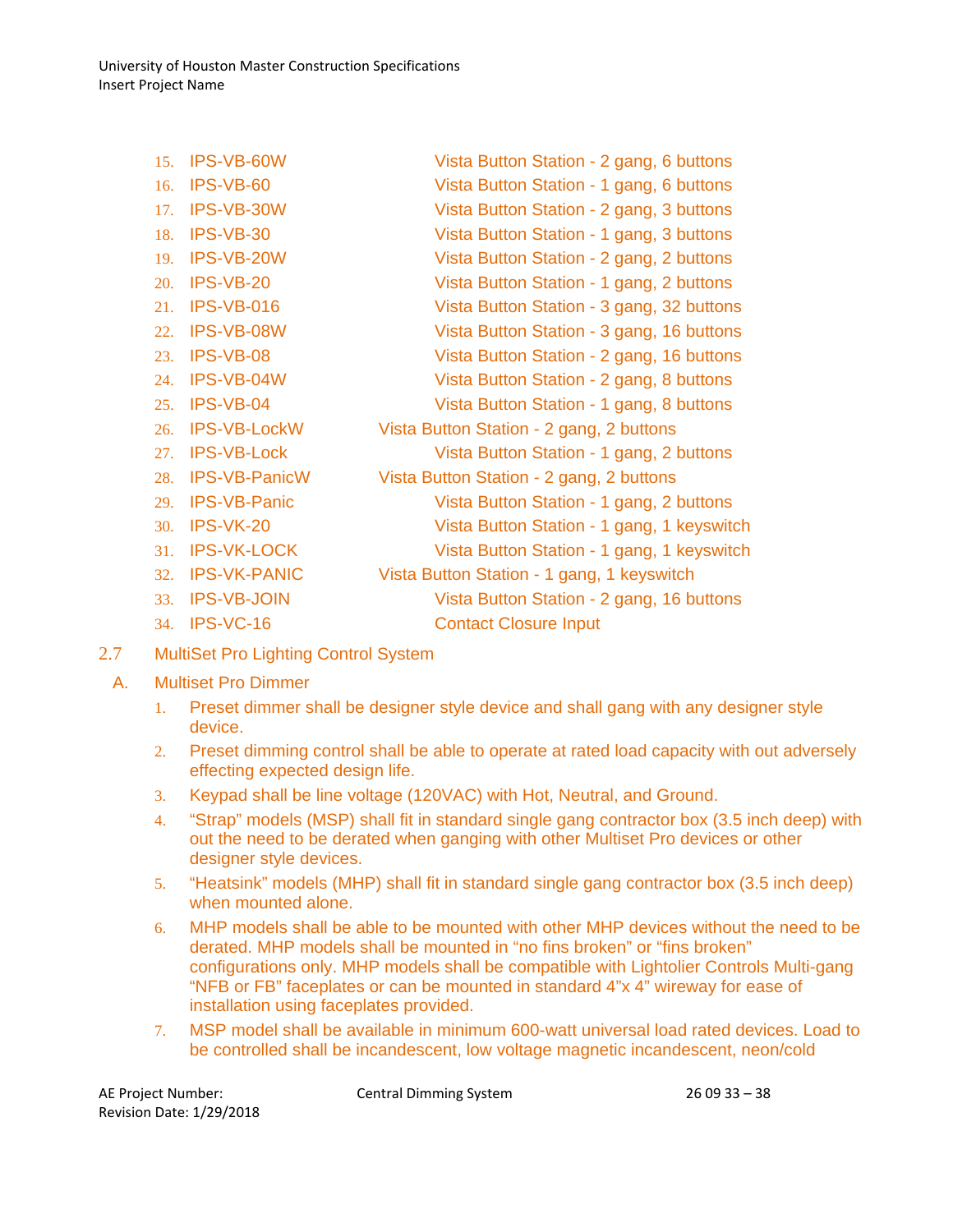cathode, fluorescent, fan, Lightolier Controls "DA" series amplifiers, and general inductive loads.

- 8. MSP model shall be available in 300-watt electronic low voltage incandescent. Device shall match universal dimmer in fit and appearance.
- 9. MSP model shall be available in a 600HDF direct drive for operation with Lightolier Controls PowerSpec HDF fluorescent Dimming Ballasts or "DA" series amplifiers (120 volt applications). Device shall match universal dimmer in fit and appearance.
- 10. MHP model shall be available in 600-watt, 1000-watt, 1500-watt, and 2000-watt universal load rated devices.
- 11. Loads to be controlled shall be incandescent, low voltage magnetic incandescent, neon/cold cathode, fluorescent, fan, and general inductive loads.
- 12. MHP model shall be available in 500-watt electronic low voltage incandescent. Device shall match MHP 600 and 1000 watt universal dimmer in fit and appearance.
- 13. MHP model shall be available in 600 or 1500HDF direct drive for operation with Lightolier Controls PowerSpec HDF fluorescent Dimming Ballasts or "DA" series amplifiers (120VAC applications). Device shall match 600VA and 1500VA universal dimmers in fit and appearance.
- 14. All dimmers shall communicate on a single line voltage wire interconnected between all electronic MHP devices, optional MHP interface devices, and preset keypads completely independent of phase.
- 15. This interconnect will occur within each unique control system consisting of up to thirty (30) devices.
- B. Multiset Pro Switch (ND)
	- 1. Non-Dim (ND) strap style switch shall be designer style device and shall gang with any designer style device.
	- 2. ND switch shall be able to operate at rated load capacity with out adversely effecting expected design life.
	- 3. "Strap" model (MSP) shall fit standard single gang contractor box (3.5 inch deep) with out the need to be derated when ganging with other Multiset Pro devices or other designer style devices.
	- 4. "Heatsink" model (MHP) shall fit in standard single gang contractor box (3.5 inch deep) when mounted alone.
	- 5. MHP model shall be able to be mounted with other MHP devices without the need to be derated. MHP model shall be mounted in no fins broken configurations only. MHP models shall be compatible with Lightolier Controls Multi-gang "NFB" or "FB" faceplates or can be mounted in standard 4"x 4" wireway for ease of installation using faceplates provided.
	- 6. MSP models shall be available in 600-watt universal load rated devices. Load to be controlled shall be any general resistive or inductive non-dim type load.
	- 7. MHP models shall be available in 1000-watt and 2000-watt universal load rated devices only. Load to be controlled shall be any general resistive or inductive non-dim type load.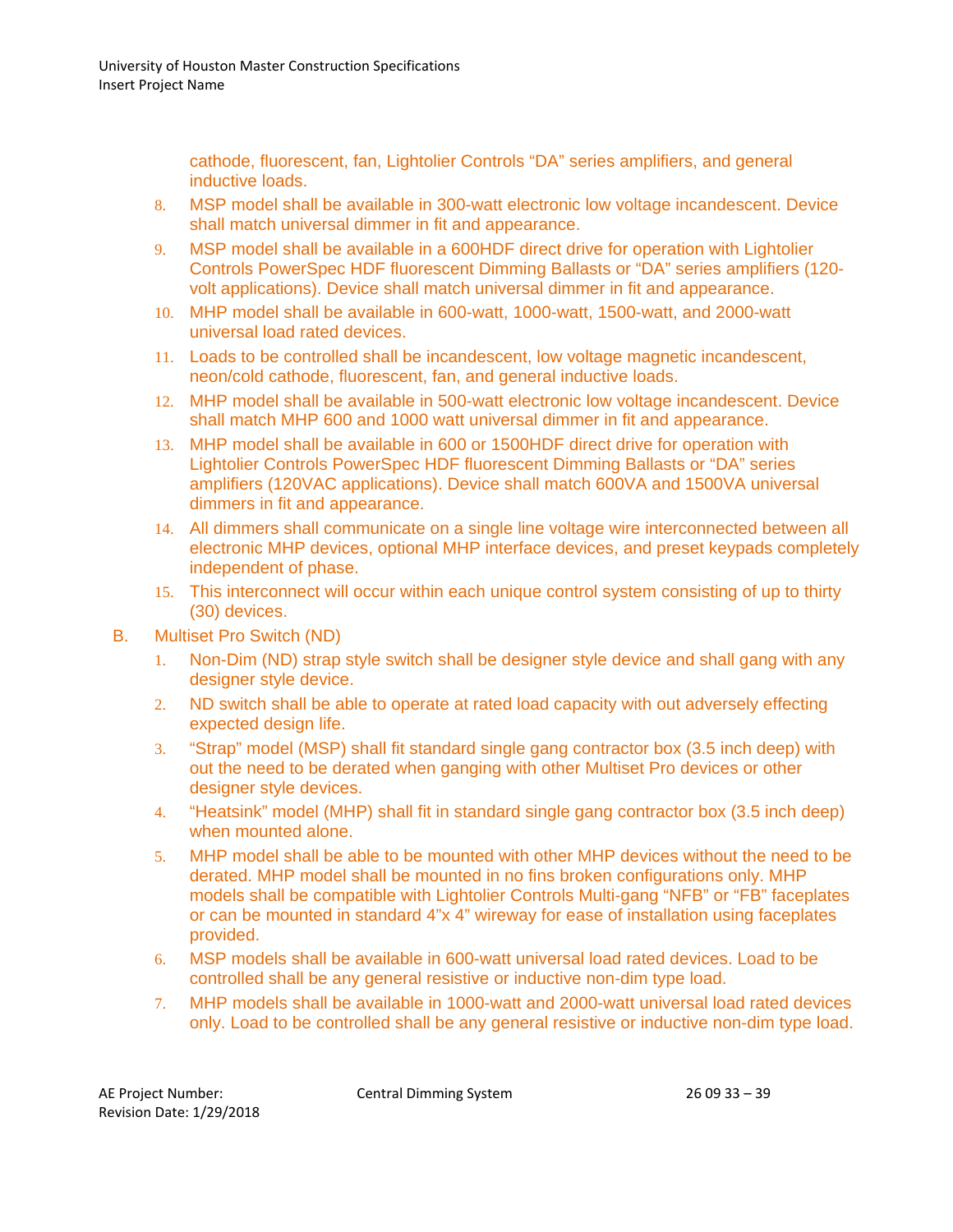- 8. All electronic switches must operate on a single line voltage communication wire interconnected between all dimmers, optional interface devices, and preset keypads completely independent of phase. This interconnect shall occur within each unique control system consisting of up to thirty (30) devices.
- C. Multiset Pro Dimmer/Switch Features
	- 1. All models shall be capable of "learning" thirteen (13) preset levels and recalling those presets with a touch of a button. Preset levels shall be set (learned) by using a nonextrusive set button located on each control device.
	- 2. Preset level shall not be learned until the set button is pressed. This feature shall allow manual setting, which will not affect preset levels (manual override).
	- 3. All models will return to previous level after power failure.
	- 4. Dimming models shall allow fade rates between presets to be selected in twelve steps from 1.5 sec to 60 min.
	- 5. Dimming models shall fade to preset level with a single press of a button or by-pass Fade Rate and quickly move to these levels with a double press.
	- 6. All models shall incorporate a red LED indicator to display current output level. Preset level shall be indicated by a single soft glow LED.
	- 7. All models shall have a built in LED at the top of the trim ring for locating the device while in an Off state.
	- 8. All models shall incorporate a positive air gap switch accessible without removal of faceplate.
- D. Sources
	- 1. Dimmers shall be able to control the following sources (load types) with a smooth continuous Square Law-dimming curve:
		- a. Incandescent,
		- b. Low Voltage Magnetic Transformers
		- c. Neon/Cold Cathode.
	- 2. Dimmer shall contain circuitry to provide symmetrical waveforms to prevent DC offset voltage from being delivered to the load being controlled.
	- 3. Dimmers shall be compatible with diode type lamps.
	- 4. Dimmers shall be input voltage compensated to eliminate output sag during momentary input voltage fluctuations.
	- 5. Dimmers shall contain "soft start" circuitry to minimize turn on in-rush current.
	- 6. DA amplifiers shall be available for channels/zones requiring multiple circuits dimmed together or larger loads. DA amplifiers shall be compatible with Lightolier Controls HDF load rated dimmers.
	- 7. Electronic Low Voltage Transformers
		- a. Dimmers shall provide flicker free performance with no interaction between dimmed circuits.
		- b. For larger load applications, a "DA" amplifier shall be available. Amplifier shall be compatible with Multiset Pro (HDF) dimmers.

AE Project Number: Central Dimming System 26 09 33 – 40 Revision Date: 1/29/2018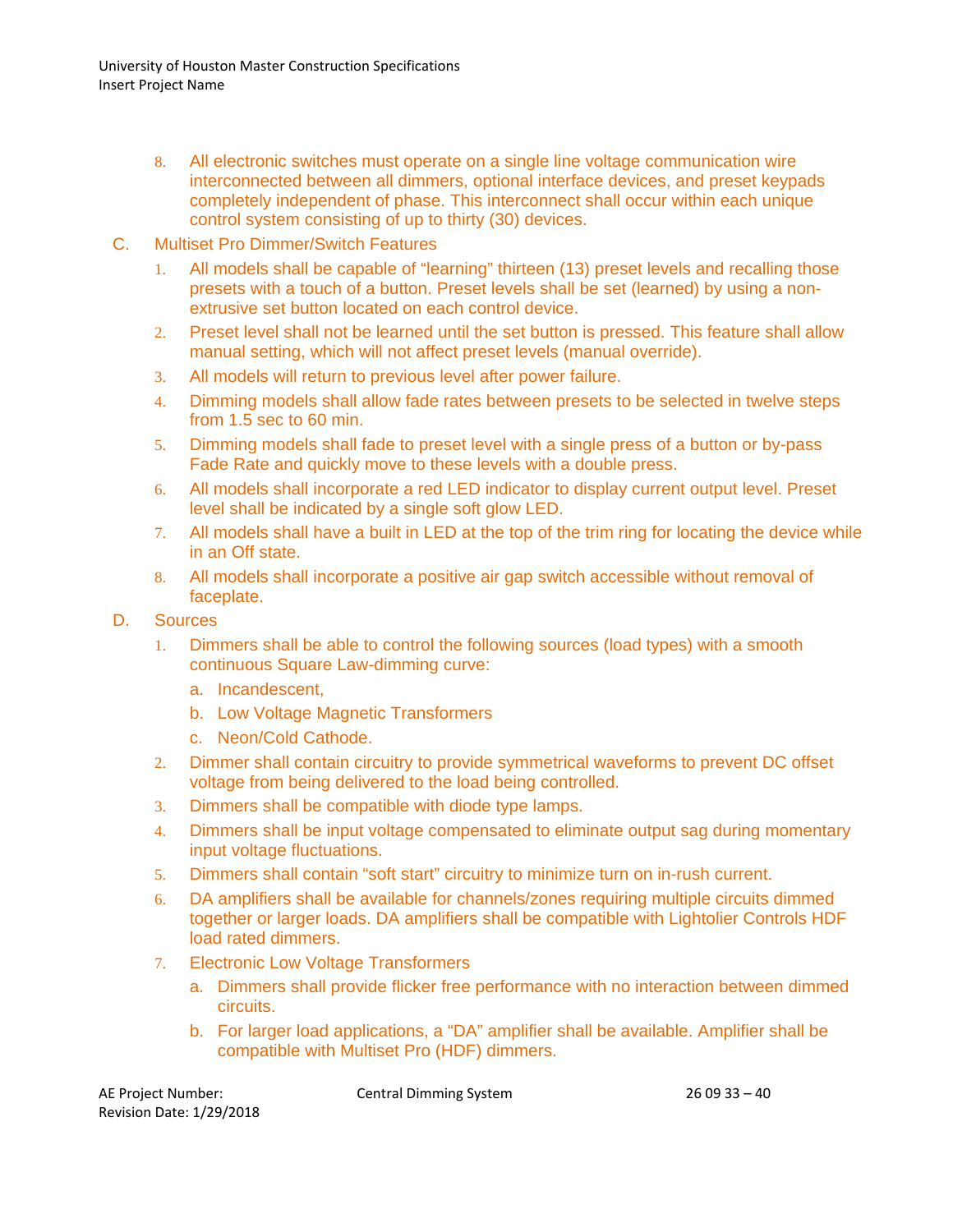- 8. Electronic Fluorescent Dimming Ballasts (GLT/HDF/EB)
	- a. Dimmers shall be compatible with Lightolier Controls GLT/HDF dimming ballasts and Advance Mark 10 dimming ballast (EB).
- 9. Controllable dimming ballasts-Lightolier Controls GLT/HDF T4, T5, T8, and PLT series ballasts.
- 10. Ballasts shall be available in universal 120/277 volt AC up to four (4) lamp models (specific to lamp type).
- 11. Ballasts shall be designed such that 3' and 4' linear T8 models can be mixed on the same dimmed circuit and maintain consistent light output at any output level.
- 12. Ballasts should be capable of striking lamps at any light level.
- 13. Ballasts shall comply with an "A" sound rating.
- 14. Ballasts output level should be flicker free though out the entire dimming range.
	- a. Direct drive dimmers shall be available for 120 volt AC applications.
	- b. DA amplifiers shall be available for channels/zones requiring multiple circuits to be dimmed together or circuits that require control of loads that exceed individual dimmer rating. HDF load dimmers shall be used in conjunction with these DA amplifiers.
	- c. DA amplifiers shall be used in conjunction with HDF load dimmers for all dimming ballasts circuited at 277 volts AC.
- 15. Neon/Cold Cathode Transformers
	- a. Dimmer shall be capable of dimming lamps to 10% of full output when used with normal (low) power factor transformers.
	- b. Dimmer shall be able to dim lamp free of flicker or striations over the entire dimming range.
	- c. Lamps suitable for dimming must be used for optimum performance.
	- d. It is the installing contractors' responsibility to insure that all lamps and wiring are as specified in manufacturer's product literature.
- E. Eight, Five and Two Scene Keypad Controls
	- 1. Keypad shall be designer style device and shall gang with any designer style device.
	- 2. Keypad shall be line voltage (120VAC) with Hot, Neutral, Communication, and Ground. A single line voltage rated conductor (purple wire) shall be used as control data conductor.
	- 3. The five-scene keypad shall be capable of recalling five (5) presets and Off.
	- 4. The eight-scene keypad shall be capable of recalling eight (8) presets.
	- 5. The two-scene keypad shall be capable of recalling the On scene and Off.
	- 6. Keypad shall allow raise and lower of all dimmers on the system by holding the On or Off buttons on the Classic Series or the Raise/Lower arrows on the Ellipse Series (except eight scene keypad).
	- 7. Keypad push buttons shall be back lighted for locating button in a dark room.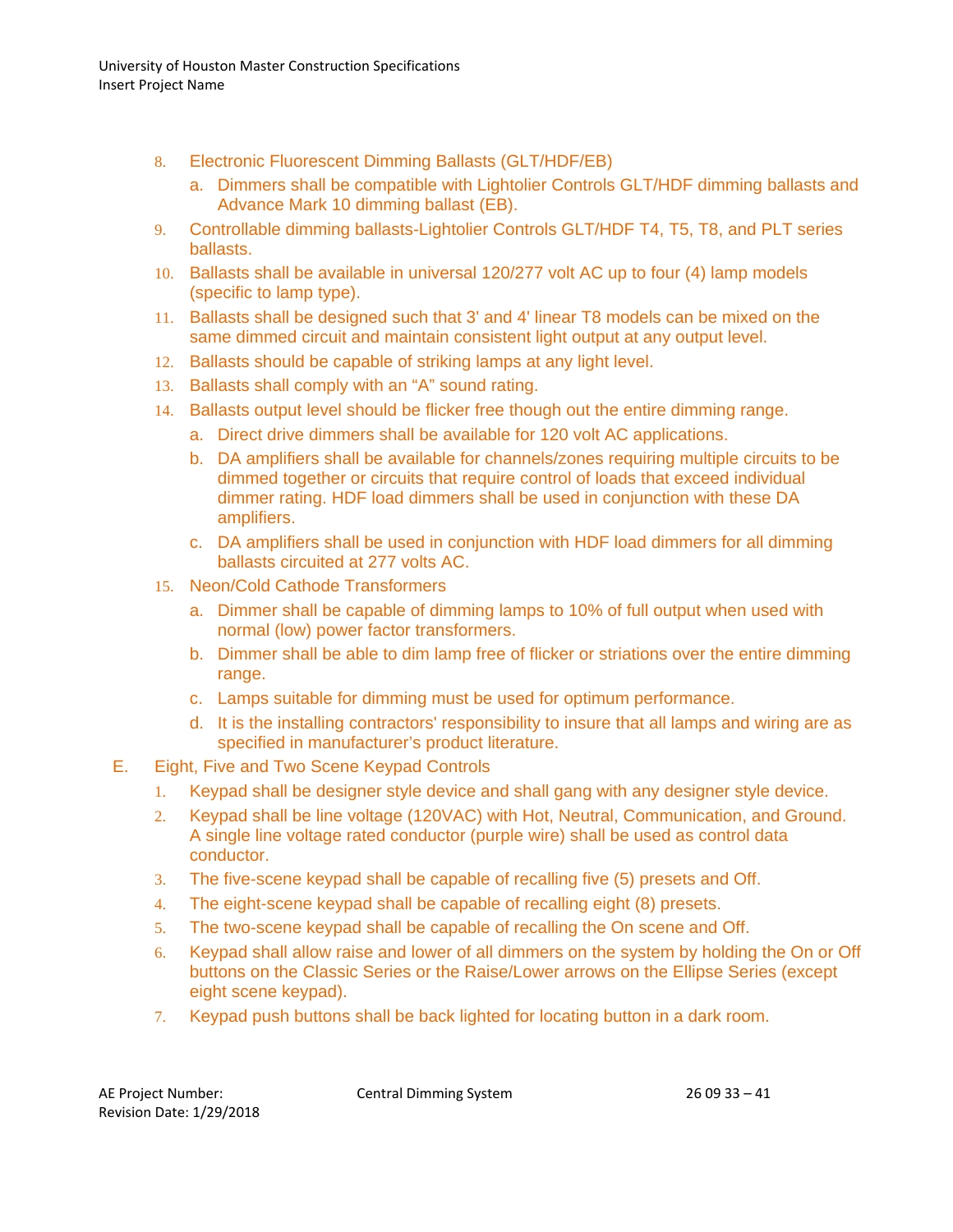- 8. Classic Series keypad shall have removable keycaps and be provided with a preprinted label sheet for labeling in the field. Ellipse Series keypad shall allow for optional factory custom engraving.
- 9. Manufacturer shall provide strap (MSP) and heatsink (MHP) type keypads.
- 10. Five and Two scene keypads shall display the On button when system is left in the Off scene and any dimmer or electronic switch is turned on (Feedback).
- F. Channel Remotes
	- 1. Channel remote shall be designer style device and shall gang with any designer style device.
	- 2. Channel remote shall provide multi-location control of a single Multiset Pro dimmer. Remote shall provide all functions available at the dimming device with the exception of the "Learn" and LED indicators.
	- 3. Channel remote shall have a built in red LED at the top of the trim ring for locating device while in an Off state.
	- 4. Manufacturer shall not limit the number of channel remotes used with a single dimmer.
	- 5. Channel remote shall be line voltage wired only.
	- 6. Manufacturer shall provide strap (MSP) and heatsink (MHP) models.
- G. Interface Control Options: Interface control shall be achieved by one or more of the following options:
	- 1. Isolated momentary dry switch closures. When indicated on the drawings momentary dry switch closures shall be connected between the function being controlled and system ground. When momentary inputs are required at least one five scene keypad for each system being controlled must be specified as the AV suffix keypad. (MSP5AVES / MHP5AVES)
	- 2. Astronomical time clock control inputs utilizing Lightolier Controls CLTCCO-MS time clock option. Where indicated on drawings, contractor to provide one line voltage conductor from each system to be controlled (up to nine) back to clock location. Time clock option will require a dedicated 120-volt AC feed.
	- 3. Infrared receiver/transmitter, wall, and ceiling mounted, utilizing Lightolier Controls CLM-IRW/IRC wireless IR options. Where indicated on the drawing, contractor to pull eight 22 gauge Class 1 conductors from receiver to one (1) five-scene keypad location. Keypad must be specified as the AV suffix keypad (MSP5AVES / MHP5AVES).
	- 4. Occupancy sensor utilizing Lightolier Controls wall and ceiling mounted detectors. Models CSOSLV (wall unit) and OSPSSYS with OSC (ceiling mount) shall be used to trigger a preset scene when the room is occupied and to turn lights off when room has been vacated. Occupancy system shall be configurable to provide manual/auto-on, adjustable time out, sensitivity, and coverage area. System shall have built in time delay after Off command is sent to allow occupant to exit the room. Where indicated on the drawings, contractor shall pull eight (8) 22 gauge Class 1 conductors from receiver (OSPSSYS / CSOSLV) to one (1) five-scene keypad location. Keypad must be specified as the audio-visual (AV) suffix keypad (MSP5AVES / MHP5AVES).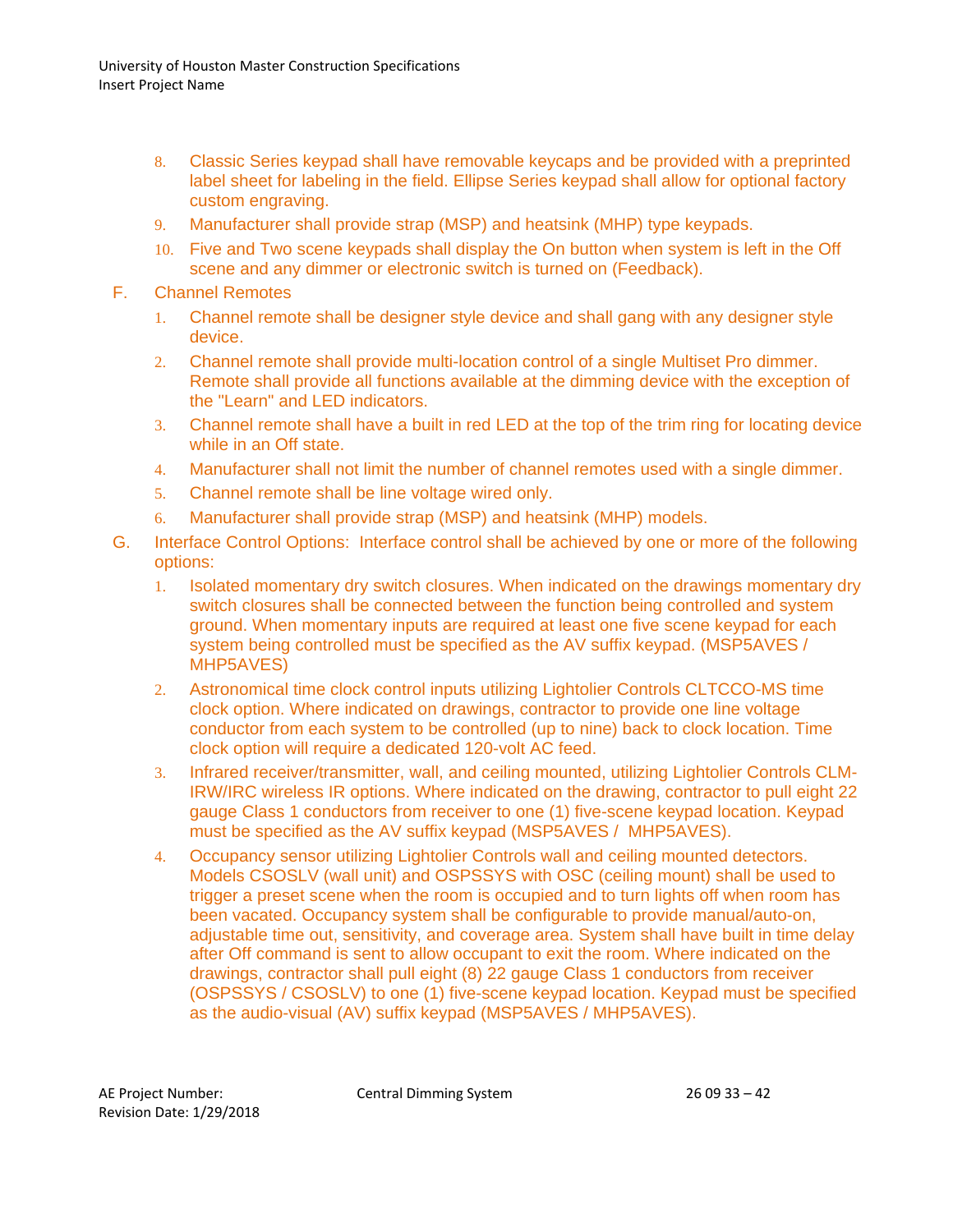- 5. Serial communication EIA RS-232 utilizing Lightolier Controls MS232 interface. Where indicated on the drawings, contractor to provide one (1) 120 volt AC power circuit and pull one (1) line voltage conductor from system to be controlled. RS232 interface shall provide scene control and feedback in a standard ASCII format.
	- a. Interface shall be provided with setup software and a four-pin line voltage rated wall outlet for ease of installation. Interface shall be provided with LED indicators and push buttons for scene selection and troubleshooting.
	- b. Interface shall be EIA-485 compatible for linking multiple systems together on a single network. Interface shall be addressable to allow up to thirty (30) interfaces to be controlled from single communications port.
- 2.8 Brilliance II Lighting Control System
- A. Brilliance II Control Center BCCII
	- 1. Housing shall be wall mounted and constructed of #14 gauge CRS measuring 12" wide by 16" tall by 4-1/8" deep, with antique white enamel finish.
	- 2. A removable front panel shall provide access to all components and terminations from the front and serve as partition between low and high voltage sections of the BCCII.
	- 3. No field assembly shall be required except for the insertion of interface cards.
	- 4. Power and control terminals shall be of the tubular compression type and be clearly labeled for identification. The System shall operate either at 120/208 VAC 3 phase four wires with ground, 120/240 VAC single phase 3 wire with ground, or 120VAC single phase two wires with ground.
	- 5. Brilliance II Control Center current draw shall not exceed one (1) Ampere and operate in an ambient temperature not to exceed one hundred four (104°) degrees Fahrenheit  $(40^{\circ}C)$ .
	- 6. The system shall be capable of self-diagnostics.
	- 7. Each BCCII shall be provided with twelve (12) card slots that can accept up to twelve system control cards.
	- 8. Two (2) BCCII's can be combined in conjunction with six (6) MS232's to expand system capabilities to thirty (30) rooms.
	- 9. The total number of Brilliance II Control Stations shall not exceed thirty (30) per system.
	- 10. The BCCII shall be capable of interfacing with remote signaling devices such as security systems, building management systems, etc., provided an isolated (dry) momentary closure can be supplied by the signaling system.
	- B. Brilliance II Multiset Pro Interface Card (BRMSM): The BRMSM cards are intended to control only Multiset Pro systems using the Multiset Pro systems network ("purple wire"). The card shall have LED status indicator and test switches to activate and diagnose system.
	- C. Brilliance II Relay Input/Output Interface Card (BRRLY):The BRRLY relay interface card shall activate the four (4) relay outputs and provide the capability of configuring the four (4) relay inputs to activate a lighting scene or relay output.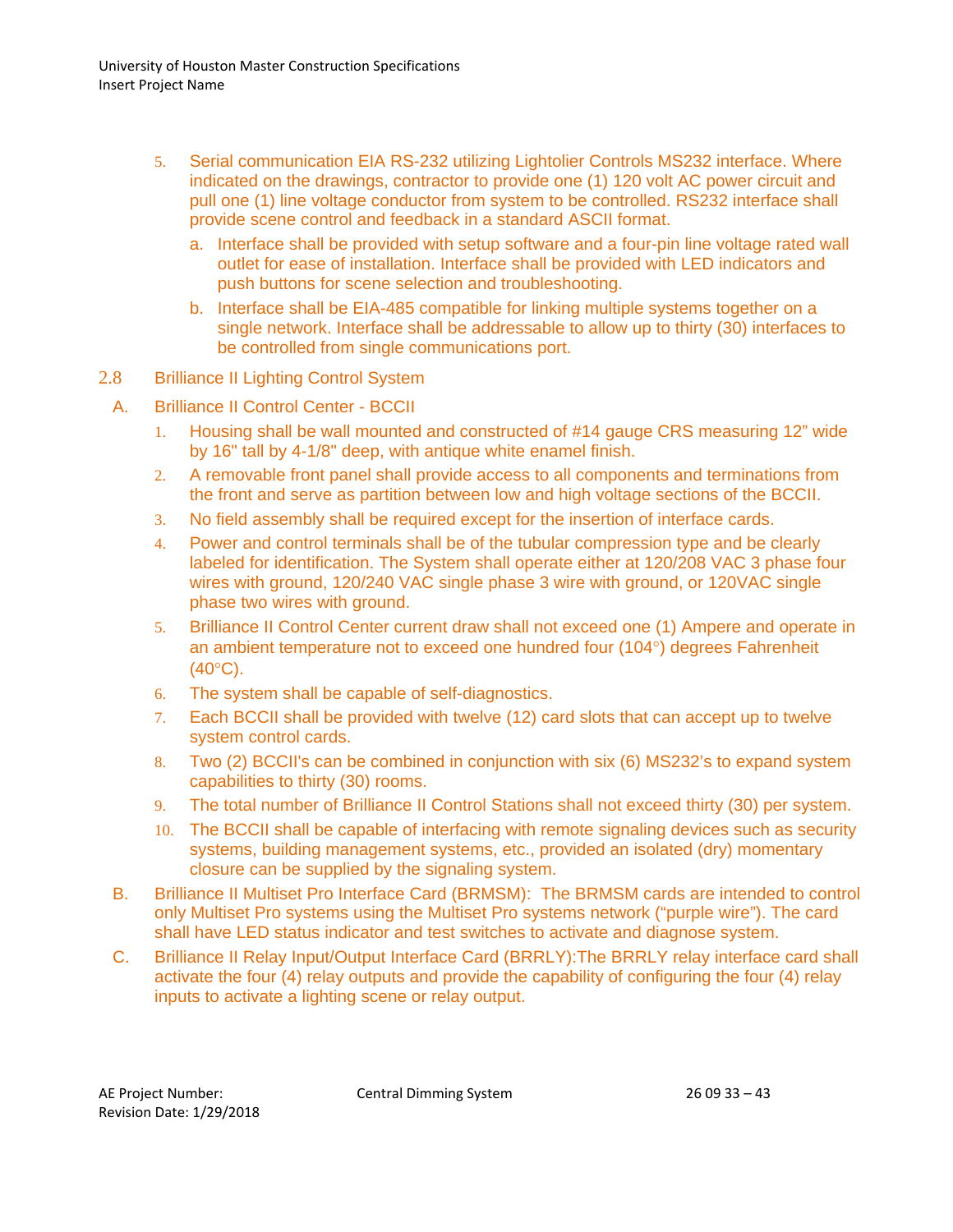- D. Brilliance II Communications Interface Card (BRCOMM): The BRCOMM communications interface card shall provide RS-232 and RS-485 interface from a personal computer by accepting standard ASCII commands to activate Brilliance II devices.
- E. Brilliance II Time Clock Interface Card (BRTLCK): The BRTLCK time clock interface, shipped with the Brilliance II Time Clock, is required when using the time clock and occupies one (1) slot.
- F. Brilliance II Programmable Control Stations
	- 1. Each designer style Brilliance II Control Station shall contain a set of illuminated buttons for On/Scene/Off control of single or multiple devices connected to the Brilliance II Control Center (BCC).
	- 2. Stations shall mount in a single gang wallbox or in a multi-gang box with other Brilliance II Control Stations or other compatible devices.
	- 3. All wiring shall be electrical low voltage and shall be wired and grounded in accordance with National Electrical Code and other local regulations.
	- 4. All Control Station buttons shall be field labeled with custom room identification engraving provided by manufacturer.
	- 5. Activated buttons shall have illuminated on / off status indication.
	- 6. There shall be no moving or protruding parts available to user once Control Station is installed.
- G. Compli Faceplates
	- 1. Faceplates shall have no visible screws and shall fit over all designer style control openings.
	- 2. Faceplates shall be compatible with Brilliance II, Onset, InSight, Multiset Pro, Compose PLC, Rockslide, Astral, and Sunrise dimmers and switches as well as other designer style wiring devices such as switches, receptacles, jacks, and controls supplied on this project.
	- 3. Faceplates shall be capable of covering dimmers, switches, and other devices ganged with preset control stations.
	- 4. Faceplates shall "snap-on" securely to back plate.
	- 5. Back plate shall have "self-aligning" tabs that center all devices automatically upon installation.
	- 6. Faceplates shall be made of durable impact-resistant plastic material.
	- 7. Faceplates shall be available in one through seven (1-7) gang configurations.
	- 8. Faceplates shall be available in the following colors:
		- a. White
		- b. Ivory
		- c. Black
		- d. Brown
		- e. Grey
		- f. Almond

AE Project Number: Central Dimming System 26 09 33 – 44 Revision Date: 1/29/2018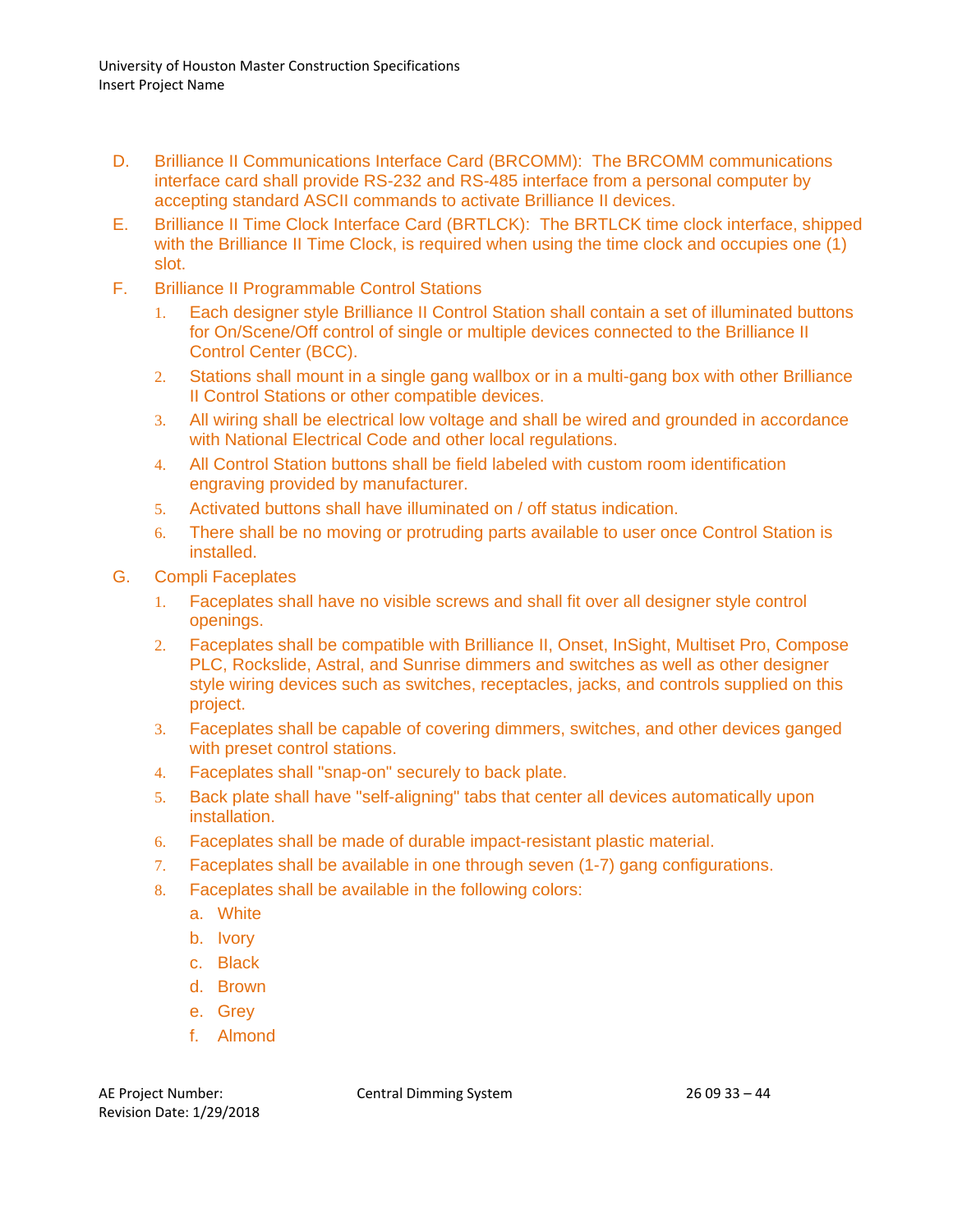## 2.9 Compose™ PLC Scene Preset Dimming System

#### A. General

- 1. Compose™ PLC shall provide an individual dimmer or centralized preset based lighting control.
- 2. Control protocol shall be two-way communication between individual components using a Power Line Carrier (PLC) based on the industry X-10 standard.
- 3. Control stations shall provide a button illumination to indicate status of controlled area or room.
- 4. Maximum quantity of devices on a single system shall not exceed six hundred forty (640) stations.
- 5. Dimmers and keypads shall be capable of accepting any one of two hundred fifty-six (256) unique addresses.
- 6. Control stations shall be available in Ellipse series and can be custom laser engraved or use the default label sequences.
- 7. Fade rates are specific to each programmed scene from instant On to one (1) hour.
- 8. Compose™ PLC Control Stations shall be available in either White, Ivory, or Almond finish color.
- B. Compose™ PLC Firewall™
	- 1. Housing shall be wall mounted and constructed of #16 GA CRS measuring 18" wide by 18" tall by 4 1/8" deep, with a white enamel finish.
	- 2. A removable front panel shall provide access to all components and terminations from the front and serve as partition between low and high voltage sections of the Compose™ PLC Firewall™.
	- 3. No field assembly other than normal wiring terminations shall be required.
	- 4. Power and control terminals shall be of the tubular compression type and be clearly labeled for identification.
	- 5. System shall operate either
		- a. 120/208 VAC, 3 phase, four wires
		- b. 120/240 VAC, single phase 3 wires
		- c. 120 VAC, single phase, two wires.
	- 6. Compose™ PLC Firewall™ current draw shall not exceed 24 watts.
	- 7. Operating temperature 0 to 40 degrees C.
	- 8. The system shall be capable of self diagnostics.
	- 9. Troubleshooting shall be possible by easily selecting DIP switches without use of special tools.
	- 10. Additional Compose™ PLC Firewalls™ can be wired together to expand system capabilities using standard Cat5 cable.
	- 11. The total number of devices shall not exceed ten (10) per Firewall™ circuit.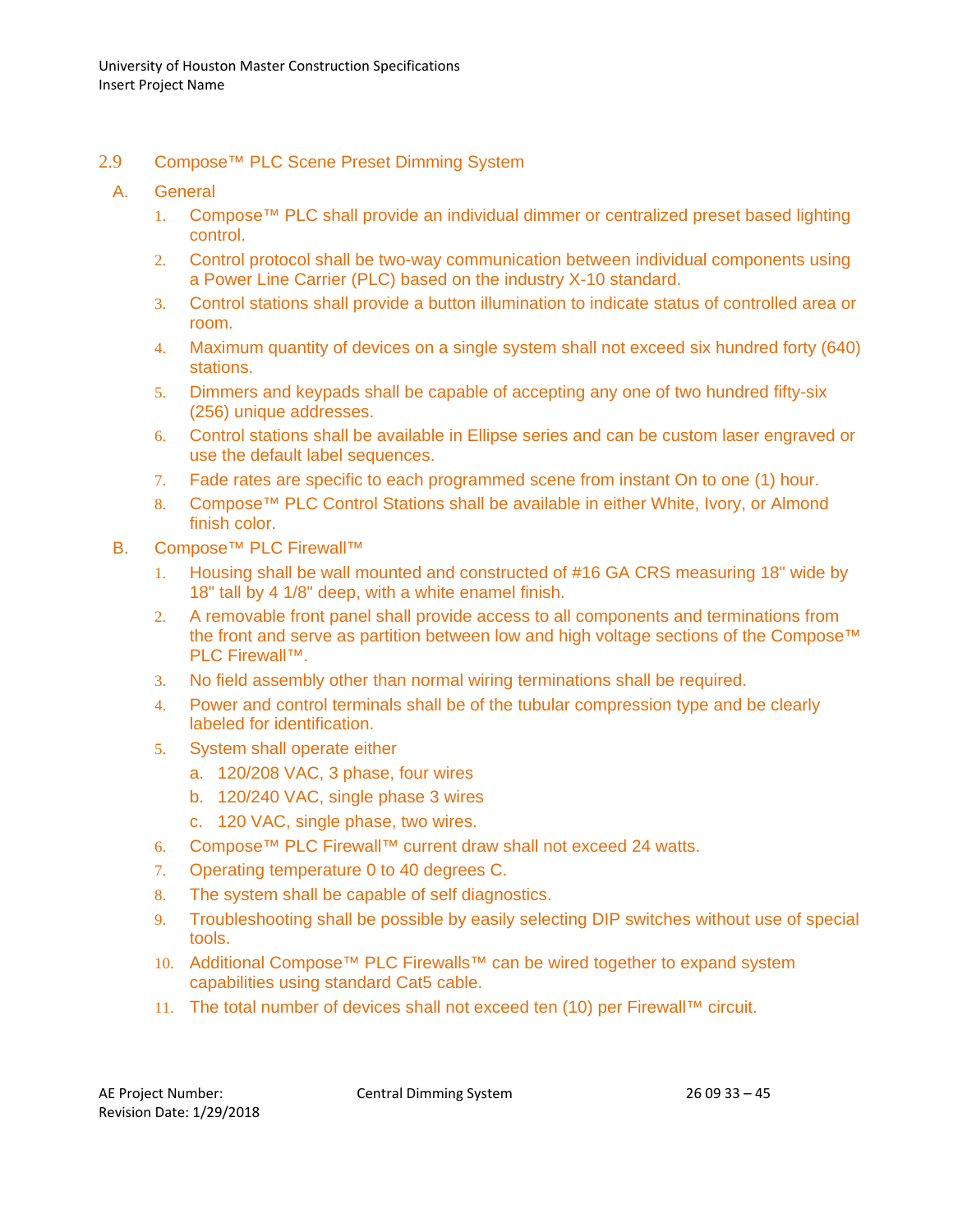- 12. The Compose™ PLC Firewall™ shall be capable of interfacing with remote signaling devices (e.g. security systems) providing an isolated momentary closure can be supplied by the signaling system. Interface shall be via the Compose™ PLC Relay Card.
- 13. Compose™ PLC Firewall shall be capable of interfacing with a computer via RS232 and the Compose™ PLC Communications Card.
- C. Compose™ PLC Preset (CP) Series Keypads
	- 1. Each designer style Compose™ PLC Preset Keypads shall contain a set of illuminated buttons for control of a single room or area of single or multiple devices connected to the Compose™ PLC Firewall™. The keypad shall be capable of executing a sixteen (16) address command string.
	- 2. Stations shall mount in a single gang wallbox or in a multi-gang box with other Compose™ PLC keypads.
	- 3. Compose™ Preset Dimmers shall receive control signal only.
	- 4. Setting Preset Keypads and Dimmers to the same address shall permit them to operate as a group to the various lighting settings.
	- 5. All wiring shall be line voltage and shall be wired and grounded in accordance with National Electrical Code and other local regulations.
	- 6. Activated buttons shall have illuminated On / Off status indication.
	- 7. There shall be no moving or protruding parts available to user once Control Station is installed.
- D. Compose™ PLC Convertible (CC) Series Switches and Dimmers
	- 1. Compose™ PLC Individual Series Switches shall provide control of single rooms or areas with only one or two light sources or larger spaces with several light sources.
	- 2. Devices shall mount in a single gang wallbox or in a multi-gang box with other Compose™ PLC devices or keypads.
	- 3. All wiring shall be line voltage and shall be wired and grounded in accordance with National Electrical Code and other local regulations.
	- 4. Activated buttons shall have illuminated On / Off status indication.
	- 5. Devices shall provide a red LED night light.
	- 6. There shall be no moving or protruding parts available to the User once the device is installed.
- E. Compose™ PLC Master (CM) Series Keypads
	- 1. Compose™ PLC Master Series Keypads shall permit the control of individual or multiple rooms or areas at the same time.
	- 2. Master Series Keypads shall be programmable to provide:
		- a. Whole house control.
		- b. Individual room or area control.
		- c. Pathways of light.
		- d. Security, emergency, or panic settings.
		- e. Keypads shall be capable of executing a sixteen (16) address command string.

| AE Project Number:       |
|--------------------------|
| Revision Date: 1/29/2018 |

Central Dimming System 26 09 33 – 46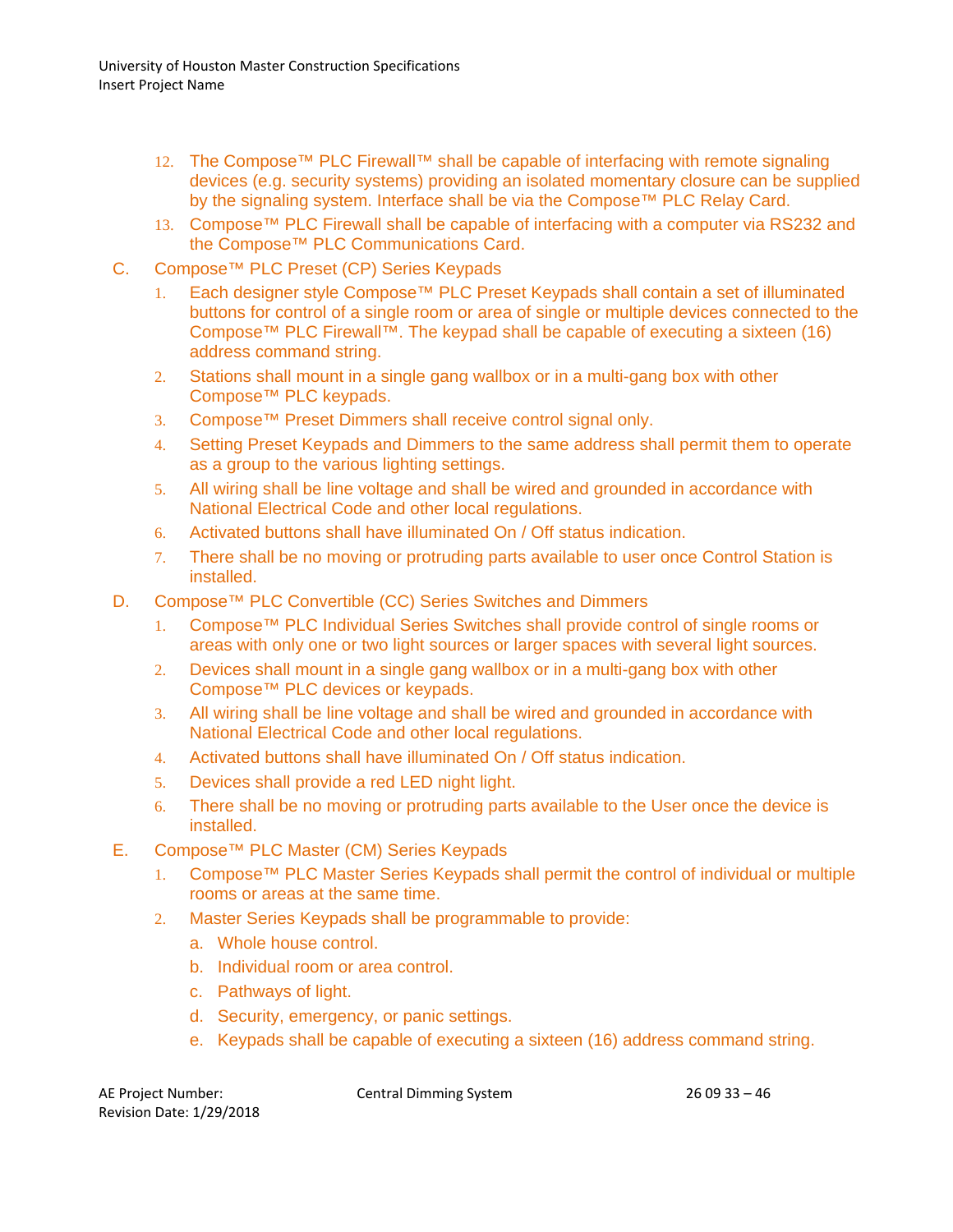- 3. Verification signal received from the controlled devices shall be used to indicate by illuminating or blinking button the status of the controlled area.
- 4. Ellipse Series 5-Scene Master models (CM6BESPLC) shall be equipped with an infrared receiver capable of receiving preset selection signals from the hand-held infrared transmitter (CLMIRTES).
- 5. Stations shall mount in a single gang wallbox or in a multi-gang box with other Compose™ PLC keypads.
- 6. All wiring shall be line voltage and shall be wired and grounded in accordance with National Electrical Code and other local regulations.
- 7. Activated buttons shall have illuminated On / Off status indication.
- 8. There shall be no moving or protruding parts available to user once Control Station is installed.
- F. Equipment List (quantities as shown in schedules, tables, and drawings):
	- 1. CPLCFW8 PLC Firewall™ eight (8) 20 amp circuits 2. CC600VAPLC Dimmer 600VA (wattage capacity) 3. CC1000VAPLC Dimmer 1000VA (wattage capacity) 4. CC1000NDPLC Non-Dim 1000VA (wattage capacity) 5. CC600HDFPLC HDF Dimmer 600VA (wattage capacity) 6. CCWHISPLC Fan Control 1.5 amp / 3 speed 7. CC300VALAMP Lamp Module pluggable 300VA (wattage capacity) 8. CPR3 Remote Remote Multi-Location/3 way remote 9. CP5ESPLC 5 Preset Master Ellipse Series 10. CM6ESBPLC 6 Button Master Multi-Location Master - Ellipse Series 11. CM8ESBPLC 8 Button Master Multi-Location Master - Ellipse Series 12. CLIMIRTES Infrared **Infrared** Hand-held Transmitter 13. Optional Remote, Time Clock, Engraving, Keychain Remote, Filters as specified.

#### 2.10 PowerSpec® HDF Ballast

- A. PowerSpec HDF Ballasts shall be available in lamp specific models to control a variety of common fluorescent sources.
- B. Ballasts control shall be controlled by Lightolier Controls PowerSpec® HDF direct drive dimmers, dimmer module, an applicable HDF amplifier, or other compatible interface.
- C. There shall be no perceived difference between the light levels of ballasts for the same type of lamp.
- D. Each ballast shall allow for smooth and continuous dimming down to between one and three (1-3%) percent lumen output dependent on lamp type, voltage to ballast, ambient temperature, initial lamp burn-in, and lamp life used or remaining.
- E. Each ballast shall accept line-voltage, three-wire control (hot, neutral, and signal).
- F. Input voltage: 120-volt or 277-volt, 50 Hz or 60 Hz.

| AE Project Number:       | <b>Central Dimming System</b> | $260933 - 47$ |
|--------------------------|-------------------------------|---------------|
| Revision Date: 1/29/2018 |                               |               |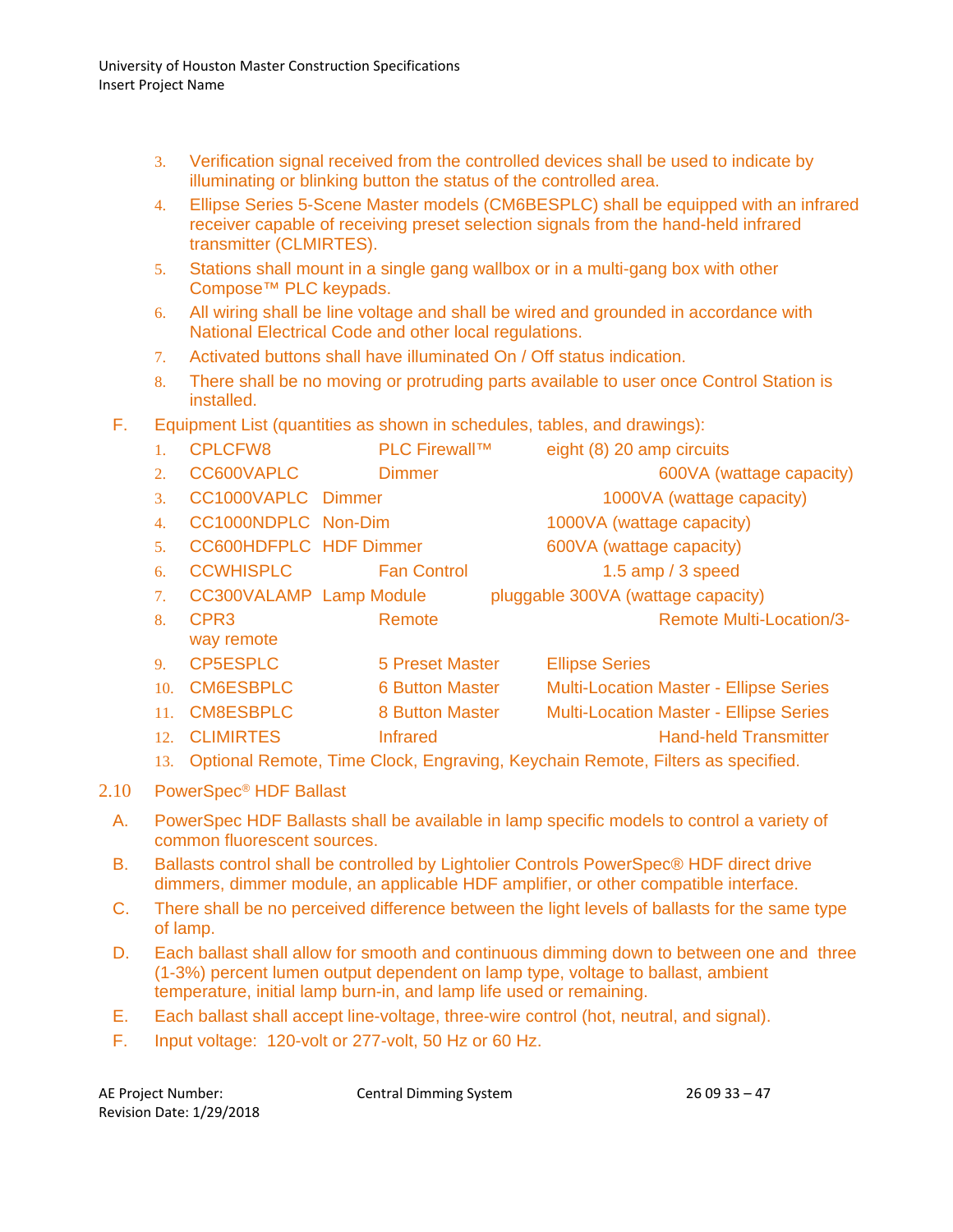University of Houston Master Construction Specifications Insert Project Name

- G. Comply with following industry standards:
	- 1. ANSI C82.11-1993 for ballast operation
	- 2. ANSI C62.41-1984 for transient protection
	- 3. FCC Part 18.C Class-A rating
	- 4. UL and CSA approved
- H. Ballast shall provide a high power factor that's greater than .97 at both full power and on low dim.
- I. Lamp current crest factor shall be less than 1.6.
- J. Ballasts shall provide a low THD of less than ten (10%) percent at full power and less than twenty (20%) percent on low dim.
- K. Equipment List (quantities as shown in schedules, tables, and drawings):
	- 1. T-8 Rapid-Start 120/277 volt 9.5 x 1.7 x 1.13 inches (24 x 4.3 x 3 cm)
	- 2. Linear T-5 Rapid Start 120/277 volt 16.7 x 1.18 x 1 inches (42.3 x 3 x 2.54 cm)
	- 3. T-5 Twin-Tube RS 120/277 volt 9.5 x 1.25 x 1.18 inches (24 x 4.3 x 3 cm)
	- 4. QT T-4 Quad and TTT Triple Tube Rapid Start 120/277 volt 5 x 3 x 1.18 inches (12.7 x 7.6 x 3 cm)
- 2.11 Dimming Amplifiers
	- A. Dimming Amplifier shall provide control of a separate lighting circuit regardless of load phase.
	- B. Control of the Dimming Amplifier shall be in conjunction with a Lightolier HDF-rated dimmer to provide input signaling.
	- C. Input voltage: 106 132 VAC, 60 Hz.
	- D. Output voltage: regulated to 0.5% per 10-volt line variation.
	- E. Dimming Amplifiers shall be UL and cUL listed devices.
	- F. Equipment List (quantities as shown in schedules, tables, and drawings):

| $1_{-}$     | DA110QE120H 1000 watt<br>low voltage |                                                   | 120 volt             | incandescent/electronic       |
|-------------|--------------------------------------|---------------------------------------------------|----------------------|-------------------------------|
| 2.          | <b>DA22000VAH</b>                    | <b>2000 watt</b><br>incandescent/MLV/cold cathode | 120 volt             |                               |
| 3.          | DA2400VAH                            | <b>2400 watt</b><br>incandescent/MLV/cold cathode | 120 volt             |                               |
| 4.          | DA10HDF                              | 10 ampere                                         | 120/277 <sub>V</sub> | <b>PowerSpec® HDF Ballast</b> |
| 5.          | DA20HDF120H 20 ampere                |                                                   | 120 volt             | <b>PowerSpec® HDF Ballast</b> |
| 6.          | DA20HDF277H 20 ampere                |                                                   | 277 volt             | <b>PowerSpec® HDF Ballast</b> |
| $7_{\odot}$ | DA2400EBH                            | <b>2400 watt</b>                                  | 120 volt             | Mark 10 Ballast               |
| 8.          | <b>DA22000EBH</b>                    | 2x1536VA                                          | 120 volt             | Mark 10 Ballast               |
| 9.          | DA2400EB277H 1536VA                  |                                                   | 277 volt             | Mark 10 Ballast               |
| 10.         | DA22000EB277H                        | 2x1536VA                                          | 277 volt             | Mark 10 Ballast               |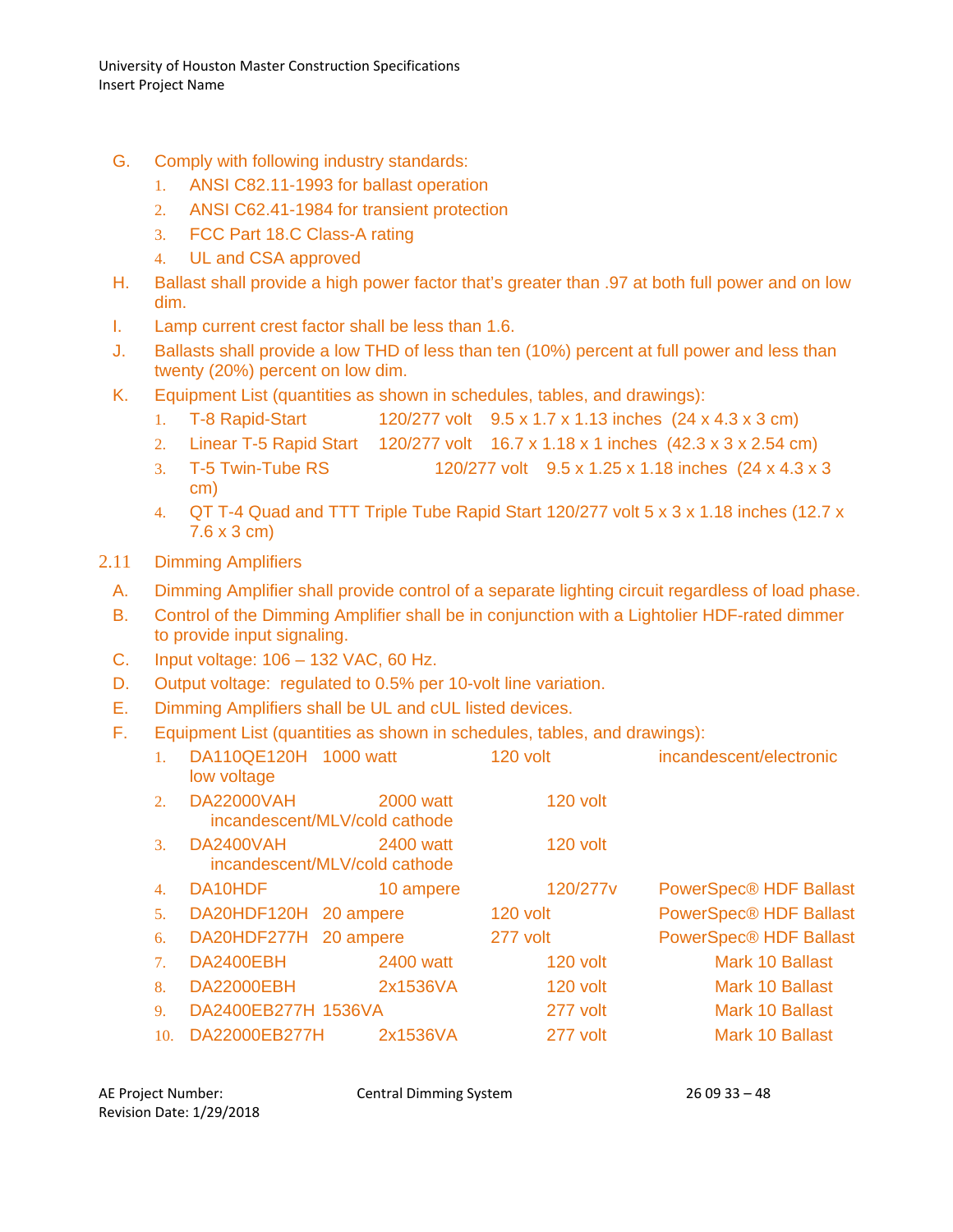## 2.12 Entertainment Technology IPS Intelligent Raceway

#### A. General

- 1. The Intelligent Raceway shall be a linear dimming system based on Insulated Gate Bipolar Transistor (IGBT) technology.
- 2. Each Intelligent Raceway shall be formed of cold-rolled steel sections. Exterior surfaces shall be finished in fine-textured, scratch-resistant powder coat paint. Interior surfaces shall have a corrosion-resistant finish.
- 3. Intelligent Raceway is fabricated from eight (8') foot long sections. Height of each section shall not exceed 6". Power and control termination head end section shall not exceed fifteen and one half (15.5") inches. Width of each section shall not exceed 3-1/2". Overall, length of combined sections shall not exceed ninety-six (96') feet long.
- 4. Local controls and displays shall be mounted adjacent to each dimmer pair in the Intelligent Raceway.
- 5. Intelligent Raceway shall produce no mechanical noise.
- 6. Intelligent Raceway dimming system shall meet or exceed FCC "Class A" standards for RFI/EMI emissions.
- 7. Each dimming system shall be listed by and labeled as Underwriters Laboratories Incorporated as Type 508 Industrial Control Equipment.

#### B. Electronics

- 1. Intelligent Raceway head-end electronics shall be housed in a permanently attached code-sized enclosure at one end of the Raceway.
- 2. The Intelligent Raceway standard control signal is 10BASE-T Ethernet running a TCP/IP based protocol. This incoming signal terminates in the head-end electronics. When used with a Capio™ Plus Dimmer Rack the protocol transmits 1024 discrete levels to the rack. The raceway in return transmits dimmer status data from its full complement of dimmers to the controller.
- 3. Each Intelligent Raceway shall include one permanently mounted RJ-45 jack to which the contractor shall land the incoming Ethernet control cable.
- 4. Each Intelligent Raceway shall accept one (1) optically isolated USITT DMX512/1990 protocol input on a standard 5-pin receptacle. Loop through connection shall also be provided.
- 5. Configuration of the Intelligent Raceway shall be performed by a PC-based program.
- 2.13 Entertainment Technology IPS Intelligent Raceway Dimmer Modules
	- A. General
		- 1. Raceway Dimmer Modules shall use Insulated Gate Bipolar Transistor (IGBT) to regulate and control load voltage.
		- 2. Dimmers using hard-switching SCR or other thyristor semiconductor devices shall not be acceptable.
		- 3. Dimmers shall not use filter chokes to control the rate of rise in the load current waveform.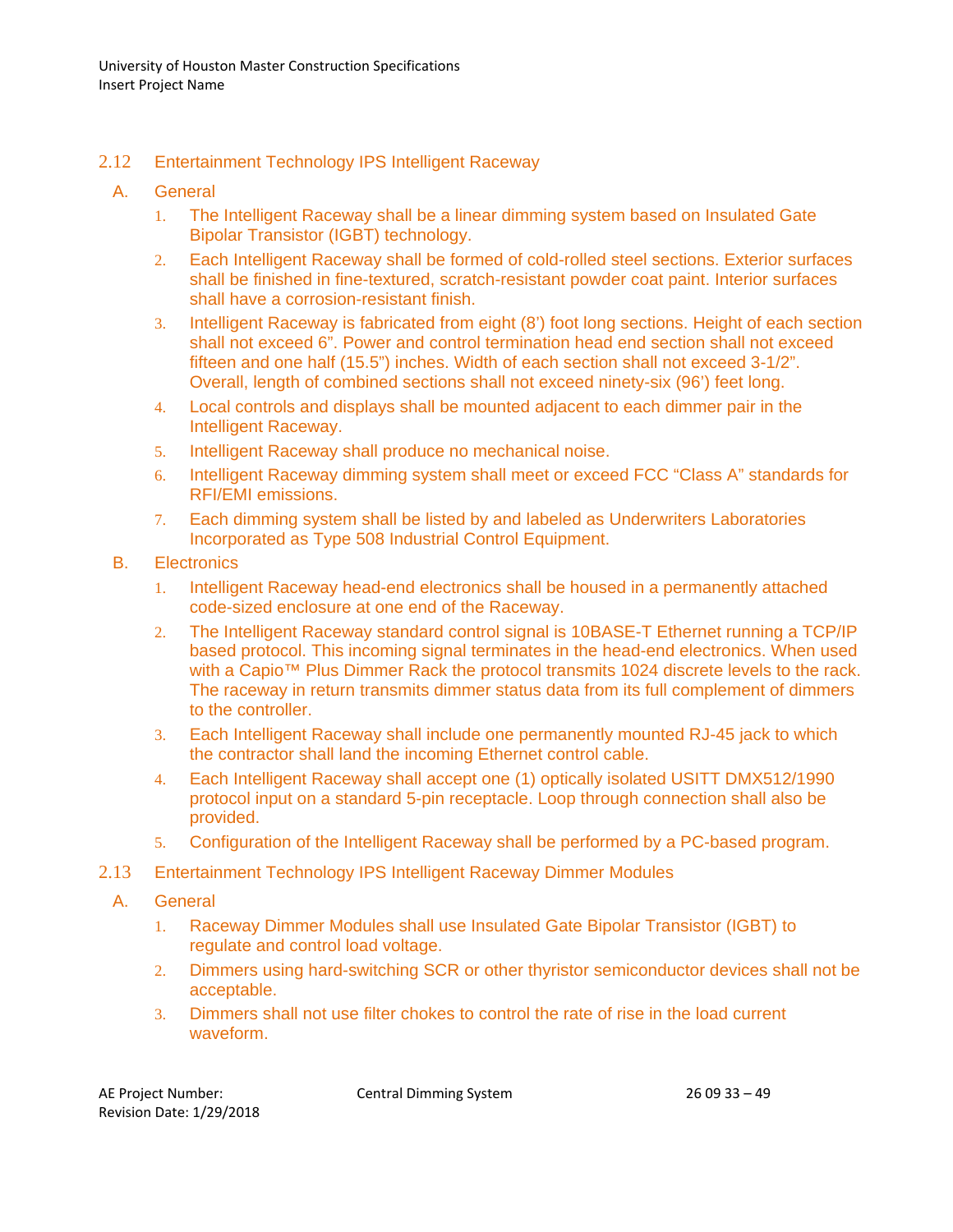- B. Electrical
	- 1. Each dimmer module shall contain two (2) dimmers, each capable of controlling up to combined 2400 watt (20A) load. Total load capacity of each dimmer module pair shall be capped at 20 Amps (2400 watts). If the load capacity is exceeded, the module will automatically turn-off the last load energized.
	- 2. Dimmer electronics shall be completely solid state.
	- 3. The dimmers shall be immune from damage caused by output short-circuits between load and neutral or load and ground.
- C. Performance
	- 1. The insertion loss (voltage drop across the complete dimmer at full load current while producing a full output sine wave) shall be less than three volts RMS. Insertion loss at reduced dimmer loading shall not vary significantly from that produced with a full rated load. Dimmers with insertion loss greater than three volts RMS at full rated load shall not be acceptable.
	- 2. The dimmers shall use Digital Power Envelope Processing to regulate dimmer output to within plus or minus 0.5 volts RMS of the assigned setting. Regulating response shall occur in the same power line cycle as the disturbance when the dimmer is in Reverse Phase Control (RPC) mode.
	- 3. The IPS Intelligent Raceway shall return IPS Talkback™ information to the control console. The following information shall be reported:
		- a. Present power line voltage
		- b. Connected lamp wattage
		- c. Present output setting
		- d. Dimmer operating temperature
		- e. Dimming mode
		- f. Overload condition
		- g. No load condition
		- h. Focus mode
	- 4. The dimmers shall hold last received level for a user pre-specified period, should the control signal be interrupted.
	- 5. Dimmer Modules shall automatically switch from Reverse Phase Control (RPC) mode to Forward Phase Control (FPC) mode when inductive loads are detected. In RPC mode the dimmer is on from the beginning of the half-cycle until the desired output voltage is reached. In FPC mode, the dimmer turns on within the half-cycle and stays on until the end of the half-cycle. Use of RPC mode, when load type and other conditions permit, reduces the level of lamp filament noise.
	- 6. LOW HARM™ mode shall reduce harmonic currents present on the feed neutral conductor by automatically switching the dimmers in the system to an optimum configuration of FPC and RPC operation. The reduction in neutral current shall be a minimum of 33% with a maximum of 100%, depending upon load sizes and their associated levels.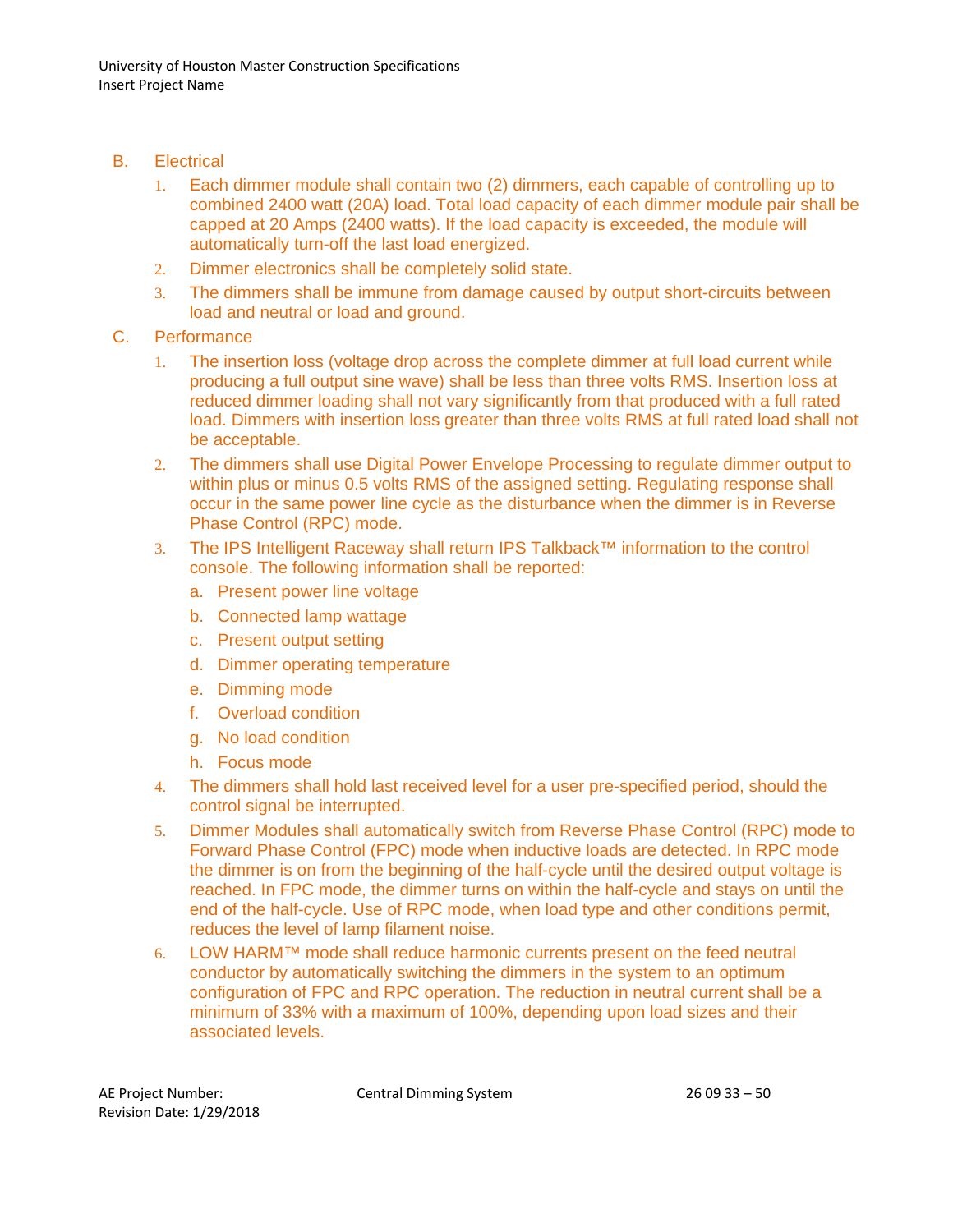- 7. When in RPC mode, dimmer output voltage transition time is measured as "fall time". The actual "fall time" generated shall not be affected by the size of the load present. Dimmers shall provide a minimum fall time of 800 µS under normal load current regardless of load.
- 8. The dimmer transfer function shall comply with the industry standard Square Law dimming curve within a tolerance of plus or minus 0.5 Volts RMS for all incandescent loads.
- 9. Each dimmer shall have an associated Focus push button that provides local ON/OFF/LEVEL control for focusing, maintenance, and other purposes. If the level set for a dimmer is zero, tapping the Focus button shall set the dimmer output to full. Pressing and holding the Focus button ramps the dimmer output up to any intermediate level. When a non-zero level is received from the controller, the dimmer shall return to normal operation. Tapping the Focus button, a second time shall also return the dimmer to normal operation. If a dimmer already has a non-zero level from the control desk, the Focus button flashes the dimmer to full output. In all cases, activating the Focus button shall be reported to the system operator, at the console or system monitor.
- 10. Each dimmer shall have an LED display to facilitate local reporting of operating conditions.
- 11. Each dimmer will detect operating conditions and take active measures to protect itself (and the load). Protective measures shall include, but are not limited to the following:
	- a. At power-up, each dimmer will detect line voltages in excess of 180 VAC. When over-voltage is detected, the dimmer will not turn on its load. The dimmer will also notify the operator via IPS Talkback™ and flash its locally mounted LED's. Dimmers shall withstand line voltages up to 230 VAC for an indefinite period and up to 280 VAC for fifteen minutes with no damage.
	- b. Each dimmer shall detect excessive heat sink operating temperatures and notify the console of the condition via IPS Talkback. The dimmer shall automatically reduce its own "fall time", which minimizes the production of heat. Dimmers will step from 800 µS to 250 µS. If heat continues to rise, the dimmer will shut down, notify the console via IPS Talkback, and flash its locally mounted LED's.
	- c. Each dimmer shall detect load current in excess of its own rating. An overload will cause a dimmer to shut down, notify the console, and flash its locally mounted LED's.
- D. Equipment List ( quantities as shown in schedules, tables, and drawings ):
	- 1. IPS-IRW-( *length* )-( *# dual dimmer modules* )-( *connector type* )-( *pigtail or flush* )
	- 2. Hanger Types ( *required quantity is one plus one per five foot of length* )
		- a. Single Pipe
		- b. Double Pipe
		- c. Wall Hanger
	- 3. **Requires Factory Engineering review due to Code requirements.**
- 2.14 Entertainment Technology IPS Distributed Dimming: Dimmer Strips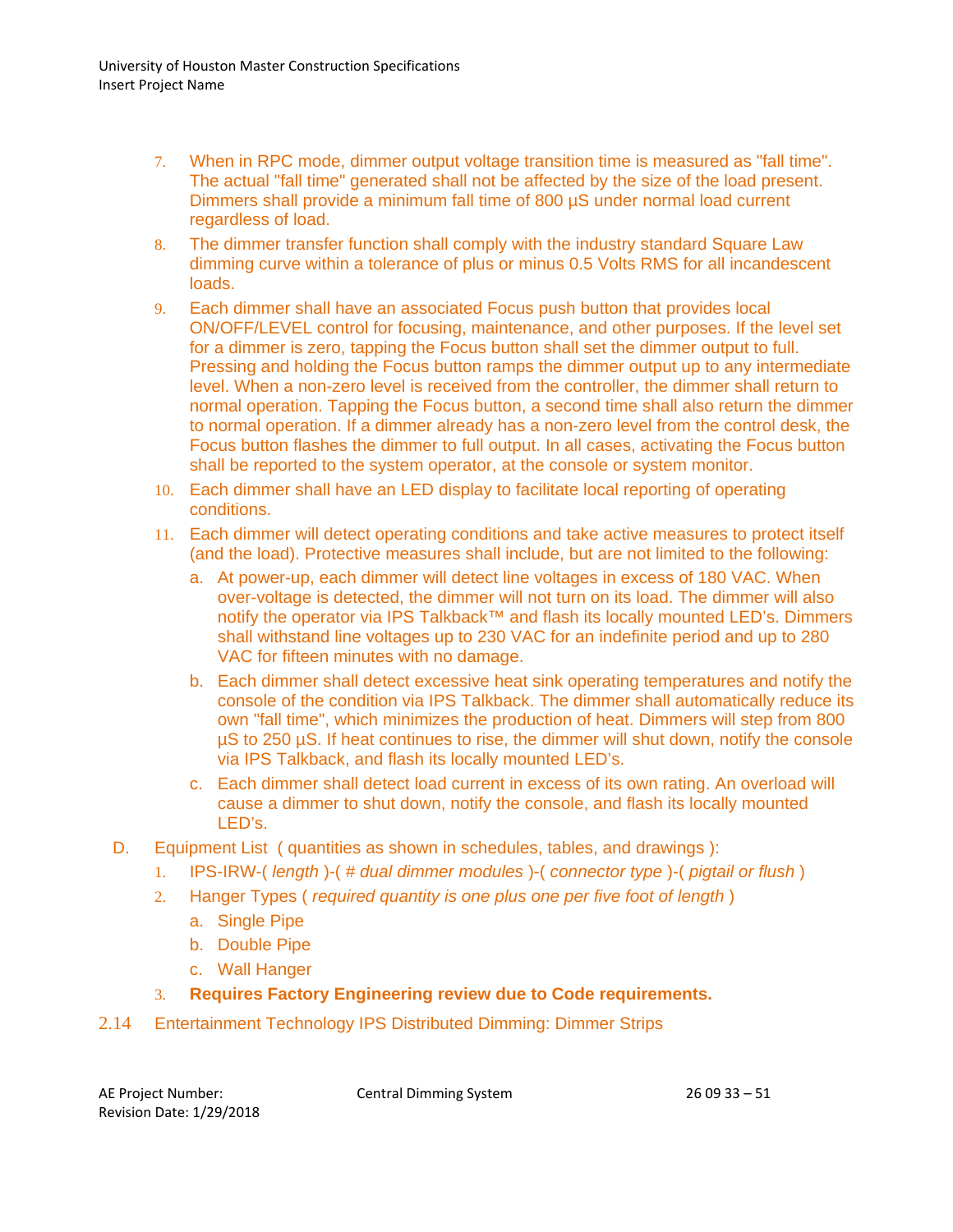- A. IPS-DS-1206 and IPS-DS-2403 are self-contained dimming systems packaged as linear strips cooled by natural convection and operate without cooling fans or filters.
	- 1. IPS-DS-1206 Dimmer Strip:
		- a. Six 1200-watt dimmers
		- b. Measure 5 x 3.5 x 87 inches (12.70 x 8.89 x 220.98 cm)
		- c. Weigh no more than 32 pounds (14.51 kg)
	- 2. IPS-DS-2403 Dimmer Strip
		- a. Three 2400-watt dimmers
		- b. Measure 5 x 4.25 x 58 inches (12.70 x 10.80 x 147.32 cm)
		- c. Weigh no more than 23 pounds (10.43 kg)
	- 3. Integrated suspension for fixtures and mounting adapters shall be continuous over the entire length of the top, bottom, and rear of the IPS-DS-1206 and IPS-DS-2403 linear strips.
- B. Distributed Dimming Dimmer Strips Product Features
	- 1. Dimmer Modules shall use Insulated Gate Bipolar Transistor (IGBT) to regulate and control load voltage. Dimmers using hard-switching semiconductor devices, such as SCR's or other thyristors shall not be acceptable. The dimmers shall not use filter chokes to control the rate of rise in the load current waveform.
	- 2. The dimmers shall be immune to damage caused by output short-circuits between load and neutral or load and ground.
	- 3. The dimmers shall be immune to damage caused by hot patching of loads.
	- 4. Dimming system shall produce little or no mechanical noise.
	- 5. Each dimming system shall be capable of automatically compensating for excessive neutral currents.
	- 6. Dimmer Modules shall provide compatible dimming control of the following load types:
		- a. Incandescent / Quartz Halogen
		- b. Cold cathode / Neon
		- c. Electronic low-voltage
		- d. Magnetic low-voltage
		- e. Fluorescent 2-wire ballasts (Advance<sup>®</sup> Mark 10)
	- 7. Each dimming system shall be powered by:
		- a. three-phase 4W 120/208 Volt AC 50/60 Hz, one (1) 20 amp electrical circuit or
		- b. single-phase 3W 120/240 Volt AC 50/60 Hz, three (3) 20 amp electrical circuits
		- c. Power feed to each dimming system shall be provided through rigid conduit, flexible conduit, or flexible Type SO cable and connector.
	- 8. Individual dimmer modules shall operate correctly on line voltage from 90-140VAC, 50/60 Hz. The dimmer shall adapt in real time to changes in input frequency up to plus or minus 8 Hz.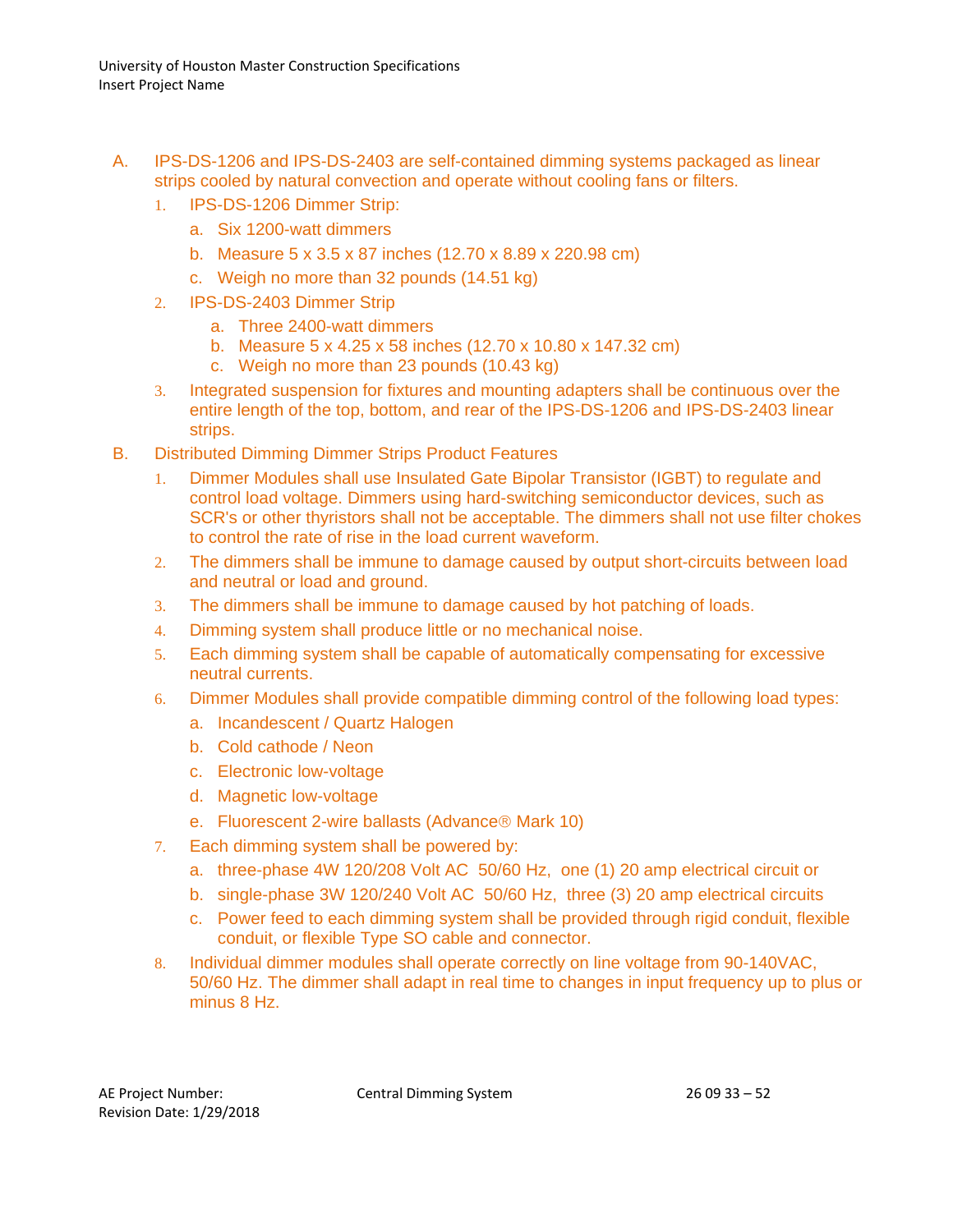- 9. Dimmer output voltage shall be unaffected by severely distorted or noisy power line waveforms. Zero cross detection to synchronize dimmer to the power line frequency is not acceptable.
- 10. Dimming system shall include local controls and displays mounted on its enclosure.
- 11. Dimming system shall meet or exceed FCC "Class A" standards for RFI/EMI emissions.
- 12. Dimming system shall be listed by Underwriters Laboratories Incorporated as Type 508 Industrial Control Equipment, and so labeled.
- 13. In normal operating mode, each dimmer shall use Reverse Phase Control (RPC). In RPC mode, the dimmer is on from the beginning of the half-cycle until the desired output voltage is reached. Use of RPC mode, when load type and other conditions permit, reduces the level of lamp noise.
- 14. When in RPC mode, dimmer output voltage transition time is measured as "fall time". The actual "fall time" generated shall not be affected by the size of the load present. Dimmers shall provide the following nominal fall (transition) time under normal load current:
	- a. 1200-watt dimmers: 450 microseconds
	- b. 2400-watt dimmers: 800 microseconds
- 15. Dimmer Modules shall automatically switch from Reverse Phase Control (RPC) mode to Forward Phase Control (FPC) mode when inductive loads are detected. In FPC mode, the dimmer turns on within the half-cycle and stays on until the end of the half-cycle.
- 16. The dimmers shall use "Digital Power Envelope Processing" to regulate dimmer output to within plus or minus 0.5 volts RMS of the assigned setting. Regulating response shall occur in the same power line cycle as the disturbance when the dimmer is in Reverse Phase Control (RPC) mode.
- 17. The dimmer transfer function shall comply with the industry standard Square Law dimming curve within a tolerance of plus or minus 0.5 Volts RMS for all incandescent loads.
- 18. The insertion loss (voltage drop across the complete dimmer at full load current while producing a full output sine wave) shall be three (3V) volts RMS or less. Insertion loss at reduced dimmer loading shall not vary significantly from that produced with a full rated load. Dimmers with insertion loss greater than three (3V) volts RMS at full rated load shall not be acceptable.
- 19. LOW HARM™ mode shall reduce harmonic currents present on the feed neutral conductor by automatically switching the dimmers in the system to an optimum configuration of FPC and RPC operation. The reduction in neutral current shall be a minimum of 33% with a maximum of 100%, depending upon load sizes and their associated levels.
- 20. Each dimmer will detect operating conditions and take active measures to protect itself (and associated load). Protective measures shall include, but are not limited to the following:
	- a. At power-up, each dimmer will detect line voltages in excess of 180 VAC. When over-voltage is detected, the dimmer will not turn on its load. The dimmer will also notify the Horizon Console operator via Talkback™ over the DMX512 network and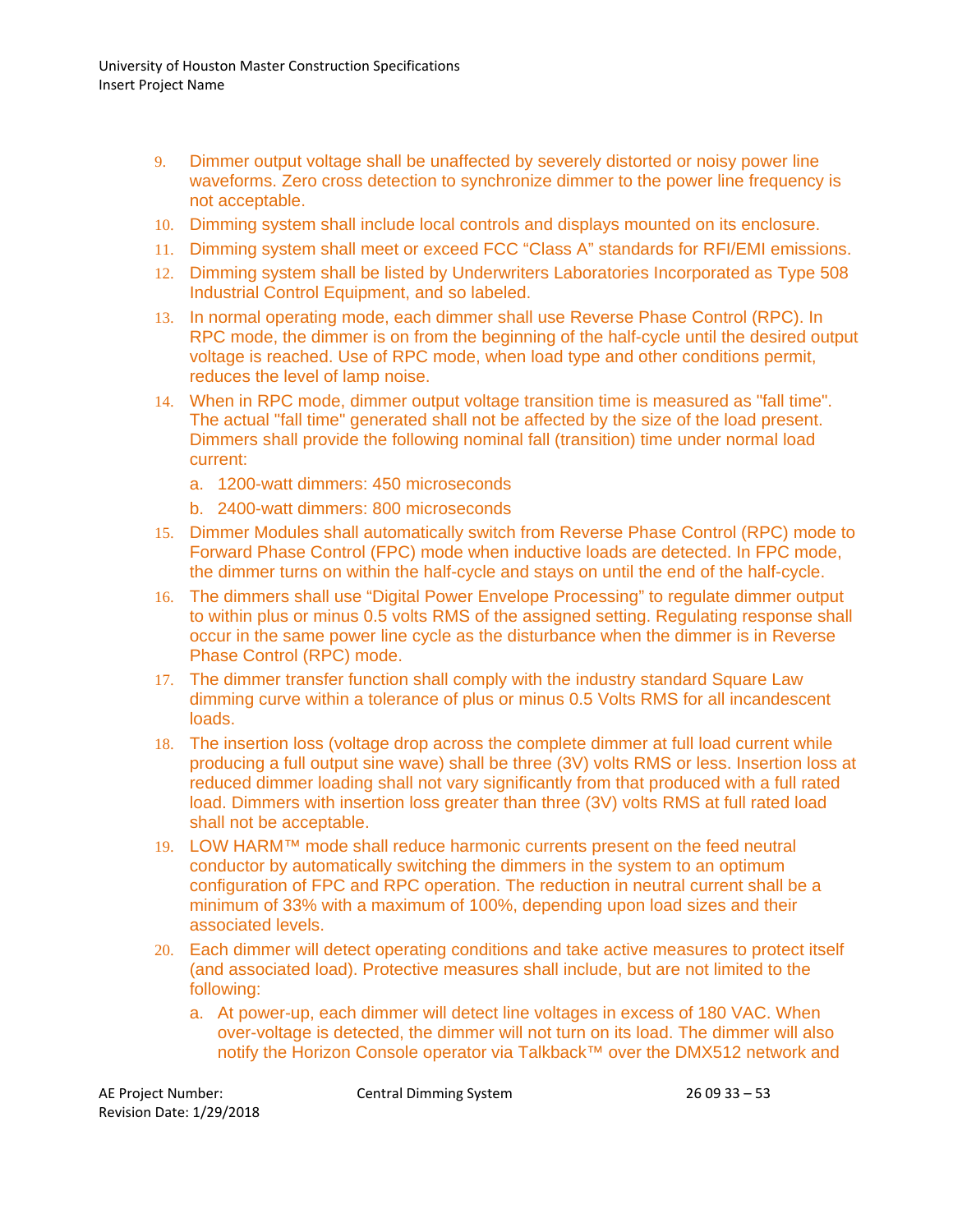flash its locally mounted LED's. The dimmers shall withstand line voltages up to 230 VAC for an indefinite period and up to 280 VAC for fifteen minutes with no damage.

- b. Each dimmer shall detect excessive heatsink operating temperatures and notify the Horizon Console of the condition. The dimmer shall automatically reduce its own voltage transition time (rise time or fall time), which minimizes the production of heat. 2400-watt dimmers will step without visible light level changes from 800 microseconds to 450 microseconds and then to 250 microseconds if heat continues to rise. 1200-watt dimmers will step from 450 to 250 microseconds. If these measures fail to reduce the temperature, the dimmer will shut down, notify the Horizon Control Console via Talkback™, and flash its locally mounted red LED.
- c. Each dimmer shall detect load current in excess of its own rating. An overload will cause a dimmer to shut down, notify the Horizon Console via Talkback™, and flash its locally mounted red LED.
- 21. Each self-contained dimming system shall include a processor with three push buttons and a numeric LED display, used to set the DMX512 device address, execute self-test diagnostics, and to select special operating modes. Functions provided shall include:
	- a. Address Selection Used to display and update the start address for that unit, for DMX512 console connections.
	- b. Playback Preset Used to display and select which locally recorded preset, if any, will be activated on power-up.
	- c. Local Used to temporarily disable level information sent from the console. Allows control of each dimmer's level to be set at the processor.
	- d. Record Preset Used to record as many as six presets with level information coming from the console, from Local mode, or from the Focus buttons.
	- e. Dimmer Preheat Used to supply preheat voltage to lamp filaments, even when dimmers are set to zero. Preheating high wattage lamps can improve response time and increase lamp life.
	- f. Dimmer Response Time Used to select one of eight available dimmer response time settings. Available settings range from 200 milliseconds to 550 milliseconds. An "as fast as possible" (immediate response) setting shall also be available.
	- g. Display Console Data Used to display current level information supplied to the dimmers by the console.
	- h. Non-Dim Configuration Used to configure any dimmer as a non-dim.
	- i. Diagnostic Error Report Used to display errors or anomalies detected by system self-test diagnostics at initial power-up.
- C. The system shall accept an optically isolated USITT DMX512/1990 protocol input on a permanently mounted 5-pin XLR style connector. Loop through connections shall also be provided.
- D. Dimmer modules shall be compatible with the USITT DMX512/1990 control protocol. The dimmers shall return status information (Talkback™) to the Horizon Control Console via the second wire pair (second data link) in the DMX512 cable. The following information shall be reported: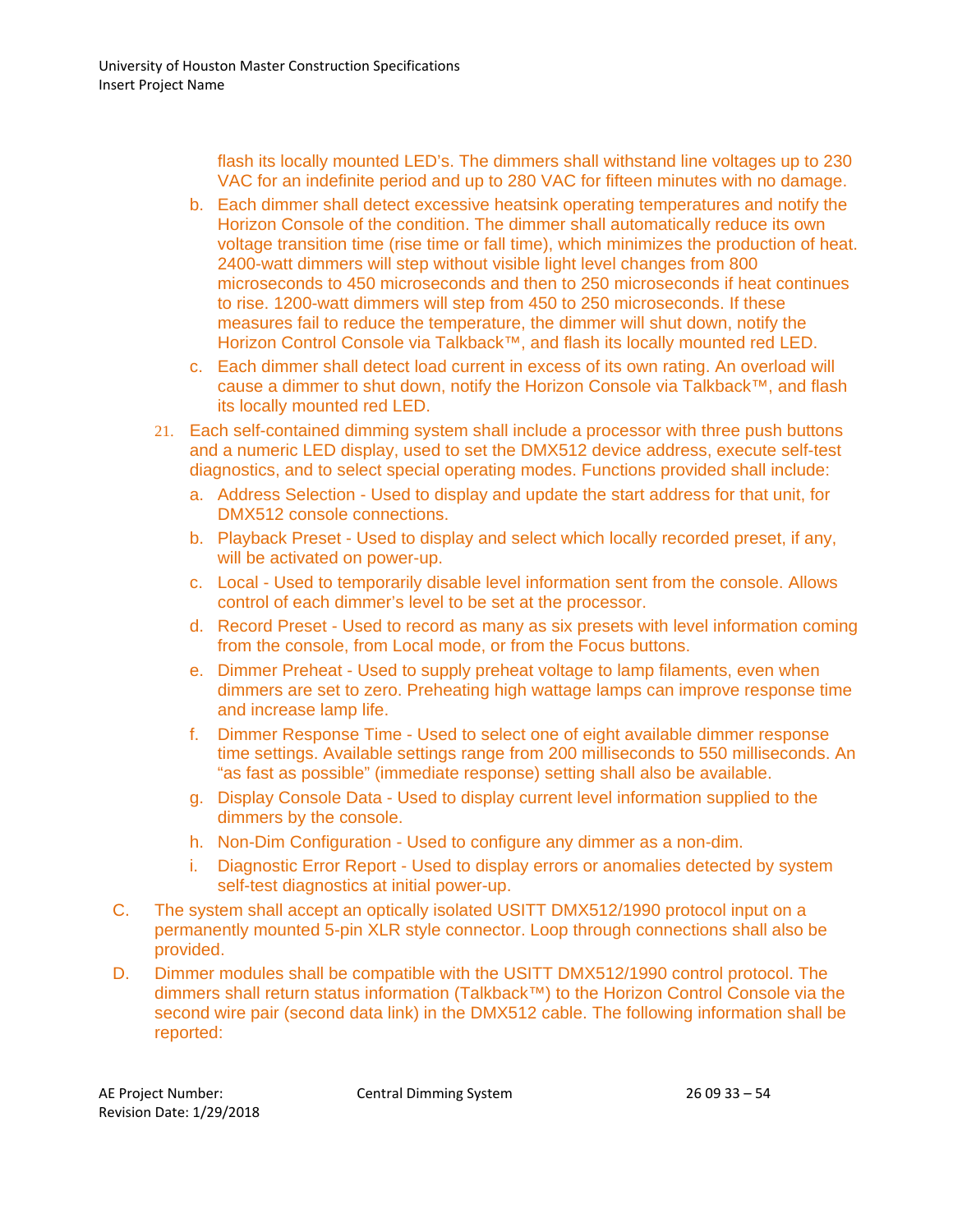University of Houston Master Construction Specifications Insert Project Name

- a. Present power line voltage
- b. Connected lamp wattage
- c. Present output setting
- d. Dimmer operating temperature
- e. Dimming mode
- f. Overload condition
- g. No load condition
- h. Focus Mode
- 2. The dimmers shall hold the last received level for a user pre-specified period if the DMX512 control signal is interrupted.
- 3. Provide an associated Focus push button that provides local ON/OFF/LEVEL control for focusing, maintenance, and other purposes. If the level set for a dimmer is zero, tapping the Focus button shall set the dimmer output to full. Pressing and holding the Focus button ramps the dimmer output up to any intermediate level. When a non-zero level is received from the controller, the dimmer shall return to normal operation. Tapping the Focus button, a second time shall also return the dimmer to normal operation. If a dimmer already has a non-zero level from the control desk, the Focus button flashes the dimmer to full output. In all cases, activating the Focus button shall be reported to the system operator at the Horizon Console or system monitor via Talkback™.
- 4. Each dimmer shall have two adjacent LED's to facilitate local reporting of operating conditions. The following indications shall be given:
	- a. Both LED's dark = Normal Operation
	- b. Green LED flashing = No Load
	- c. Green LED solid = Focus Mode
	- d. Red LED flashing quickly = Overload Shutdown
	- e. Red LED flashing slowly = Over Temperature
	- f. Red LED solid  $=$  Other Errors
	- g. Both LED's flashing = Input voltage greater than 180 VAC at power-up.
- 5. The IPS dimming system shall allow individual dimmer configuration over the DMX512/1990 protocol signal from the lighting control console using the IPS Remote Commands™ set. Modes which may be set remotely include:
	- a. Dimmer curve (Linear or Square Law)
	- b. Phase control (Normal / Forward / LOW HARM)
	- c. Rise/Fall time (Normal / Reduced)
	- d. Non-Dim (Disabled/Enabled / Threshold Level)
	- e. Preheat lamp filaments (Disabled / Enabled)
	- f. Dimmer response (fastest / controlled time setting)
	- g. DMX512 Hold time on loss of data
	- h. Output voltage maximum (120 volt / 115 volt)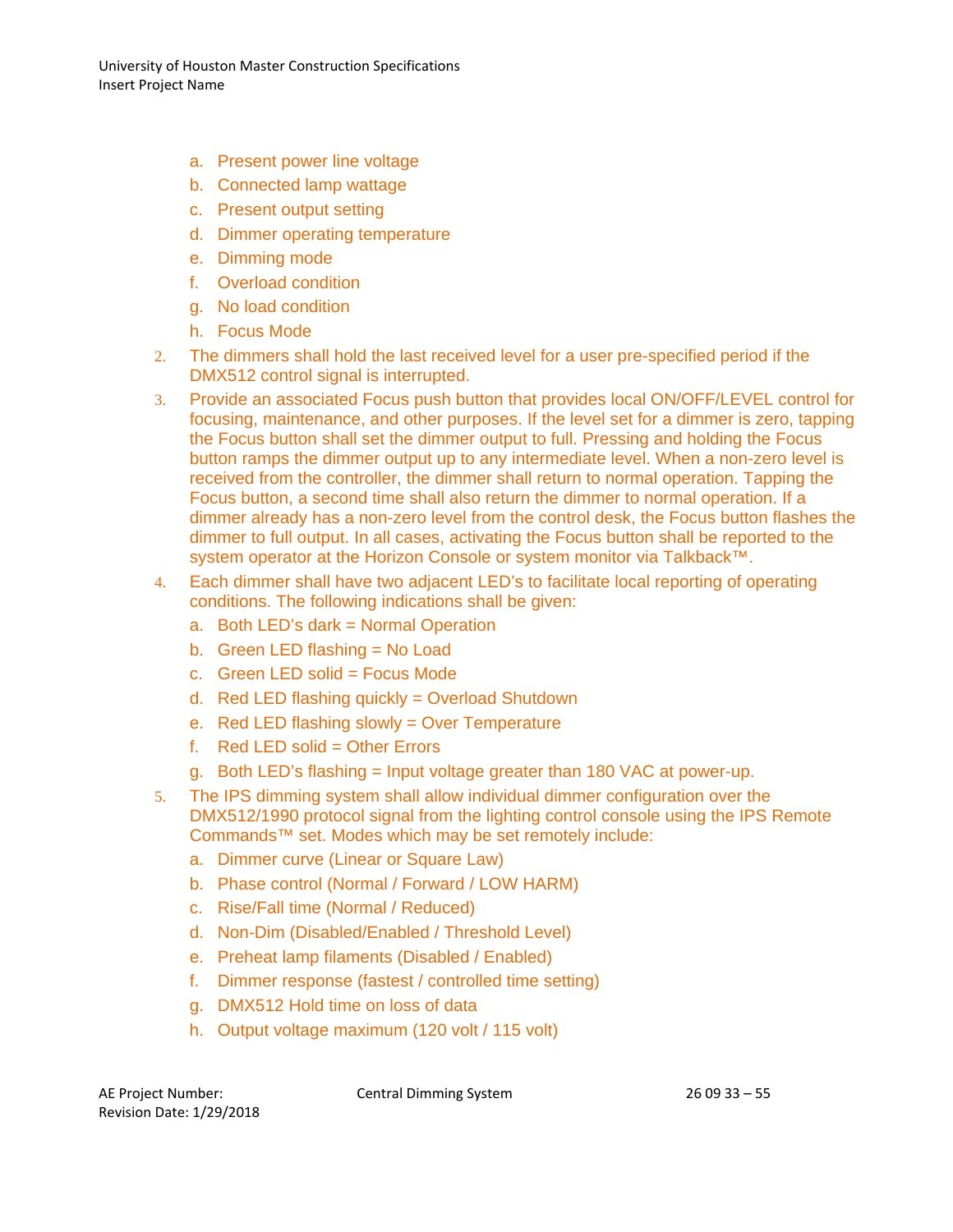- E. Equipment List (quantities as shown in schedules, tables, and drawings):
	- 1. IPS-DS-1206 IPS Dimmer Strip Six 1.2 kW dimmers
	- 2. IPS-DS-2403 IPS Dimmer Strip Three 2.4 kW dimmers
- 2.15 Entertainment Technology IPS Distributed Dimming: Dimmer Enclosures
	- A. IPS-DB-1206 and IPS-DB-2403 are self-contained dimming systems packaged as a lightweight and compact boxes cooled by a single low noise fan.
		- 1. IPS-DB-1206 Dimmer Enclosure
			- a. Six 1200-watt dimmers,
			- b. Measure 4.625 x 13 x 19.75 inches (11.75 x 33.02 x 50.17 cm)
			- c. Weigh no more than 22 pounds (9.98 kg)
		- 2. IPS-DB-2403 Dimmer Enclosure
			- a. Three 2400-watt dimmers
			- b. Measure 4.625 x 13 x 19.75 inches (11.75 x 33.02 x 50.17 cm.)
			- c. Weigh no more than 18 pounds (8.16 kg)
	- B. IPS-DR-2406 is a self-contained dimming system packaged as a lightweight and compact assembly consisting of up to six (6) 20 ampere dimmers with individual 20A circuit breakers packaged in a wall mount panel cooled by natural convection without cooling fans or filters.
		- 1. Six 2400-watt dimmers (rated for a 1920 watt continuous load)
		- 2. Measure 13.375 x 34.625 x 6.25 inches
		- 3. Weigh no more than 45 pounds
	- C. Distributed Dimming Enclosure Features
		- 1. Dimmer Modules shall use Insulated Gate Bipolar Transistor (IGBT) to regulate and control load voltage. Dimmers using hard-switching semiconductor devices, such as SCR's or other thyristors shall not be acceptable. The dimmers shall not use filter chokes to control the rate of rise in the load current waveform.
		- 2. The dimmers shall be immune to damage caused by output short-circuits between load and neutral or load and ground.
		- 3. The dimmers shall be immune to damage caused by hot patching of loads.
		- 4. Dimming system shall produce nominal or no mechanical noise.
		- 5. Each dimming system shall be capable of automatically compensating for excessive neutral currents.
		- 6. Dimmer Modules shall provide compatible dimming control of the following load types:
			- a. Incandescent / Quartz Halogen
			- b. Cold cathode / Neon
			- c. Electronic low-voltage
			- d. Magnetic low-voltage
			- e. Fluorescent 2-wire ballasts (Advance<sup>®</sup> Mark 10)
		- 7. Each dimming system shall be powered by: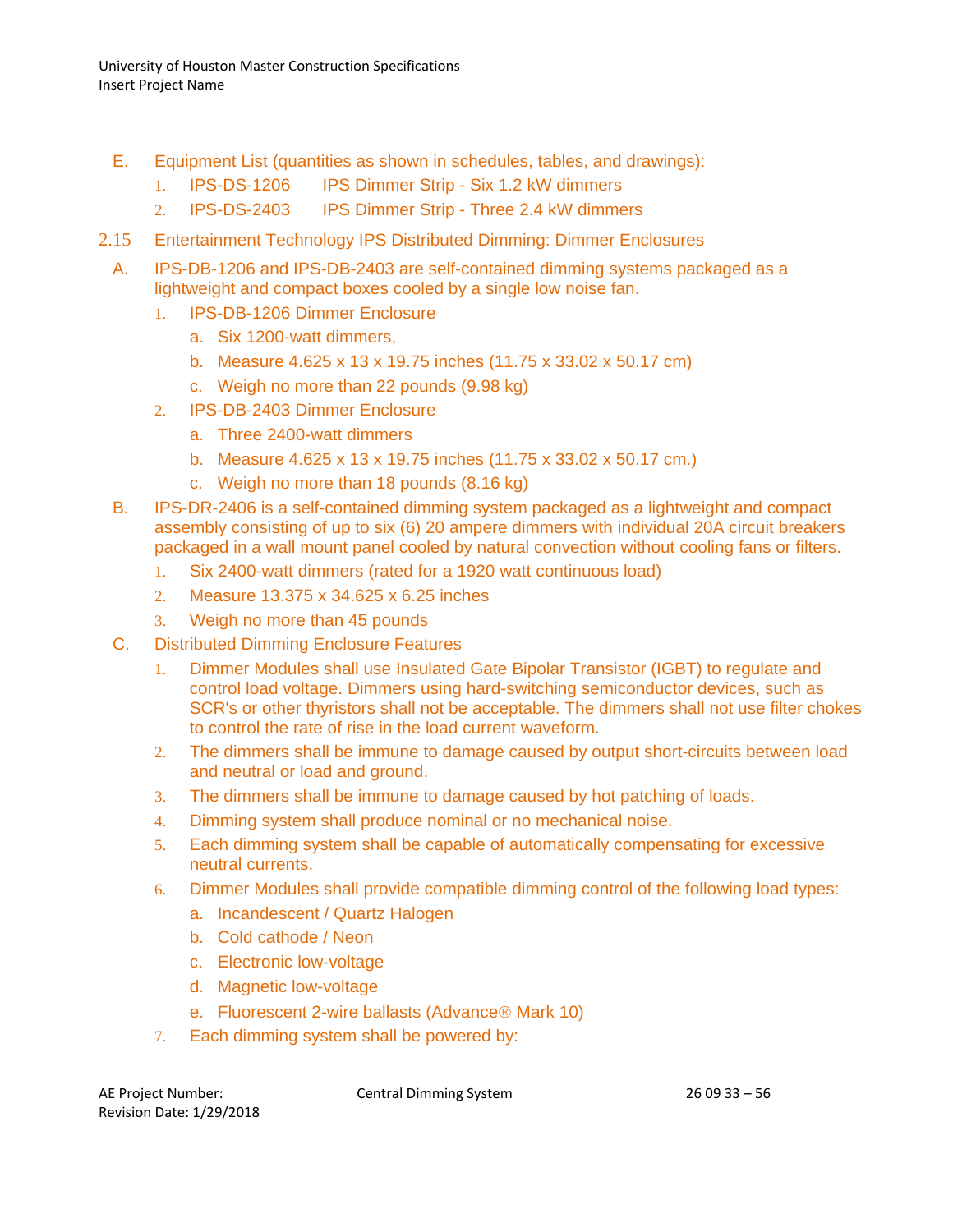- a. Three-phase 4 wire 120/208 Volt AC 50/60 Hz, or
- b. single-phase 3 wire 120/240 Volt AC 50/60 Hz.
- c. Power feed to each dimming system shall be provided through rigid conduit, flexible conduit, or flexible Type SO cable and connector.
- 8. Individual dimmer modules shall operate correctly on line voltage from 90-140VAC, 50/60 Hz. The dimmer shall adapt in real time to changes in input frequency up to plus or minus 8 Hz.
- 9. Dimmer output voltage shall be unaffected by severely distorted or noisy power line waveforms. Zero cross detection to synchronize dimmer to the power line frequency is not acceptable.
- 10. Dimming system shall include local controls and displays mounted on its enclosure.
- 11. Dimming system shall meet or exceed FCC "Class A" standards for RFI/EMI emissions.
- 12. Dimming system shall be listed by Underwriters Laboratories Incorporated as Type 508 Industrial Control Equipment, and so labeled.
- 13. In normal operating mode, each dimmer shall use Reverse Phase Control (RPC). In RPC mode, the dimmer is on from the beginning of the half-cycle until the desired output voltage is reached. Use of RPC mode, when load type and other conditions permit, reduces the level of lamp noise.
- 14. When in RPC mode, dimmer output voltage transition time is measured as "fall time". The actual "fall time" generated shall not be affected by the size of the load present. Dimmers shall provide the following nominal fall (transition) time under normal load current:
	- a. 1200-watt dimmers: 450 microseconds
	- b. 2400-watt dimmers: 800 microseconds (450 microseconds for IPS-DR-2406)
- 15. Dimmer Modules shall automatically switch from Reverse Phase Control (RPC) mode to Forward Phase Control (FPC) mode when inductive loads are detected. In FPC mode, the dimmer turns on within the half-cycle and stays on until the end of the half-cycle.
- 16. The dimmers shall use "Digital Power Envelope Processing" to regulate dimmer output to within plus or minus 0.5 volts RMS of the assigned setting. Regulating response shall occur in the same power line cycle as the disturbance when the dimmer is in Reverse Phase Control (RPC) mode.
- 17. The dimmer transfer function shall comply with the industry standard Square Law dimming curve within a tolerance of plus or minus 0.5 Volts RMS for all incandescent loads.
- 18. The insertion loss (voltage drop across the complete dimmer at full load current while producing a full output sine wave) shall be three (3V) volts RMS or less. Insertion loss at reduced dimmer loading shall not vary significantly from that produced with a full rated load. Dimmers with insertion loss greater than three (3V) volts RMS at full rated load shall not be acceptable.
- 19. LOW HARM™ mode shall reduce harmonic currents present on the feed neutral conductor by automatically switching the dimmers in the system to an optimum configuration of FPC and RPC operation. The reduction in neutral current shall be a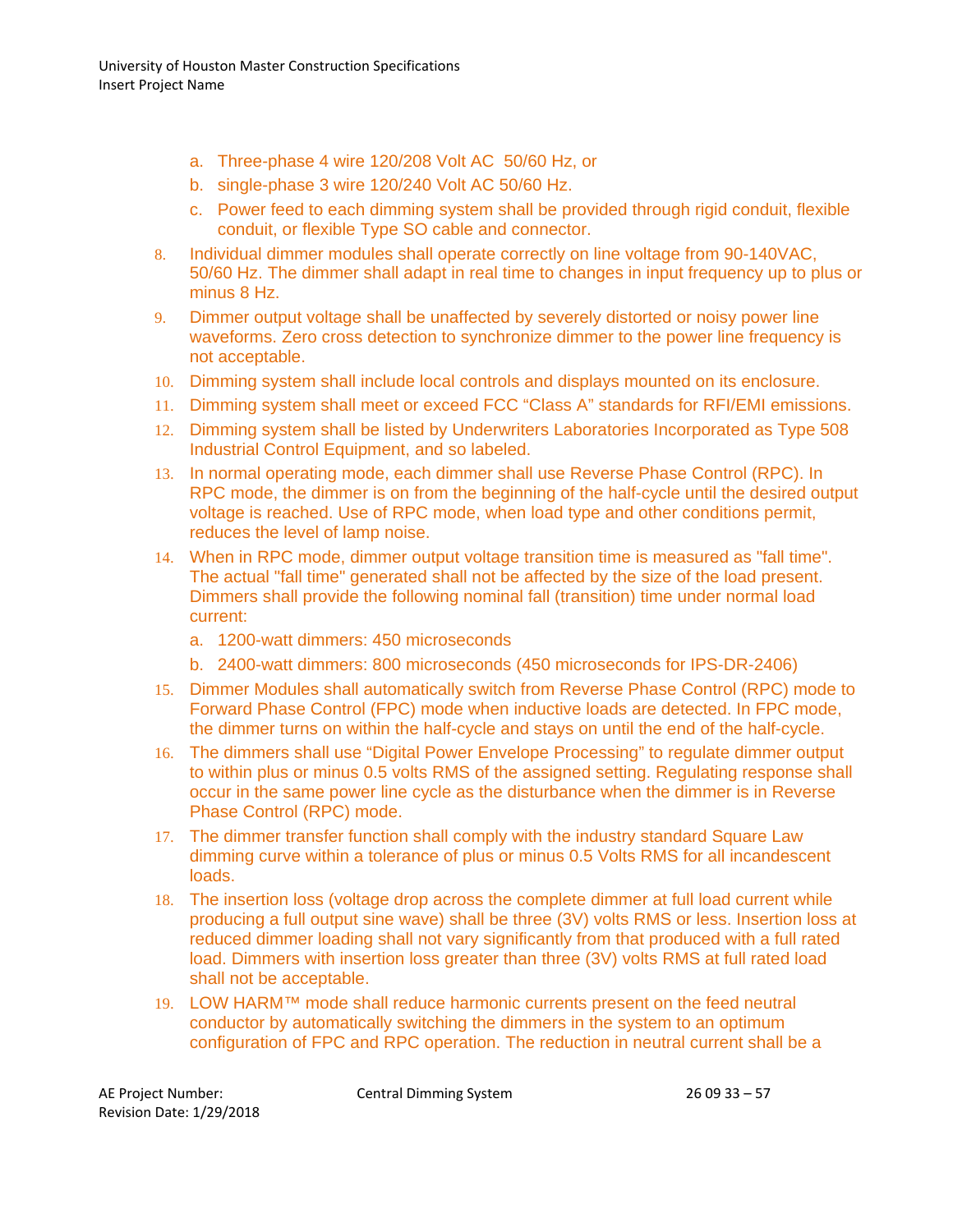minimum of 33% with a maximum of 100%, depending upon load sizes and their associated levels.

- 20. Each dimmer will detect operating conditions and take active measures to protect it (and associated load). Protective measures shall include, but are not limited to the following:
	- a. At power-up, each dimmer will detect line voltages in excess of 180 VAC. When over-voltage is detected, the dimmer will not turn on its load. The dimmer will also notify the Horizon Console operator via Talkback™ and flash its locally mounted LED's. The dimmers shall withstand line voltages up to 230 VAC for an indefinite period and up to 280 VAC for fifteen minutes with no damage.
	- b. Each dimmer shall detect excessive heatsink operating temperatures and notify the Horizon Console of the condition. The dimmer shall automatically reduce its own voltage transition time (rise time or fall time), which minimizes the production of heat. 2400-watt dimmers will step without visible light level changes from 800 microseconds to 450 microseconds and then to 250 microseconds if heat continues to rise. 1200-watt dimmers will step from 450 to 250 microseconds. If these measures fail to reduce the temperature, the dimmer will shut down, notify the Horizon Console via Talkback™, and flash its locally mounted red LED.
	- c. Each dimmer shall detect load current in excess of its own rating. An overload will cause a dimmer to shut down, notify the Horizon Console via Talkback™, and flash its locally mounted red LED.
- 21. Each self-contained dimming system shall include a processor with three push buttons and a numeric LED display, used to set the DMX512 device address, execute self-test diagnostics, and to select special operating modes. Functions provided shall include:
	- a. Address Selection Used to display and update the start address for that unit, for DMX512 console connections.
	- b. Playback Preset Used to display and select which locally recorded preset, if any, will be activated on power-up.
	- c. Local Used to temporarily disable level information sent from the console. Allows control of each dimmer's level to be set at the processor.
	- d. Record Preset Used to record as many as six presets with level information coming from the console, from Local mode, or from the Focus buttons.
	- e. Dimmer Preheat Used to supply preheat voltage to lamp filaments, even when dimmers are set to zero. Preheating high wattage lamps can improve response time and increase lamp life.
	- f. Dimmer Response Time Used to select one of eight available dimmer response time settings. Available settings range from 200 milliseconds to 550 milliseconds. An "as fast as possible" (immediate response) setting shall also be available.
	- g. Display Console Data Used to display current level information supplied to the dimmers by the console.
	- h. Non-Dim Configuration Used to configure any dimmer as a non-dim.
	- i. Diagnostic Error Report Used to display errors or anomalies detected by system self-test diagnostics at initial power-up.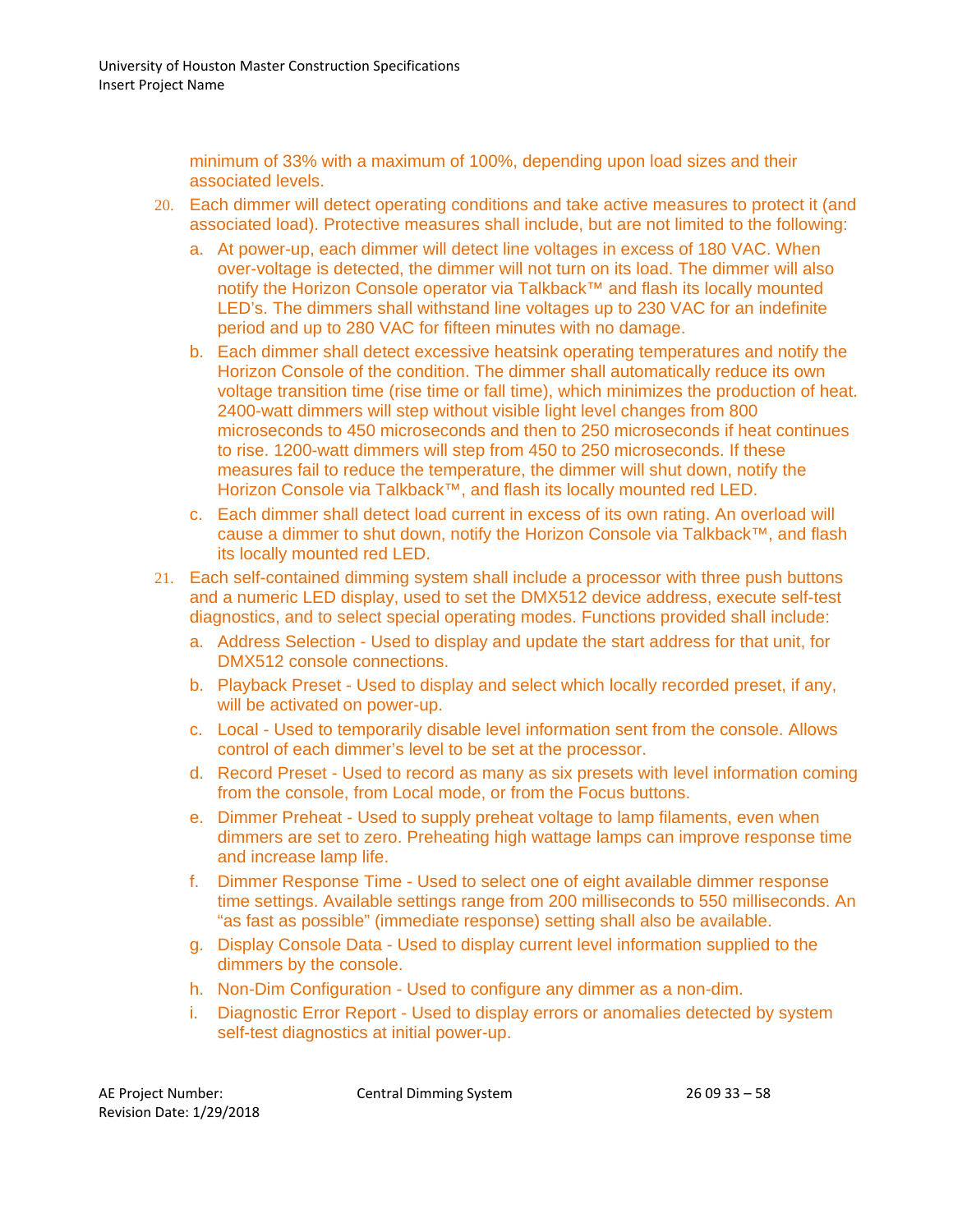- 22. The system shall accept an optically isolated USITT DMX512/1990 protocol input on a permanently mounted 5-pole screw terminal block (DR) or 5-pin XLR style connectors (DB). Loop through connections shall also be provided.
- 23. Dimmer modules shall be compatible with the USITT DMX512/1990 control protocol. The dimmers shall return status information (Talkback™) to the Horizon Control Console via the second wire pair (second data link) in the DMX512 cable. The following information shall be reported:
	- a. Present power line voltage
	- b. Connected lamp wattage
	- c. Present output setting
	- d. Dimmer operating temperature
	- e. Dimming mode
	- f. Overload condition
	- g. No load condition
	- h. Focus Mode
- 24. The dimmers shall hold the last received level for a user pre-specified period if the DMX512 control signal is interrupted.
- 25. Provide an associated Focus push button that provides local ON/OFF/LEVEL control for focusing, maintenance, and other purposes. If the level set for a dimmer is zero, tapping the Focus button shall set the dimmer output to full. Pressing and holding the Focus button ramps the dimmer output up to any intermediate level. When a non-zero level is received from the controller, the dimmer shall return to normal operation. Tapping the Focus button, a second time shall also return the dimmer to normal operation. If a dimmer already has a non-zero level from the control desk, the Focus button flashes the dimmer to full output. In all cases, activating the Focus button shall be reported to the system operator at the Horizon Console or system monitor via Talkback™.
- 26. Each dimmer shall have two adjacent LED's to facilitate local reporting of operating conditions. The following indications shall be given:
	- a. Both LED's dark = Normal Operation
	- b. Green LED flashing = No Load
	- c. Green LED solid = Focus Mode
	- d. Red LED flashing quickly = Overload Shutdown
	- e. Red LED flashing slowly = Over Temperature
	- f. Red LED solid = Other Errors
	- g. Both LED's flashing = Input voltage greater than 180 VAC at power-up.
- 27. The IPS dimming system shall allow individual dimmer configuration over the DMX512/1990 protocol signal from the lighting control console using the IPS Remote Commands™ set. Modes which may be set remotely include:
	- a. Dimmer curve (Linear or Square Law)
	- b. Phase control (Normal / Forward / LOW HARM)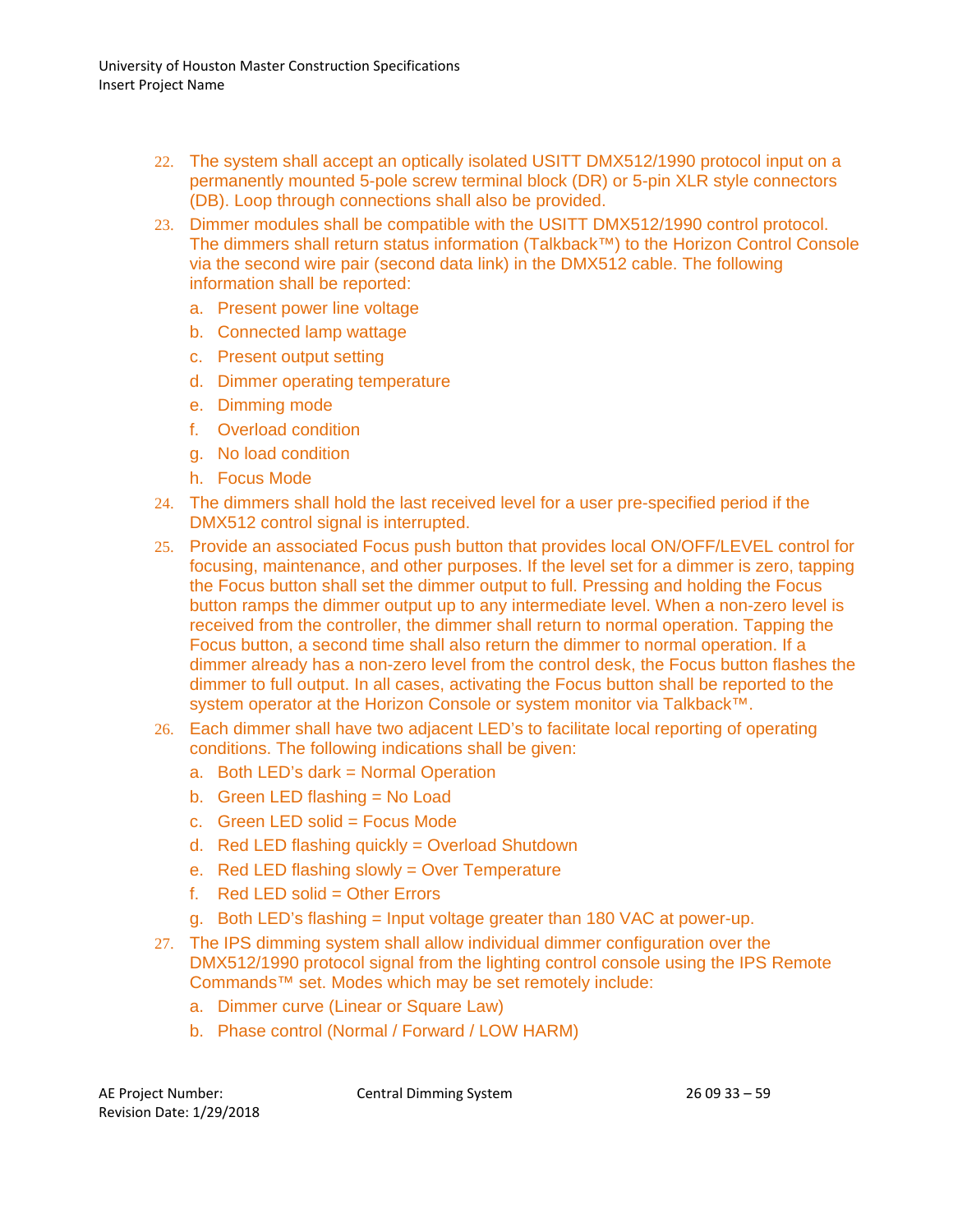- c. Rise/Fall time (Normal / Reduced)
- d. Non-Dim (Disabled/Enabled / Threshold Level)
- e. Preheat lamp filaments (Disabled / Enabled)
- f. Dimmer response (fastest / controlled time setting)
- g. DMX512 Hold time on loss of data
- h. Output voltage maximum (120 volt / 115 volt)
- i. Fan On (DB only)
- D. Equipment List (quantities as shown in schedules, tables, and drawings):
	- 1. IPS-DB-1206 IPS Dimmer Box Six 1.2 kW dimmers
	- 2. IPS-DB-2403 IPS Dimmer Box Three 2.4 kW dimmers
	- 3. IPS-DR-2406 IPS Dimmer Panel Six 2.4 kW dimmers (rated for 1920 watt continuous load)
- 2.16 Compli Scenist Master Stations
	- A. Master control stations shall be programmable microprocessor based devices with no user accessible moving parts.
	- B. Master Control shall include, but not be limited to, the following functions or features:
		- 1. Scene selection pushbuttons.
		- 2. On and Off pushbuttons.
		- 3. Programmable fade rate control.
		- 4. Individual channel intensity control pushbuttons.
		- 5. Set or learn pushbutton to program scenes.
		- 6. Non-dim channel program function to field program a dimmer channel into a non-dim switch.
		- 7. "Panel Lock" to prevent unwanted tampering of preset lighting levels.
		- 8. Master Raise/Lower pushbuttons to adjust intensity of all lighting channels.
		- 9. Master control station shall allow manual intensity overrides at any time. Manual overrides shall be defined as the ability to alter the intensity of any number of channels without affecting scene memory and without affecting the intensity of all channels that are not to be overridden. This shall not require a "Take Control" button press.
		- 10. All memory shall be retained for a minimum of ten (10) years in the event of power failure. This shall be accomplished without batteries. Upon restoration of power the master control shall return to the last selected scene.
		- 11. There shall be no slide potentiometers.
		- 12. Each scene shall have a unique programmable fade rate.
		- 13. All scenes and channels shall be field labeled and modified with graphics supplied by the manufacturer.
		- 14. Scene selection will activate the fade. A second press of the scene pushbutton will bypass the fade and activate an instantaneous scene change. All control stations shall indicate when a fade is in progress.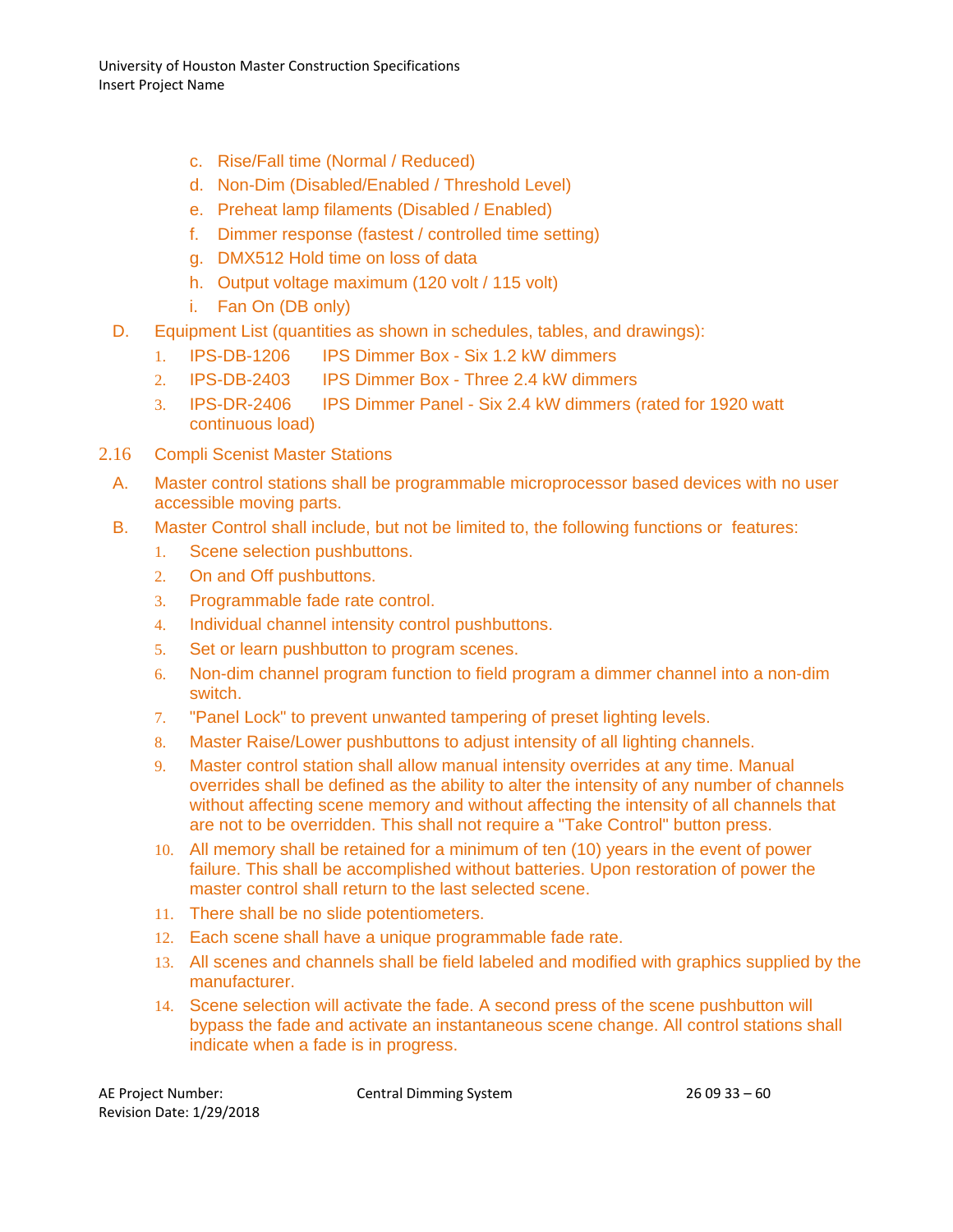- C. Compli Scenist Master Control shall incorporate the following features:
	- 1. 5 programmable scenes plus Off,
	- 2. Illuminated scene button indicators shall glow to facilitate location in a dark room.
	- 3. An addressable, four conductor network bus (LAN) port to allow selected masters and network remotes to operate simultaneously. This port shall be field programmable.
	- 4. Station shall be capable of "Automatic Cycling" sequencing from scene to scene at each scene's programmable rate.
	- 5. Proper number of channels as indicated on electrical schedule(s). Stations shall be capable of jobsite configuration to a lesser number of channels or expandable to 8 channels.
	- 6. Adjustable fade rate from instantaneous to 1 hour transition.
	- 7. Station shall be capable of "Selective Learn Lock"-the ability to prevent un-wanted reprogramming of any or all scenes.
	- 8. Station shall have a "Reversible Control Panel"-the ability to be mounted upside down to conform to job conditions. All push buttons and indicators shall be field configurable to match the mounting mode.
	- 9. Station shall have "Alarm Mode" the capability of interfacing with external alarm or security systems.
	- 10. Station shall have "Channel Exclusion"-the ability of certain channels to ignore certain scene changes.
	- 11. Station shall have "Selective Channel Mastering" the ability to manually adjust selected channels from other locations.
	- 12. Control surface panel shall be covered with hinged full rotation door.
	- 13. All stations shall have scene select sections that match the size and appearance of designer style wiring devices. Screwless faceplates may be used throughout the interior of the project to afford a matched appearance.
	- 14. It shall be possible to install other designer style wiring devices adjacent to master control stations to combine both elements under screwless multi-gang faceplates.
- D. Compli Scenist Master control station shall include:
	- 1. Four silicon controlled rectifier dimmers capable of carrying a load of 800W each, for a total of 2000W per master.
	- 2. Each dimmer shall be able to control the following types of loads: incandescent, magnetic low voltage incandescent, neon/cold cathode (low power factor).
	- 3. Master stations shall be fed by a dedicated 20 Amp circuit.
- E. Master stations shall flush mount into a 4" wall construction and shall not exceed the following dimensions:
	- 1. 4.5" X 8" for a 5 scene, 4 channel master.
- 2.17 Compli Scenist Remote Control Stations
	- A. Remote control stations shall consist of scene remotes or channel remotes.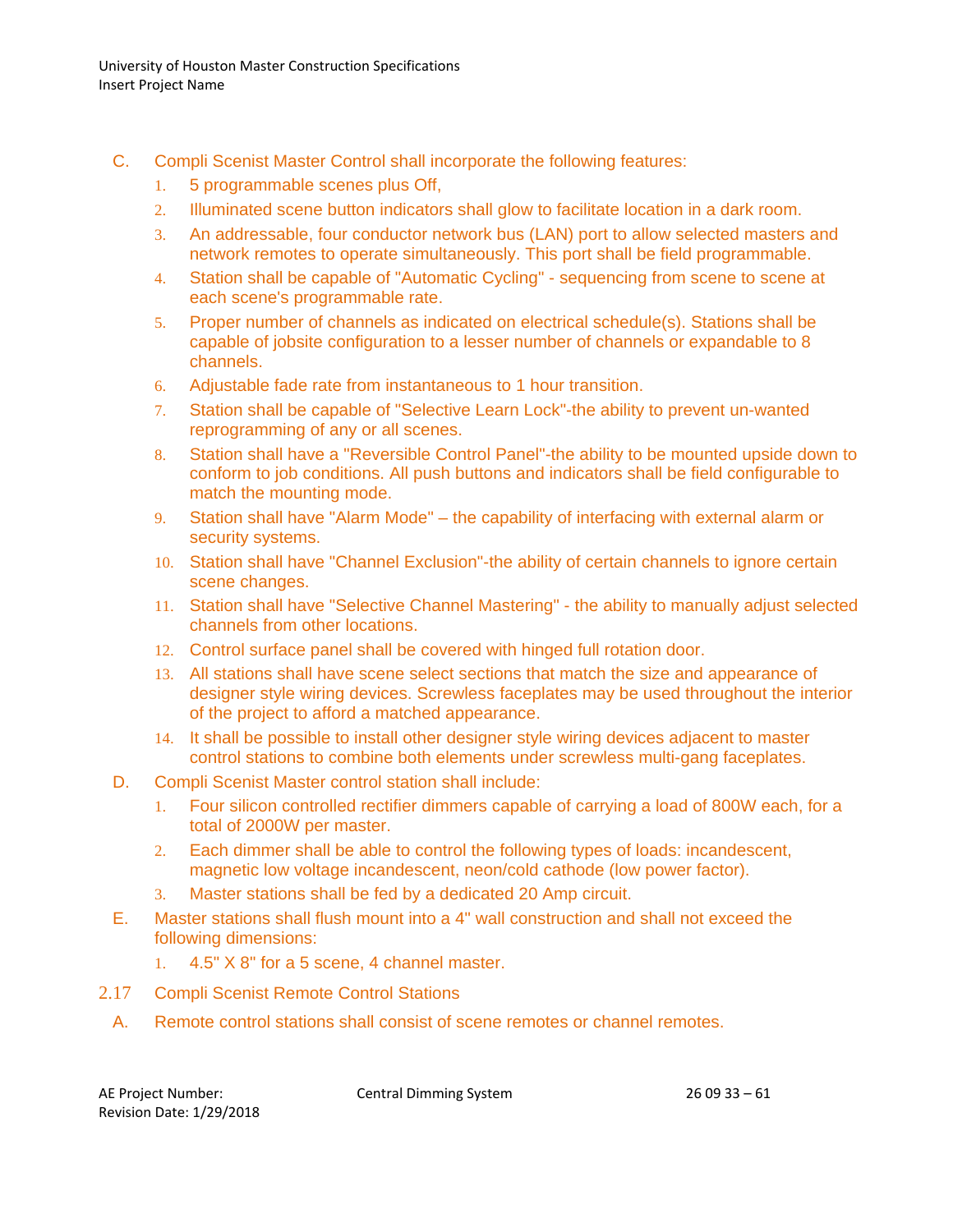- B. Wall mounted remotes shall be flush mounted into a standard single gang rough-in box (contractor supplied). Remotes with more than 5 scenes shall mount into standard multiple gang rough-in boxes.
- C. All wiring to discrete remotes shall have a voltage rating of no less than 300 Volts. Contractor shall ensure that remotes are properly grounded to earth ground per N.E.C. requirements.
- D. All remotes shall be field labeled and modified with graphics supplied by the manufacturer.
- E. Activated scenes shall have illuminated scene indication.
- F. There shall be no slide potentiometers.
- G. Compli Scenist Remotes shall incorporate the following features:
	- 1. Illuminated scene buttons shall glow to facilitate location in a darkened room.
	- 2. Channel remotes shall be capable of manually controlling any or all channels. This shall be field programmable.
	- 3. All remotes shall have scene or channel select sections that match the size and appearance of designer style wiring devices. Screwless faceplates may be used throughout the interior of the project to afford a matched appearance.
	- 4. It shall be possible to install other designer style wiring devices adjacent to remote control stations to combine both elements under screwless multi-gang faceplates.
	- 5. The following remote(s) shall be located as indicated on the drawings:
		- a. 5 Scene Remote plus Off.
		- b. 2 Scene Remote.

#### 2.18 Onset® Electronic Dimming

- A. Controls shall be designer style 600-watt or 1000-watt "strap" models and 600-watt, 1000 watt, 1500-watt, or 2000-watt thin profile "heatsink" models. Either style shall be available to control incandescent, magnetic or electronic (300-watt) low voltage, neon/cold cathode, fan loads, and switched loads. Onset® 2-wire "LV" models shall not require neutral connection to control low voltage incandescent magnetic loads.
- B. Controls shall be capable of "learning" a preset level and recalling that preset level with a single touch of the switch.
- C. "Learned" preset shall not be affected by interim changes to light level (manual override).
- D. Dimmers shall return to exact last level after a power failure.
- E. Lights shall fade to the preset or fade off with a single touch of the switch.
- F. It shall be possible to quickly raise the dimmer to full intensity or to off by "double tapping" the control switch.
- G. Dimmers shall have an LED indicator bar to display preset level and relative intensity of dimmer output.
- H. Remote stations shall be capable of performing all the functions of the main control.
- I. It shall be possible to control up to four (4) dimmers or switches simultaneously with a master control.
- 2.19 InSight® Occupancy Sensing Systems

| AE Project Number:       |
|--------------------------|
| Revision Date: 1/29/2018 |

Central Dimming System 26 09 33 – 62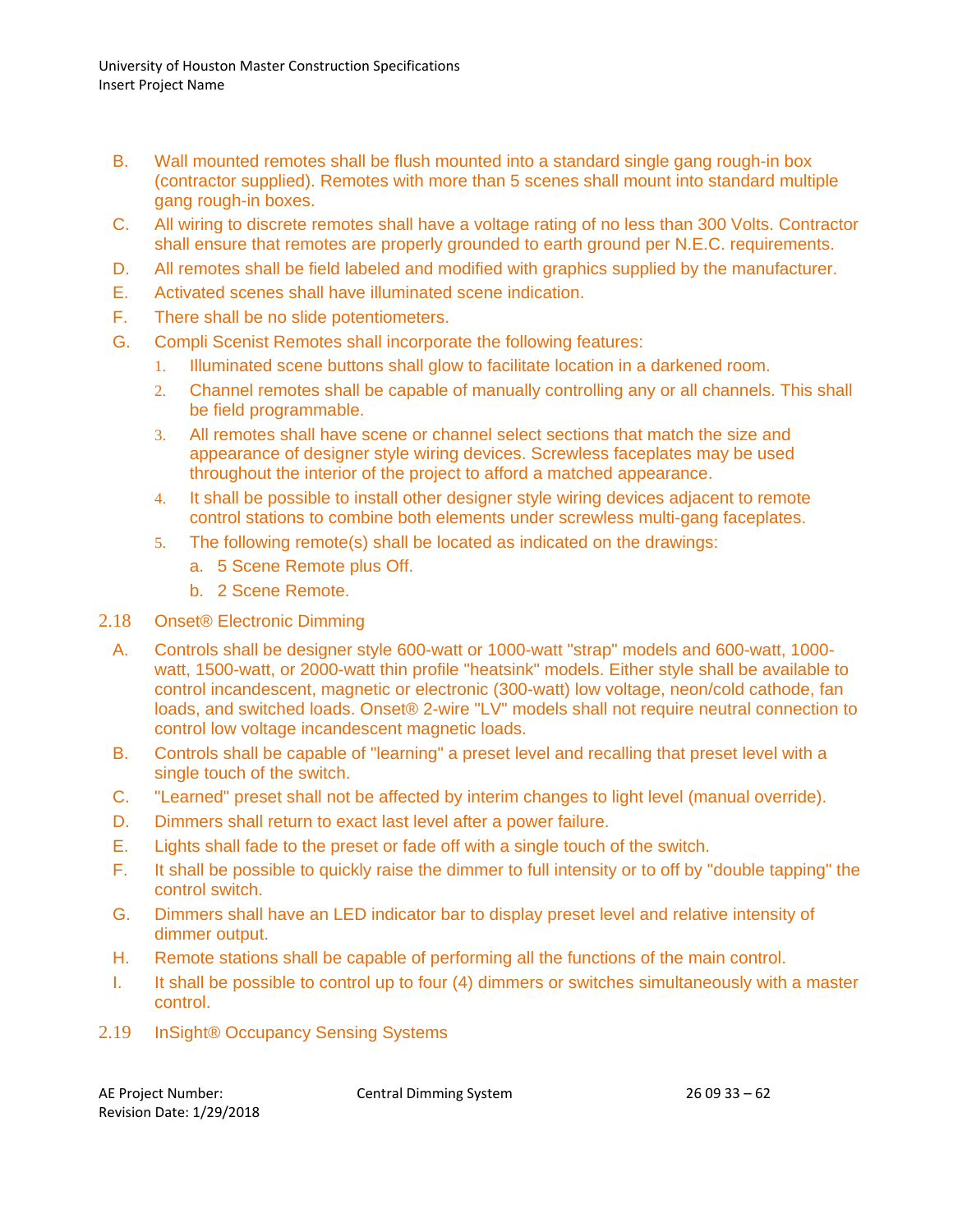- A. InSight® Low Voltage Sensor Switch (OSW)
	- 1. The InSight® Low-Voltage Sensor Switch is a designer-style, passive infrared, occupancy sensing wall switch.
	- 2. Sensor shall have a viewing area of not less than one hundred seventy (170°) degrees at a distance of thirty (30') feet.
	- 3. Each unit shall provide manual on or automatic on/off operation.
	- 4. InSight® Sensor Switch shall permit and adjustable time-out period allowing the user to set the length of time in which the lights are to remain on after a room is vacated.
	- 5. Each unit shall provide a LED indicator which glows lightly in the dark for easy location and provides indication when the sensor detects movement.
	- 6. InSight Sensor Switch may be used in conjunction with one or more InSight System Power Packs.
	- 7. Combination of wall- and ceiling-mounted sensors may be used.
- B. InSight® Low Voltage Ceiling Mounted Sensor Switch (OSC)
	- 1. The InSight® Low-Voltage Ceiling Sensor is a passive infrared, occupancy sensing switch.
	- 2. Each unit shall provide manual on or automatic on/off operation.
	- 3. InSight® Ceiling Sensor shall contain a user adjustable integral photocell capable of measuring the availability of natural light and preventing the system from turning on if sufficient natural light is present.
	- 4. InSight® Sensor Switch shall permit and adjustable time-out period allowing the user to set the length of time in which the lights are to remain on after a room is vacated.
	- 5. Each unit shall provide a LED indicator which glows lightly in the dark for easy location and provides indication when the sensor detects movement.
	- 6. InSight Sensor Switch may be used in conjunction with one or more InSight System Power Packs.
	- 7. Combination of wall- and ceiling-mounted sensors may be used.
- C. InSight® Power Packs (OSPS-10A / OSPS-20A)
	- 1. The ® Power Pack units are rated to interface with Insight® low-voltage wall and ceiling mounted sensors.
	- 2. Sensor shall have a viewing area diameter of not less than twenty-five (25') feet over three hundred sixty (360°) degrees at a mounting height of ten (10') feet.
	- 3. Each InSight® Power Pack shall interface with up to twelve (12) sensors.
	- 4. Each Power Pack shall have a user adjustable time-out period range of twenty (20) seconds to thirty (30) minutes.
	- 5. Power Pack shall provide either Manual On or Auto On and Auto Off.
	- 6. Three (3) Power Packs shall be capable of receiving a control signal from a single InSight sensor unit.
	- 7. InSight® Power Packs shall be capable of handling:
		- a. Incandescent / Quartz Halogen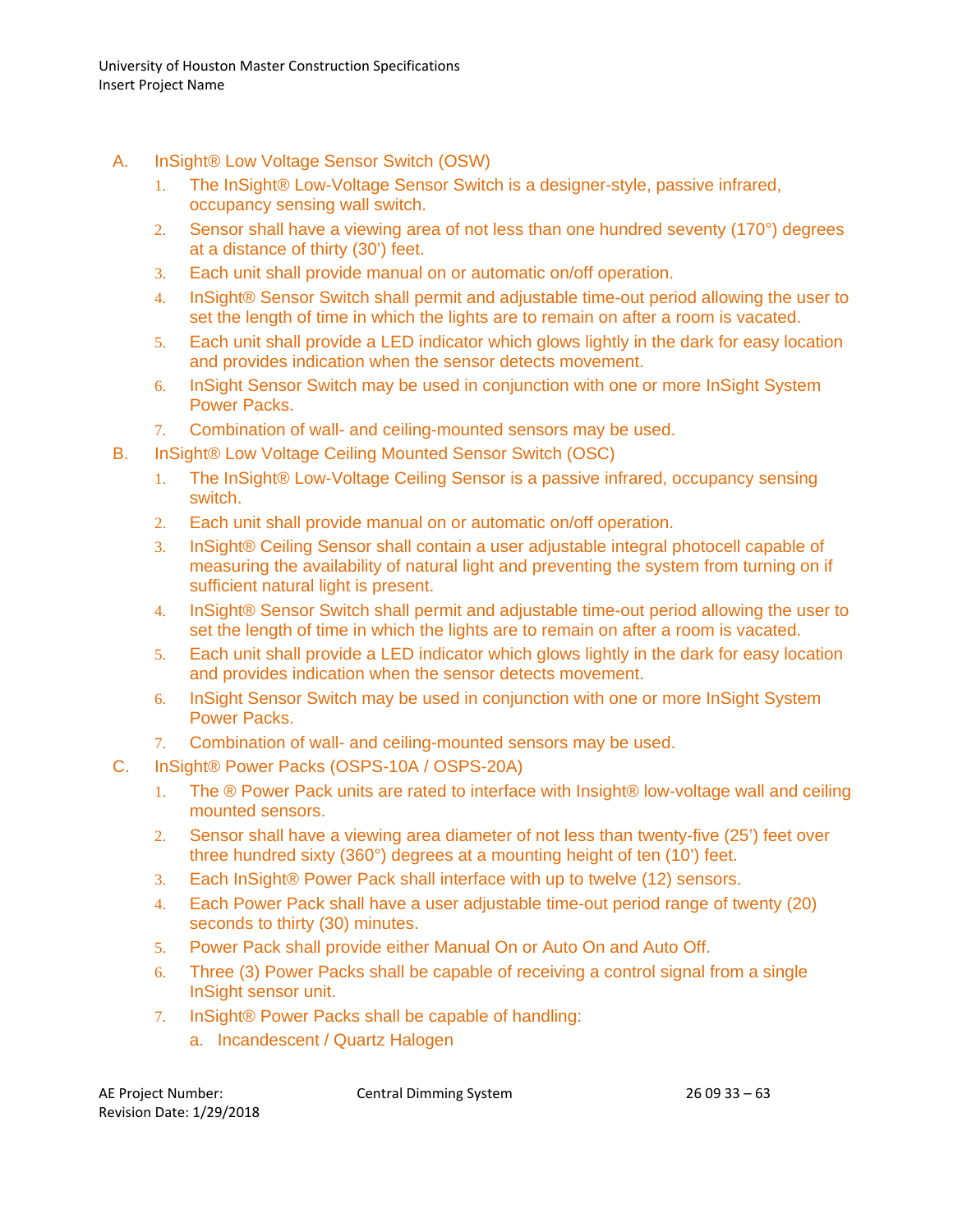- b. Cold cathode / Neon
- c. Electronic low-voltage
- d. Magnetic low-voltage
- e. Fluorescent 2-wire ballasts (Advance<sup>®</sup> Mark 10)
- 8. The InSight® Power Pack is a steel junction box measuring  $4 \times 4 \times 2$  % inches.
- 9. Mounting shall be to an existing junction box by means of an integral 1/2" nipple.
- 10. Low-voltage control terminations shall be made in the junction box provided.
- 11. Models #OSPS-10A/20A-120 are UL Listed to U.S. and Canadian standards for a 120V capacity.
- 12. Models #OSPS-10A/20A-277 are UL Listed to U.S. and Canadian standards for a 277V capacity.
- 2.20 Insight Switch and Dimmer
	- A. Switched Device shall be 120VAC or 277VAC, 60Hz. and rated to control 600-watt, 1000 watt, or 2000-watt of incandescent, magnetic low voltage, neon/cold cathode, or inductive lighting loads.
	- B. Dimmer Device shall be 120VAC, 60Hz and rated to control of incandescent, magnetic low voltage, neon/cold cathode and inductive lighting loads.
	- C. Control shall contain a dual element passive infrared detector and multi-faceted Fresnel lens system. Device operations include on, off and automatic off when the space is vacated and the timeout period has elapsed. It can accept on/off commands from an unlimited number of multi-location Insight Remotes.
	- D. Device detection field shall cover an area of approximately 750 sq. ft. with a minimum field of view of 170 degrees and an axial range of 25 ft.
	- E. Device shall be designer style and have a red LED that indicates when unit is being triggered and glows when Off to facilitate location in a dark room.
	- F. Device shall emit a warning tone before automatically turning Off.
	- G. Device shall be supplied with masking labels that reduce the field of view to 60, 90, or 120 degrees.
	- H. Device shall incorporate an adjustable time-out period from  $2 15$  minutes.
	- I. Remote stations shall provide multi-location On to Preset / Off control of the dimmer using conventional 3-way wiring.
	- J. Device shall mount in a single gang wallbox and be gangable with other designer style electrical devices and faceplates.
	- K. A designer style screwless faceplate shall be supplied in White or Ivory.
- 2.21 Momentum Dimmer
	- A. Control shall be capable of handling 600-watt to 2000-watt incandescent, magnetic low voltage incandescent, electronic low voltage (max.625 watt), fan loads, neon/cold cathode, non-dim, and electronic fluorescent with approved dimming ballasts.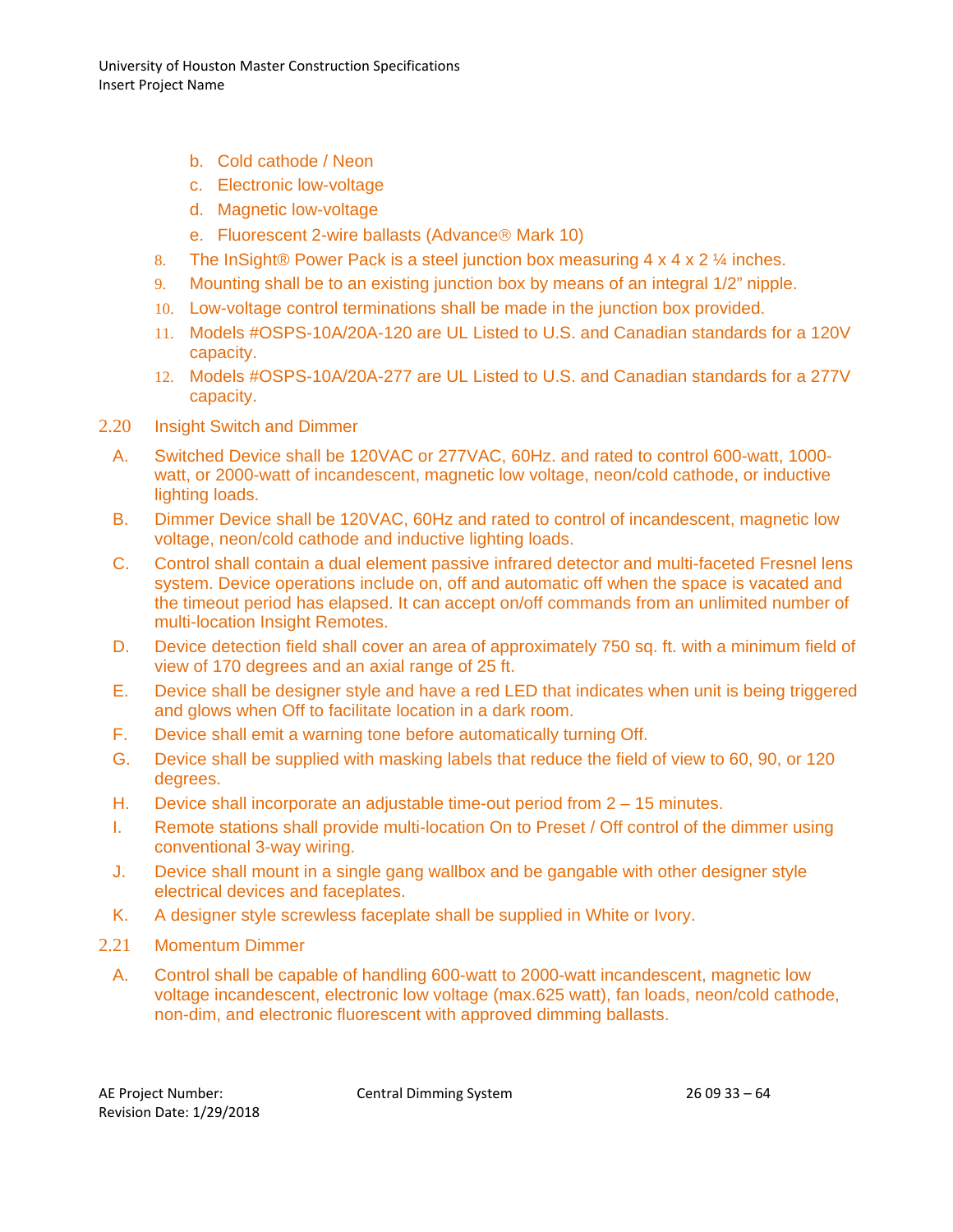- B. Preset model shall have a preset pushbutton to allow for turning on and off at a predetermined level.
- C. Preset model shall have a red LED indicator light on the pushbutton to facilitate location in an Off state.
- D. Slide knob shall be integral to the dimmer to prevent loss.
- E. Preset model shall be capable of being mastered to turn on and off with other Momentum preset controls without the use of relays.
- F. Heatsink devices include individual screwless faceplate.
- G. Control shall not exceed 3/8" in thickness.
- 2.22 Sunrise Preset Incandescent Dimmer
	- A. The Sunrise Preset Strap Type Incandescent Dimmer is a designer-style, preset slide dimmer, developed for low-wattage (600-watt to 1000-watt) use to control incandescent, magnetic or electronic low voltage, fluorescent, and fan loads. The unit is equipped with an off-status LED and provides both three-way and multi-location On/Off control when used with Sunrise Preset Remotes.
	- B. Dimmer:
		- 1. Streamlined appearance and operations.
		- 2. A red LED light—to help locate the push button when the unit is turned off.
		- 3. The integral slide knob has extended travel for full-range dimming control.
		- 4. Soft Start—turns the dimmer on gradually to preserve lamp life.
		- 5. Air Gap switch shall be provided to completely open the attached circuit.
		- 6. Three-way and multi-location or master control when used with Sunrise Preset Remotes.
	- C. Remote:
		- 1. Streamlined appearance and operations.
		- 2. Turns Sunrise Preset Dimmers on, to a preset level, and off.
		- 3. Allows complete control of all dimming capabilities when used with Sunrise Preset
		- 4. Dimmers, even from additional locations.
		- 5. Unlimited remotes can be used for multi-location control.
		- 6. One remote has the ability to master Sunrise Presets.
	- D. Available in six (6) colors using optional Compli Screwless Faceplate color kits.
		- 1. White
		- 2. Almond
		- 3. Ivory
		- 4. Black
		- 5. Brown
		- 6. Grey
		- 7.

# 2.23 Vega Heatsink Slide Dimmer

Revision Date: 1/29/2018

AE Project Number: Central Dimming System 26 09 33 – 65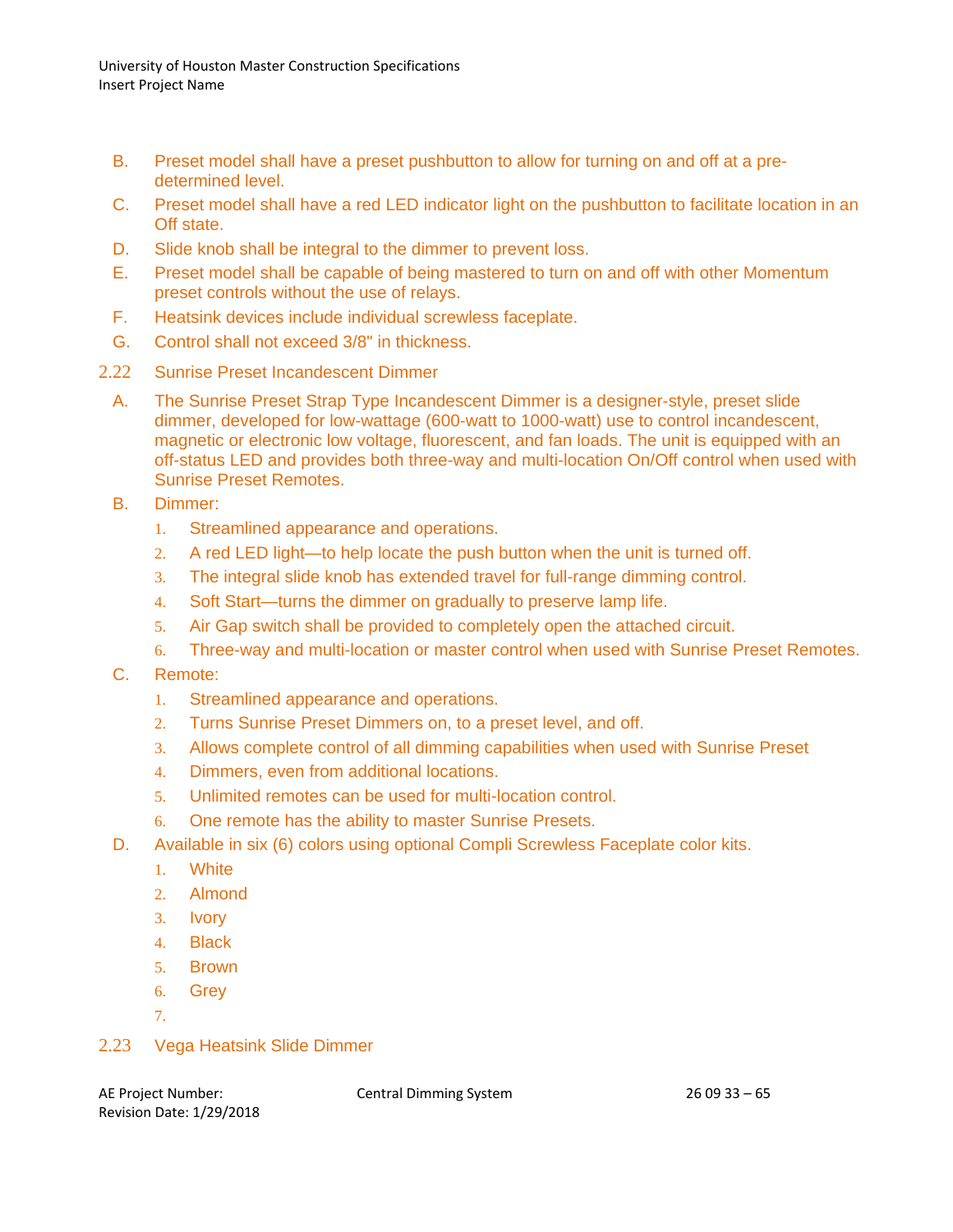- A. Vega Heatsink Slide Dimmers shall be capable of handling 600-watt to 2000-watt incandescent magnetic/electronic low voltage, fluorescent, and non-dim lighting loads.
- B. Power-failure memory shall return lights to same level set prior to power interruption.
- C. Slide knob shall be integral to the dimmer to prevent loss.
- D. Air Gap switch shall be provided to completely open the attached circuit.
- E. Control shall be capable of withstanding current and voltage surges in accordance with ANSI/IEEE C62.41-1980.
- F. Vega Slide Dimmer mounts in a single-gang wall box.
- G. Control shall not exceed 5/8" in thickness.
- H. Available in six (6) colors using optional Compli Screwless Faceplate color kits.
	- 1. White
	- 2. Almond
	- 3. Ivory
	- 4. Black
	- 5. Brown
	- 6. Grey
- I. Equipment List (quantities as shown in schedules, tables, and drawings):

| 1.               | V600                     | 600 watt         | 120 volt                        | incandescent                    |
|------------------|--------------------------|------------------|---------------------------------|---------------------------------|
| 2.               | V <sub>1000</sub>        | <b>1000 watt</b> | $120$ volt                      | incandescent                    |
| 3.               | V <sub>1500</sub>        | <b>1500 watt</b> | $120$ volt                      | incandescent                    |
| $\overline{4}$ . | V <sub>2000</sub>        | <b>2000 watt</b> | $120$ volt                      | incandescent                    |
| 5.               | <b>V1000LV</b>           | <b>1000 watt</b> | 120 volt                        | 2 wire low voltage              |
| 6.               | <b>V2000LV</b>           | <b>2000 watt</b> | 120 volt                        | 2 wire low voltage              |
| 7.               | V600VAU                  | 600 watt         |                                 | 120/277 volt 3 wire low voltage |
| 8.               | <b>V1000VAU</b>          | <b>1000 watt</b> | 120/277 volt 3 wire low voltage |                                 |
| 9.               | <b>V2000VAU</b>          | <b>2000 watt</b> | 120/277 volt 3 wire low voltage |                                 |
| 10.              | <b>V500QE</b><br>voltage | <b>500 watt</b>  | $120$ volt                      | 3 wire electronic low           |
| 11.              | <b>V2000NDU</b>          | <b>2000 watt</b> | 120/277 volt 3 wire non-dim     |                                 |
| 12.              | <b>V2000HDFU</b>         | 2000VA           | 120/277 volt                    | 3 wire fluorescent              |
| 13.              | V2000FAMU                | 2000VA           |                                 | 120/277 volt 4 wire fluorescent |
| 14.              | <b>V1500EBU</b>          | <b>1500VA</b>    |                                 | 120/277 volt 3 wire fluorescent |
|                  | ------                   |                  |                                 |                                 |

# **PART 3 - EXECUTION**

- 3.1 INSTALLATION OF DIMMING AND LIGHTING CONTROL SYSTEMS:
	- A. General: Install lighting control system devices where indicated, in accordance with manufacturer's written instructions and project Shop Drawings, applicable requirements of NEC, and recognized industry practices to ensure that products serve intended function.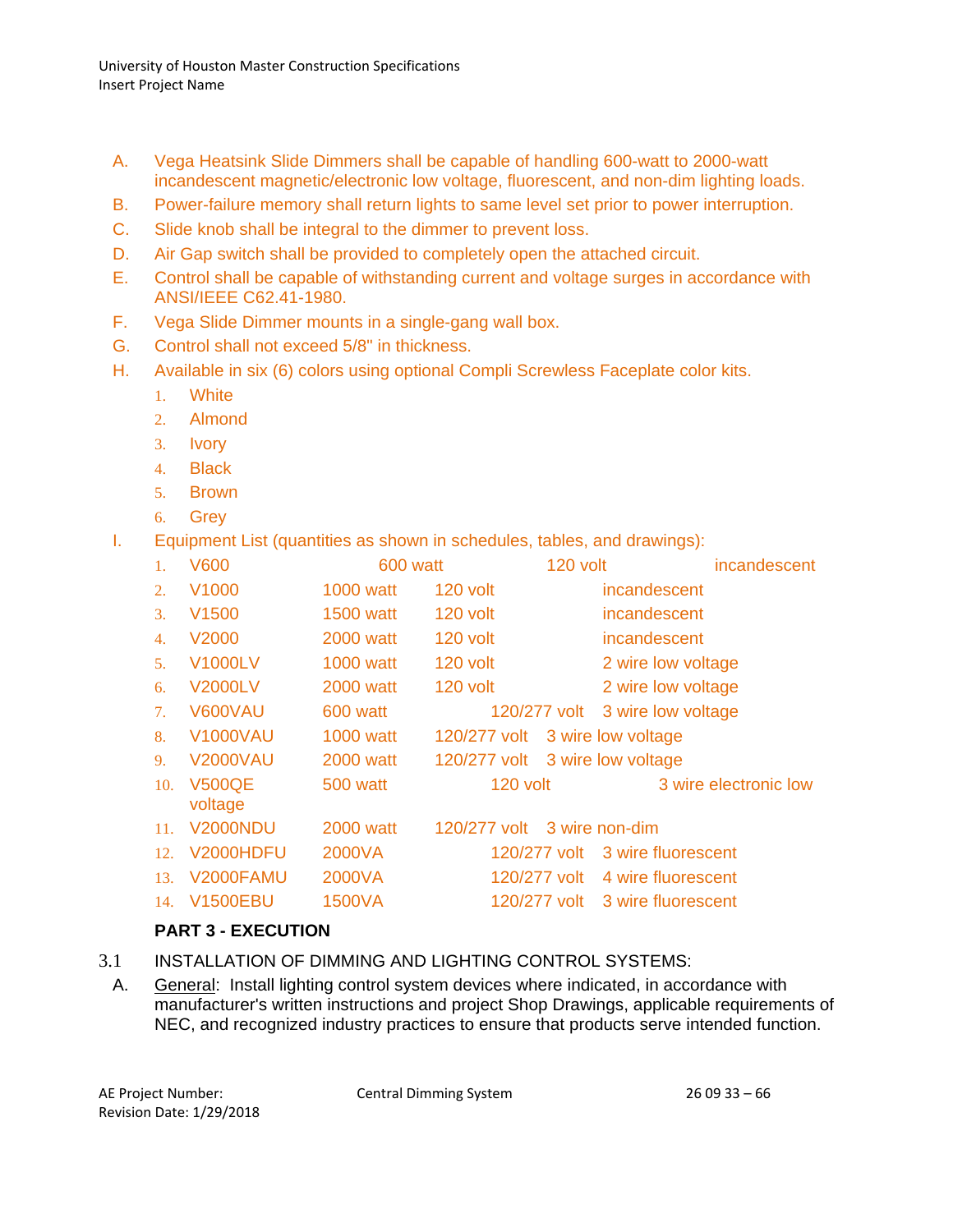- B. Box Condition: Install low voltage lighting control devices only in electrical boxes which are clean, free from excess building materials, debris, and similar matter.
- C. Cabinets: Component cabinets shall be neatly and securely installed plumb. Floor-mounted equipped shall be installed on a concrete housekeeping pad as specified in Section 26 05 01, "Electrical Basic Materials and Methods". Branch circuit connections shall be as shown on the Drawings and the manufacturer's shop drawings.
- D. Low Voltage Control Wiring: All low voltage control wiring shall be installed in a suitable raceway. Low voltage wiring shall be completely tested for continuity and accuracy of connections prior to system power-up.
- E. Line Voltage Wiring: Line voltage wiring shall be installed in a suitable raceway. Prior to connection to dimmers, the contractor shall completely test all line voltage power wiring for continuity and accuracy of connections.
- F. Color Coding: The complete low voltage wiring system shall be color coded according to manufacturer's written instructions and shop drawings and all conductors shall be identified or tagged at terminals.
- G. Testing: Upon completion of the installation and prior to removal of system bypass jumpers, the contractor shall completely test all line voltage power and low voltage control wiring for continuity and accuracy of connections. The jumpers shall remain in place until all loads have been fully tested and found to be free of miswires, short circuits or other wiring defects.
- H. Startup: Upon completion of testing, the system shall be completely checked out by a factory-trained Field Service [Engineer] [Representative] who shall be responsible for initial programming and startup of the system.
- I. Programming: The Field Service [Engineer] [Representative] and the Contractor shall be responsible for initial programming of the lighting control system including, but not limited to setting of all presets, control groupings, time program controls and similar functions, based upon information obtained by interviewing the Owner to determine building operating parameters.
- J. Demonstration: The Field Service [Engineer] [Representative] shall demonstrate the operation of the system to representatives of the Owner and Engineer.
- K. Training: The Field Service [Engineer] [Representative] shall provided a minimum of [16] [4] hours of on-site training for Owner personnel in system operation, maintenance and programming. The system shall be fully operational and approved Operating and Maintenance Manuals shall be available, prior to scheduling of the training session.
- L. Warranty: Provide a full one year parts and labor warranty [and second year service contract on the system]. Warranty coverage shall begin at the time of Project Substantial Completion.
- M. Operating and Maintenance Manuals: Complete instructions, consisting of instructions and maintenance manuals, parts books, system drawings, wiring diagrams and schematics and similar information shall be included as part of the Project Operating and Maintenance Manuals.
- N. Identification: Refer to Section 26 05 53, "Identification for Electrical Systems", for applicable painting, nameplates and labeling requirements.

## 3.2 INSTALLATION

| AE Project Number:              |  |
|---------------------------------|--|
| <b>Revision Date: 1/29/2018</b> |  |

Central Dimming System 26 09 33 – 67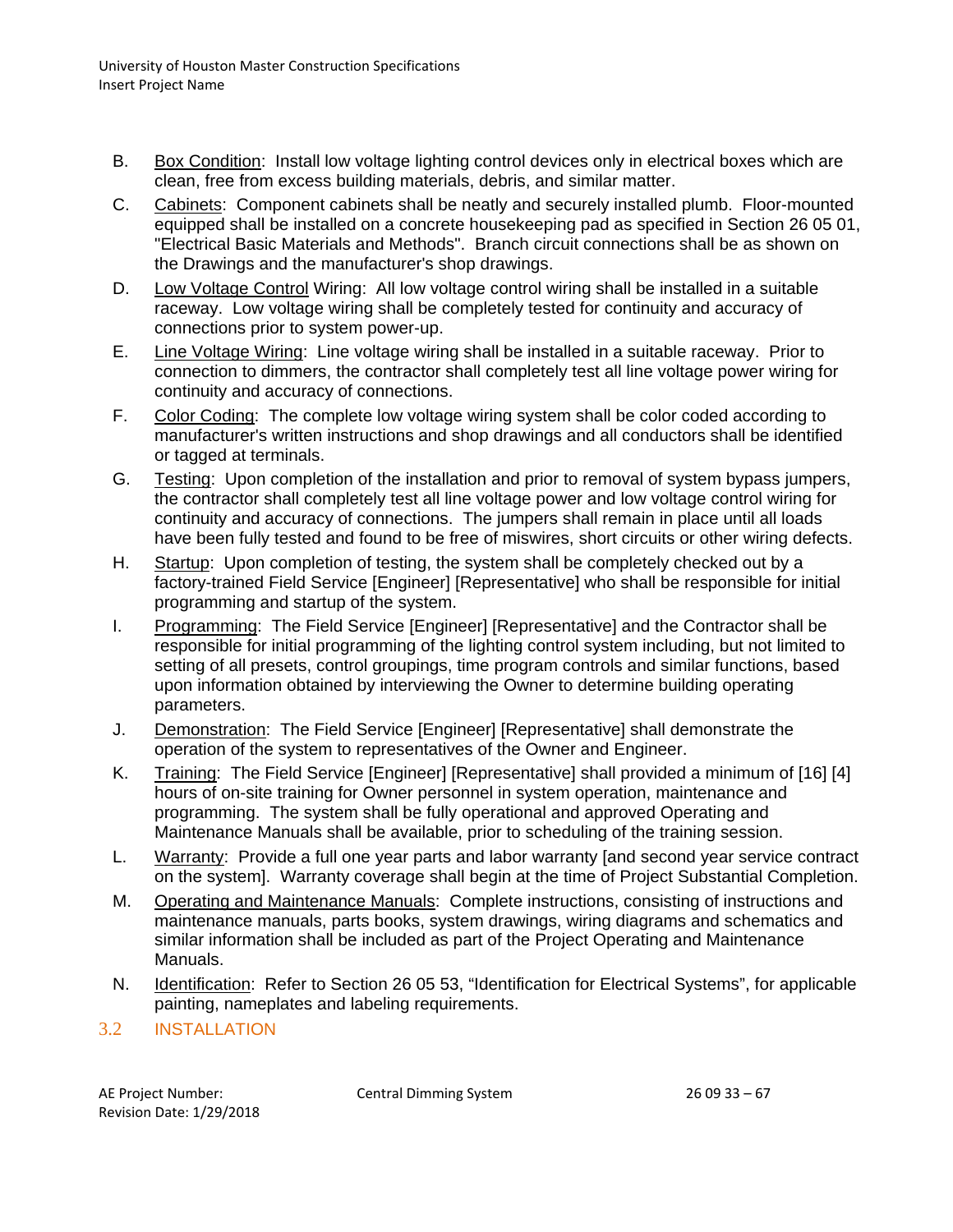- A. Contractor shall furnish all equipment, labor, system setup, and other services necessary for the proper installation of the products/system as indicated on the drawings and specified herein. System setup information shall include each dimmer's load type, assigning each dimmer to a control zone (channel), and defining operational control functions desired (i.e. non-dim, constant, dimmable, etcetera).
- B. Install in accordance with manufacturer's handling and installation instructions.
- C. Install in accordance with all local and pertaining codes and regulations.
- D. Utilize an installer with demonstrated experience in projects of similar size and complexity.
- E. Equipment shall be ready to use condition at end of installation.
- F. Energize equipment in accordance with manufacturer's instructions.
- G. Schedule System Commissioning by factory-authorized personnel in accordance with manufacturer's required lead times and written instructions.
- 3.3 PROTECTION AND CLEANING
	- A. Storage and Protection: Store materials protected from exposure to harmful environmental conditions and at temperature and humidity conditions recommended by the manufacturer.
	- B. Touch up, repair, or replace damaged components before Substantial Completion.
	- C. Remove temporary tags, coverings, and construction debris from interior and exterior surfaces of equipment. Remove construction debris from equipment area and dispose of debris.
	- D. Clean integral air filters, heatsinks, grills, and fans before Substantial Completion and Commissioning Services.

#### 3.4 MANUFACTURER'S INSTRUCTIONS

- A. Compliance: Comply with manufacturer's product data; including product technical bulletins, product catalog, installation instructions, submittal sketches or drawings, and product carton instructions for installation.
- 3.5 EXAMINATION
	- A. Site Verification of Conditions: Verify that related conditions, including equipment that has been previously installed under other sections, are acceptable for product installation in accordance with manufacturer's instructions.
	- B. All devices connected to equipment specified in this section shall bear the UL, cUL, or CSA label and comply with all applicable National Electrical Code (NEC) standards.
- 3.6 PREPARATION
	- A. All equipment related to the system shall be factory tested before shipment.
	- B. Prepare and provide three (3) sets of Operation and Maintenance Manuals for the equipment provided under this section.
	- C. Prepare and provide three (3) sets of final shop drawings for the equipment provided under this section. These drawing sets shall include any changes made during fabrication and installation that differ from the submittal drawings provided earlier.
- 3.7 WARRANTY